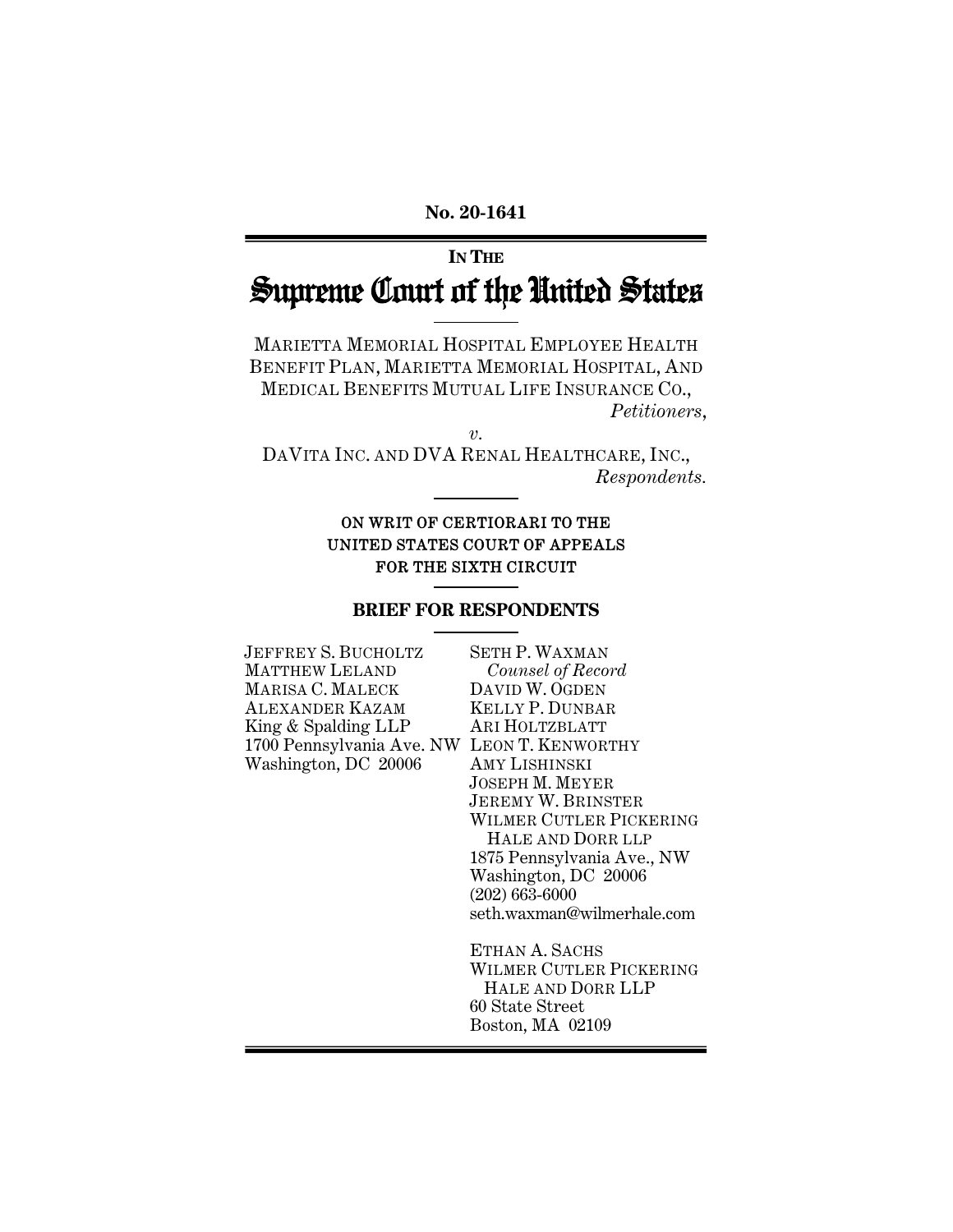#### **QUESTIONS PRESENTED**

1. Whether the Medicare Secondary Payer Act's ("MSPA") prohibition on group health plans differentiating between individuals with end-stage renal disease ("ESRD") and those without "on the basis of … the need for renal dialysis" or "in any other manner,"  $42$  U.S.C.  $$1395y(b)(1)(C)(ii)$ , forbids a plan from targeting ESRD patients for disfavored treatment by providing inferior benefits for outpatient dialysis services on which ESRD patients uniquely depend to live.

2. Whether the MSPA's prohibition of plans "tak[ing] into account" an ESRD patient's eligibility for Medicare, 42 U.S.C.  $$1395y(b)(1)(C)(i)$ , forbids a group health plan that has been designed with participants' ESRD-related Medicare eligibility in mind.

3. Whether the MSPA prohibits group health plans with terms that have a disparate impact on plan enrollees with ESRD.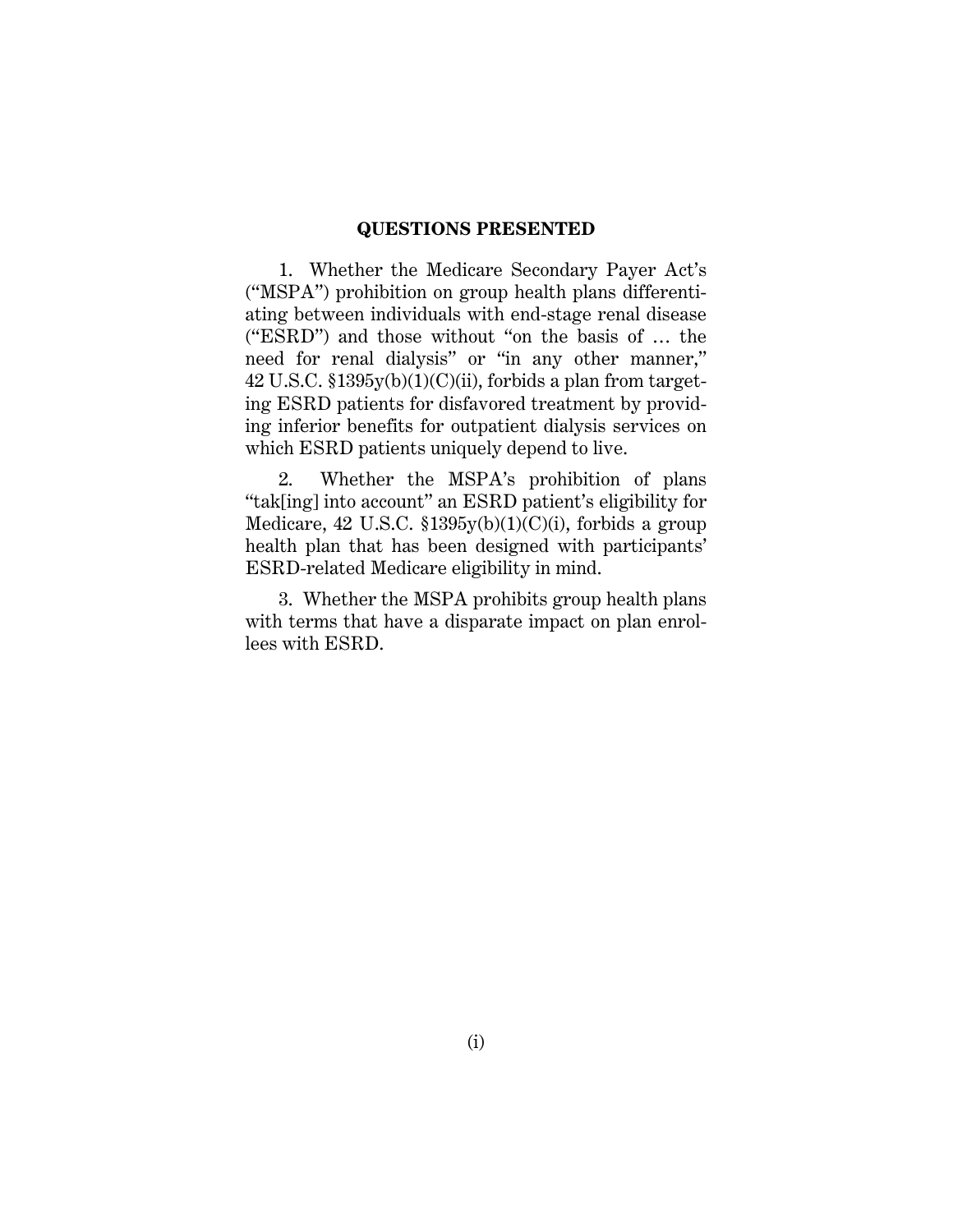# **CORPORATE DISCLOSURE STATEMENT**

DVA Renal Healthcare, Inc. is a wholly owned subsidiary of DaVita Inc., which has no parent corporation. Berkshire Hathaway, Inc., a publicly held company, owns more than 10% of DaVita's stock.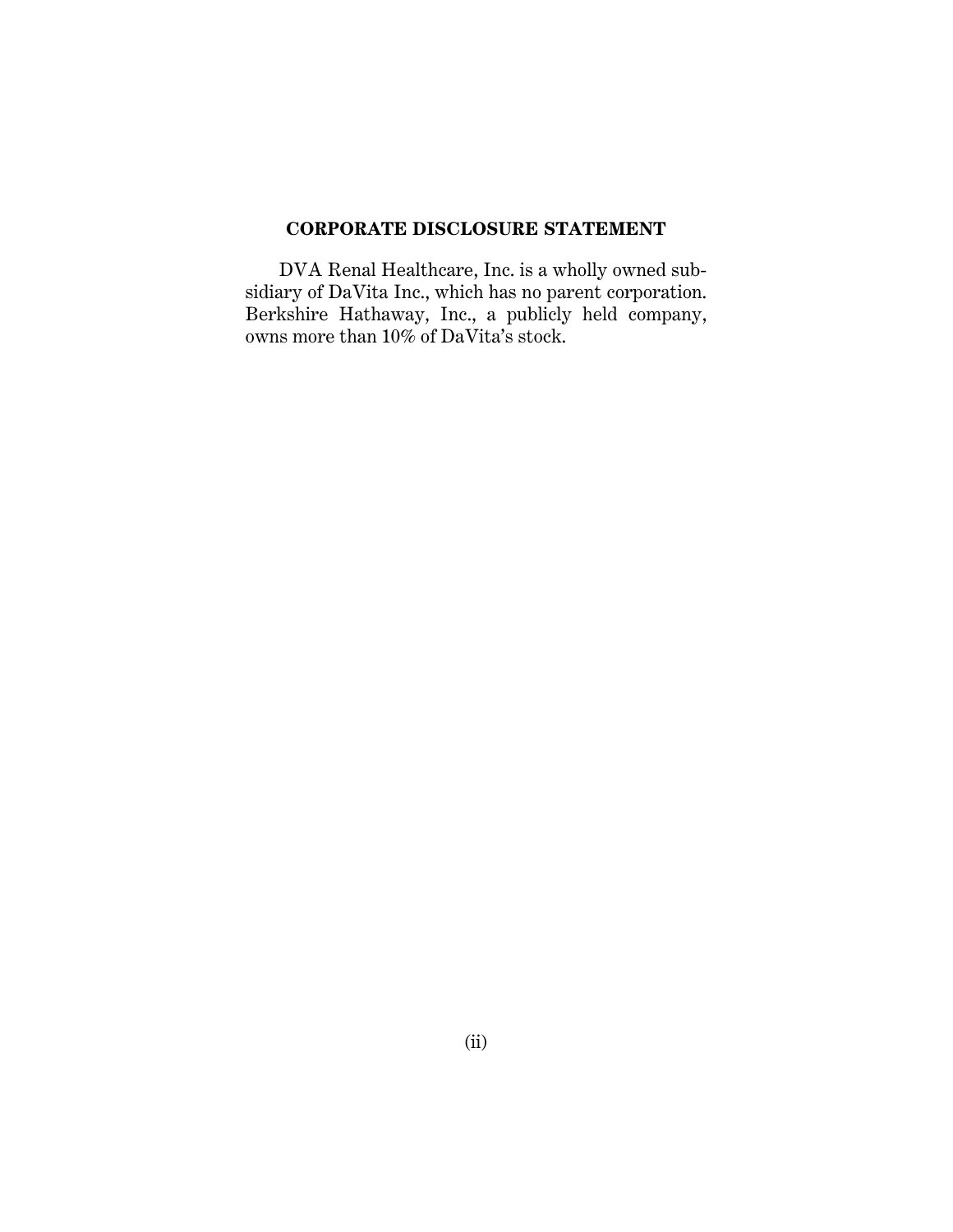# **TABLE OF CONTENTS**

|    |    |                                                                          | Page |
|----|----|--------------------------------------------------------------------------|------|
|    |    |                                                                          |      |
|    |    | CORPORATE DISCLOSURE STATEMENTii                                         |      |
|    |    |                                                                          |      |
|    |    |                                                                          |      |
|    |    |                                                                          |      |
|    | А. |                                                                          |      |
|    |    | B. Congress Creates An ESRD Medicare<br>Entitlement To Ensure Access To  |      |
|    |    | C. Congress Enacts ESRD Protections To<br>Combat Plans' Efforts To Avoid |      |
|    | D. | The Unique Cost-Sharing Model For<br><b>ESRD Care Resulting From</b>     |      |
|    |    | E. The Marietta Plan's Differential                                      |      |
|    |    |                                                                          |      |
|    |    |                                                                          |      |
|    |    |                                                                          |      |
| I. |    | DAVITA HAS STATED A CLAIM FOR<br>VIOLATION OF THE MSPA'S ANTI-           |      |
|    |    |                                                                          |      |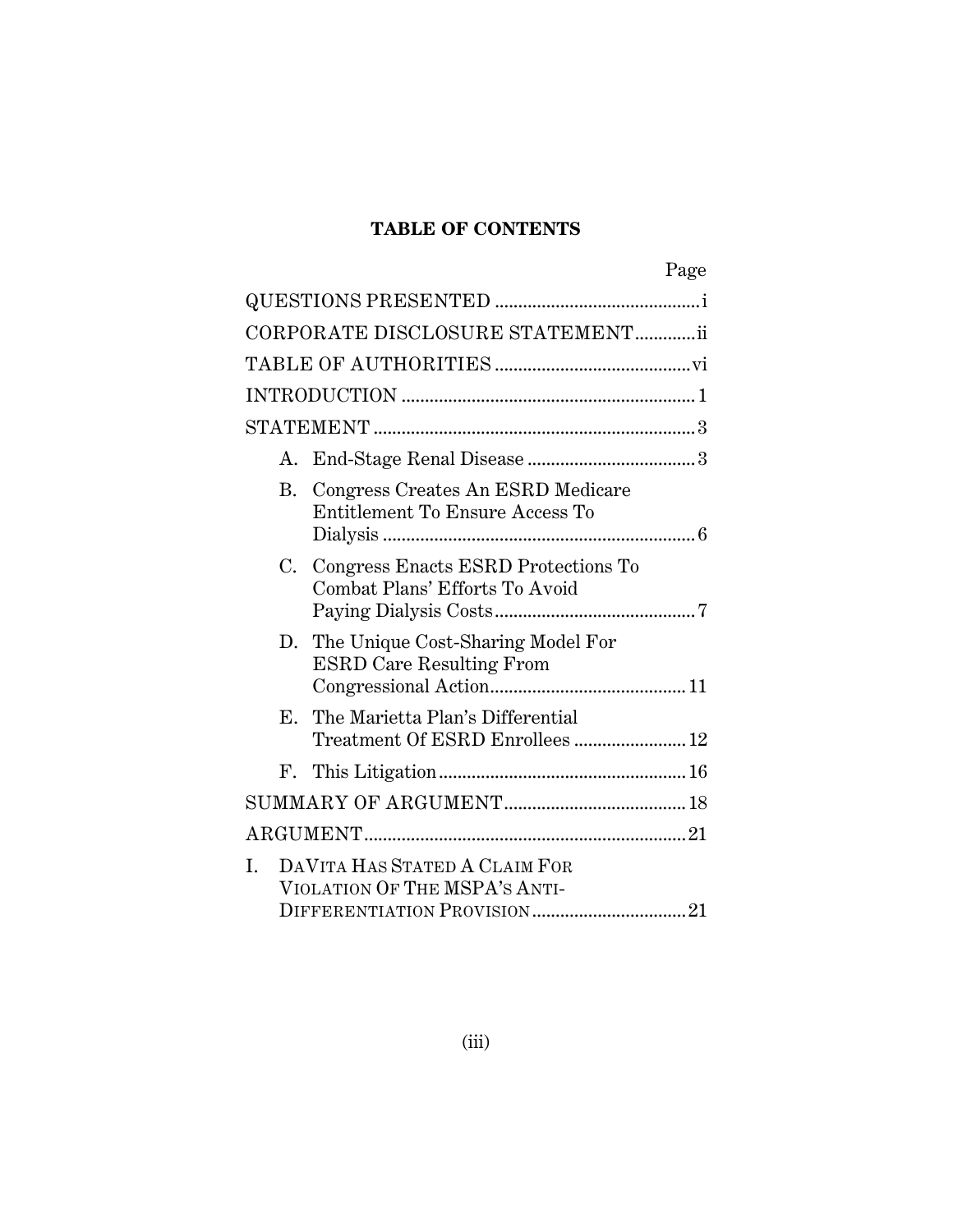# **TABLE OF CONTENTS—Continued**

|--|

| A. |    | The Anti-Differentiation Provision<br>Prohibits Differentiation Of ESRD<br><b>Enrollees Accomplished By</b><br>Disfavoring Outpatient Dialysis21 |
|----|----|--------------------------------------------------------------------------------------------------------------------------------------------------|
|    |    |                                                                                                                                                  |
|    | 2. | Statutory history and context25                                                                                                                  |
|    | 3. | Statutory structure and purpose26                                                                                                                |
|    | 4. | Background antidiscrimination law  29                                                                                                            |
| В. |    | DaVita Has Plausibly Alleged A<br>Violation Of The Anti-Differentiation                                                                          |
| С. |    | Petitioners' And The United States'<br>Contrary Interpretation Is                                                                                |
|    | 1. | The anti-differentiation provision<br>is not an empty formalism 32                                                                               |
|    | 2. | Petitioners and the United States<br>render half of the provision                                                                                |
|    | 3. | The phrase "group health plan"<br>does not support Petitioners'                                                                                  |
|    | 4. | Dismissal of proxy discrimination                                                                                                                |
|    | 5. | Petitioners and the United States<br>disregard the MSPA's structure                                                                              |

iv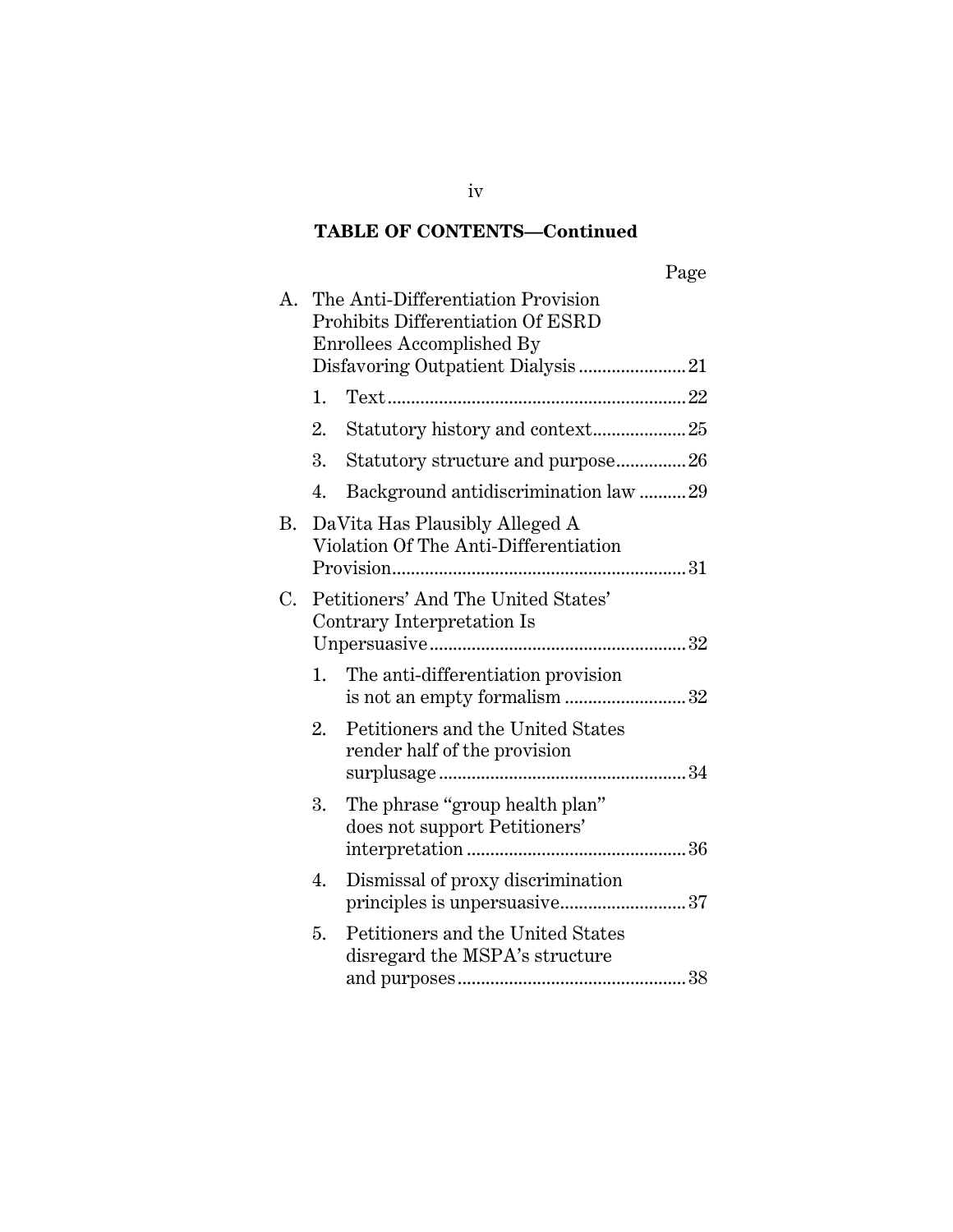# **TABLE OF CONTENTS—Continued**

|            |                                                                                                                    | Page |
|------------|--------------------------------------------------------------------------------------------------------------------|------|
|            | Reliance on CMS regulations is<br>6.                                                                               |      |
|            | II. DAVITA HAS STATED A CLAIM FOR<br>VIOLATION OF THE MSPA'S TAKE-INTO-                                            |      |
|            | A. The Take-Into-Account Provision<br>Prohibits Plans That Take Medicare<br>Eligibility Into Consideration In Plan |      |
|            | B. DaVita Has Alleged A Violation Of                                                                               |      |
| C.         | Petitioners' And The United States'<br>Contrary Interpretation Is                                                  |      |
|            | <b>III. DAVITA HAS PLAUSIBLY ALLEGED THAT</b><br>THE PLAN HAS A PROHIBITED DISPARATE                               |      |
|            | A. The MSPA Includes Disparate-Impact                                                                              |      |
| $\rm{B}$ . | Petitioners' And The United States'                                                                                |      |
|            | <b>IV. ERISA CLAIMS ARE NOT BEFORE THIS</b>                                                                        |      |
|            |                                                                                                                    |      |

v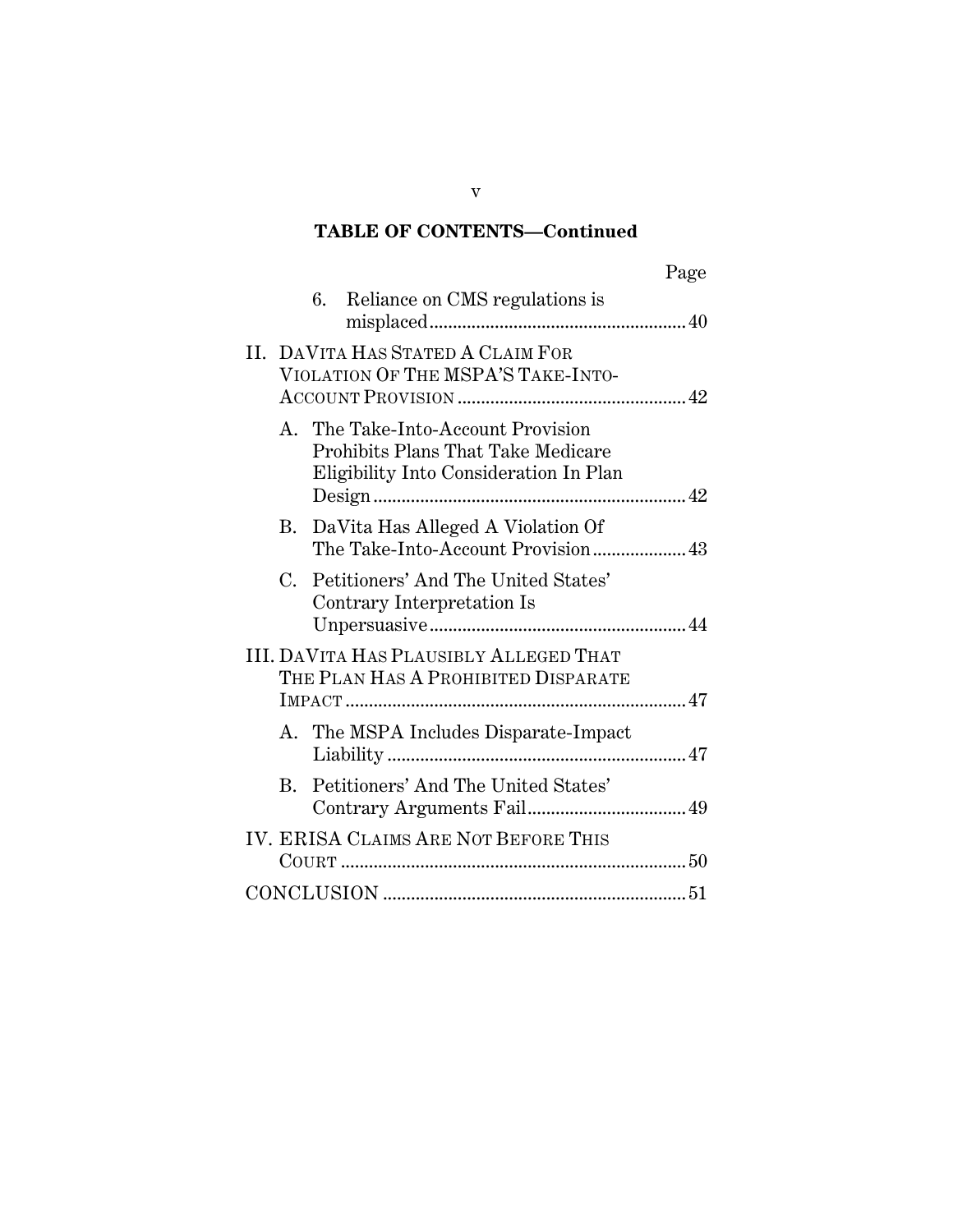#### **TABLE OF AUTHORITIES**

#### **CASES**

Page(s) *Abramski* v. *United States*, 573 U.S. 169 (2014) ..... 24, 33 *Acosta* v. *Pacific Enterprises*, 950 F.2d 611 (9th Cir. 1991) .............................................................. 36 *Aetna Health Inc.* v. *Davila*, 542 U.S. 200 (2004) ............................................................................ 33 *Arkansas Game & Fish Commission* v. *United States*, 568 U.S. 23 (2012) .......................................... 34 *Ashcroft* v. *Iqbal*, 556 U.S. 662 (2009) ............................. 43 *Babb* v. *Wilkie*, 140 S. Ct. 1168 (2020) ............................ 29 *Bostock* v. *Clayton County,* 140 S. Ct. 1731 (2020) ............................................................................ 29 *Bowers* v. *NCAA*, 563 F. Supp. 2d 508 (D. N.J. 2008) ............................................................................. 31 *Bray* v. *Alexandria Women's Health Clinic*, 506 U.S. 263 (1993) ..................................................... 30 *Brownback* v. *King*, 141 S. Ct. 740 (2021) ...................... 16 *Chevron, U.S.A., Inc.* v. *NRDC, Inc.*, 467 U.S. 837 (1984) ............................................... 40, 42 *City of Chicago* v. *Fulton*, 141 S. Ct. 585 (2021) ........... 34 *Connecticut National Bank* v. *Germain*, 503 U.S. 249 (1992) ..................................................... 42 *DaVita Inc.* v. *Amy's Kitchen*, 981 F.3d 664 (9th Cir. 2020) .............................................................. 41 *Encino Motorcars, LLC* v. *Navarro*, 579 U.S. 211 (2016) ..................................................... 41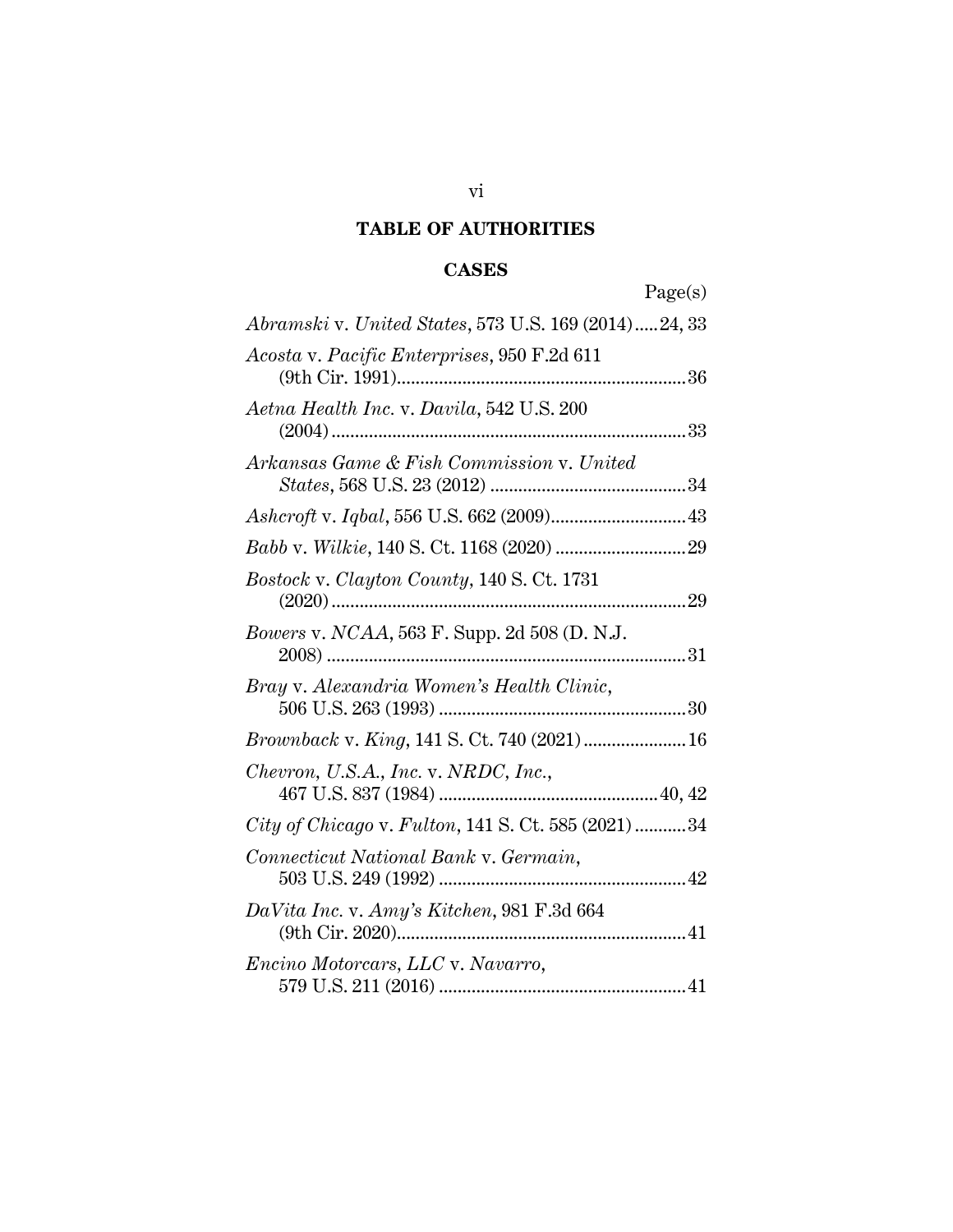| ager<br>v.<br>c |
|-----------------|
|-----------------|

| Epic Systems Corp. v. Lewis, 138 S. Ct. 1612<br>46<br>$(2018)$                                                      |
|---------------------------------------------------------------------------------------------------------------------|
| Erie County Retirees Ass'n v. County of Erie,                                                                       |
| Espinoza v. Montana Department of Revenue,                                                                          |
| Great-West Life & Annuity Insurance Co. v.                                                                          |
| Gross v. FBL Financial Services, Inc.,                                                                              |
| Heart of Atlanta Motel, Inc. v. United States,                                                                      |
| International Union, United Automobile,<br>Aerospace & Agricultural Implement<br>Workers of America, UAW v. Johnson |
| K Mart Corp. v. Cartier, Inc., 486 U.S. 281                                                                         |
| <i>Loughrin</i> v. United States, 573 U.S. 351 (2014)34                                                             |
| Merit Management Group, LP v. FTI<br>Consulting, Inc., 138 S. Ct. 883 (2018) 22                                     |
| <b>New York State Department of Social Services</b>                                                                 |
| Newport News Shipbuilding & Dry Dock Co. v.                                                                         |
| Personnel Administrator of Massachusetts v.                                                                         |

vii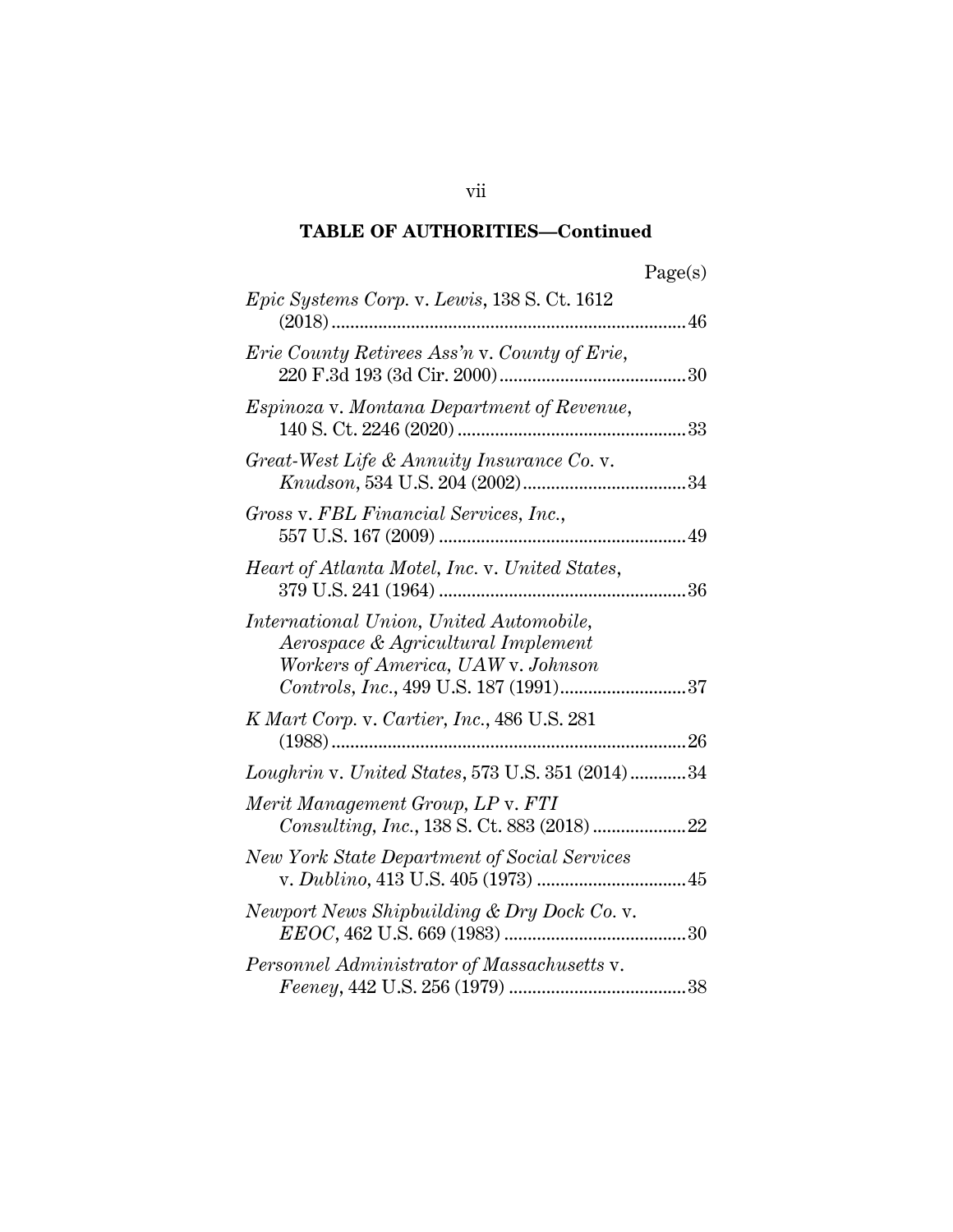| agets |
|-------|
|-------|

| Reno v. Bossier Parish School Board,                                                      |
|-------------------------------------------------------------------------------------------|
|                                                                                           |
| SAS Institute, Inc. v. Iancu, 138 S. Ct. 1348                                             |
| Schmitt v. Kaiser Foundation Health Plan of<br>Washington, 965 F.3d 945 (9th Cir. 2020)30 |
| School Board of Nassau County v. Arline,                                                  |
| Seminole Tribe of Florida v. Florida,                                                     |
| Skidmore v. Swift & Co., 323 U.S. 134 (1944) 41                                           |
| Slaughter v. AT&T Information Systems, Inc.,                                              |
| Smith v. City of Jackson, 544 U.S. 228 (2005) 48, 49                                      |
| Sullivan v. Vallejo City Unified School<br>District, 731 F. Supp. 947 (E.D. Cal. 1990)31  |
| Tanzin v. Tanvir, 141 S. Ct. 486 (2020)25, 42                                             |
| Texas Department of Housing & Community<br>Affairs v. Inclusive Communities Project,      |
|                                                                                           |
| United States v. Mead Corp., 533 U.S. 218                                                 |

viii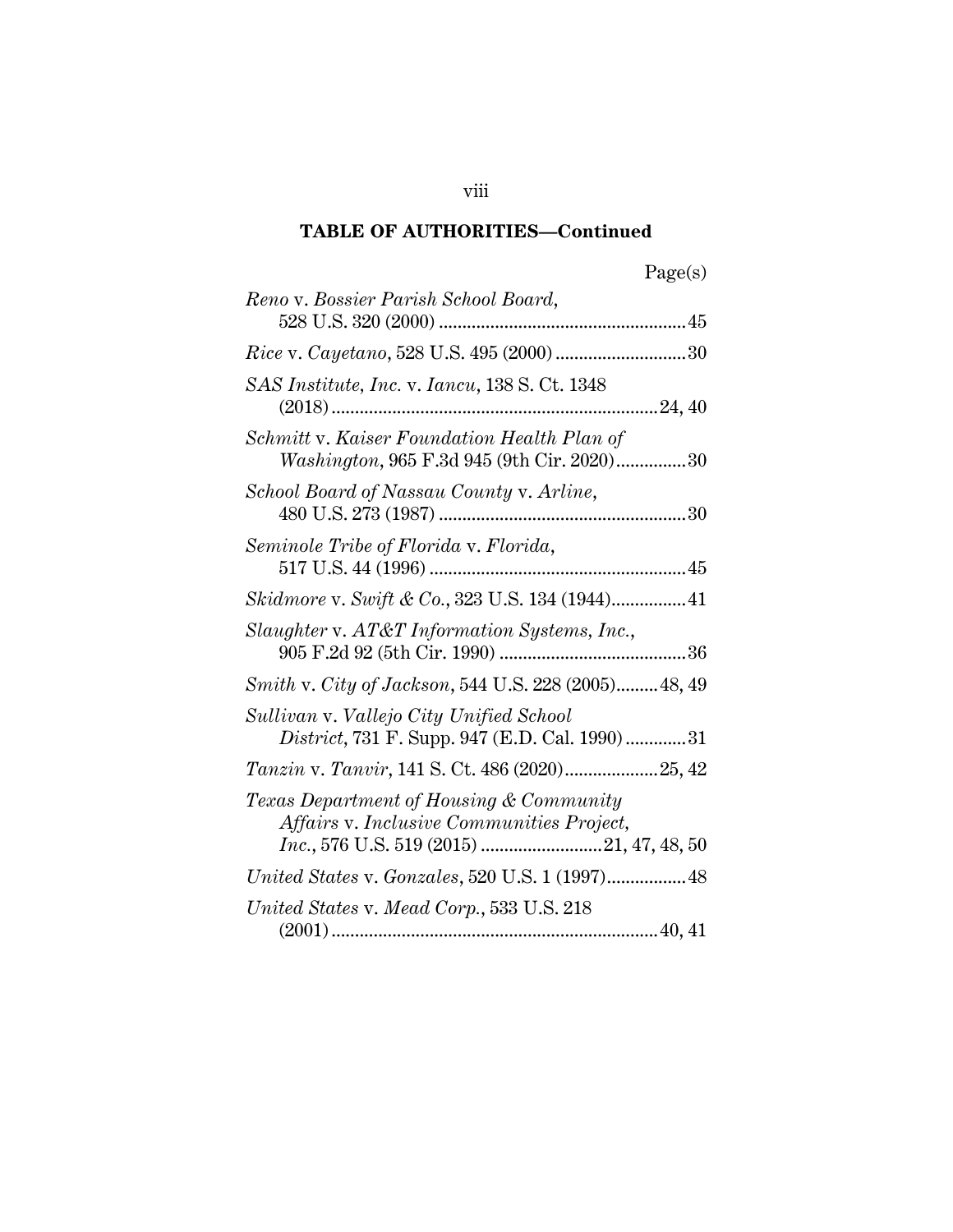Page(s)

# **DOCKETED CASES**

| DaVita, Inc. v. Amy's Kitchen, Inc., |  |
|--------------------------------------|--|
|                                      |  |
|                                      |  |
| STATUTES, RULES, AND REGULATIONS     |  |

| 29 U.S.C.                                                                              |  |
|----------------------------------------------------------------------------------------|--|
| 42 U.S.C.<br>$\$1395$ rr ……………………………………………………………………25                                  |  |
|                                                                                        |  |
| Social Security Amendments of 1972,<br>Act of Oct. 31, 1978, Pub. L. No. 95-555,       |  |
| 92 Stat. 2076 (codified at 42 U.S.C.                                                   |  |
| Omnibus Budget Reconciliation Act of 1981,                                             |  |
| Medicare and Medicaid Budget Reconciliation<br>Amendments of 1984, Pub. L. No. 98-369, |  |
| Omnibus Budget Reconciliation Act of 1986,                                             |  |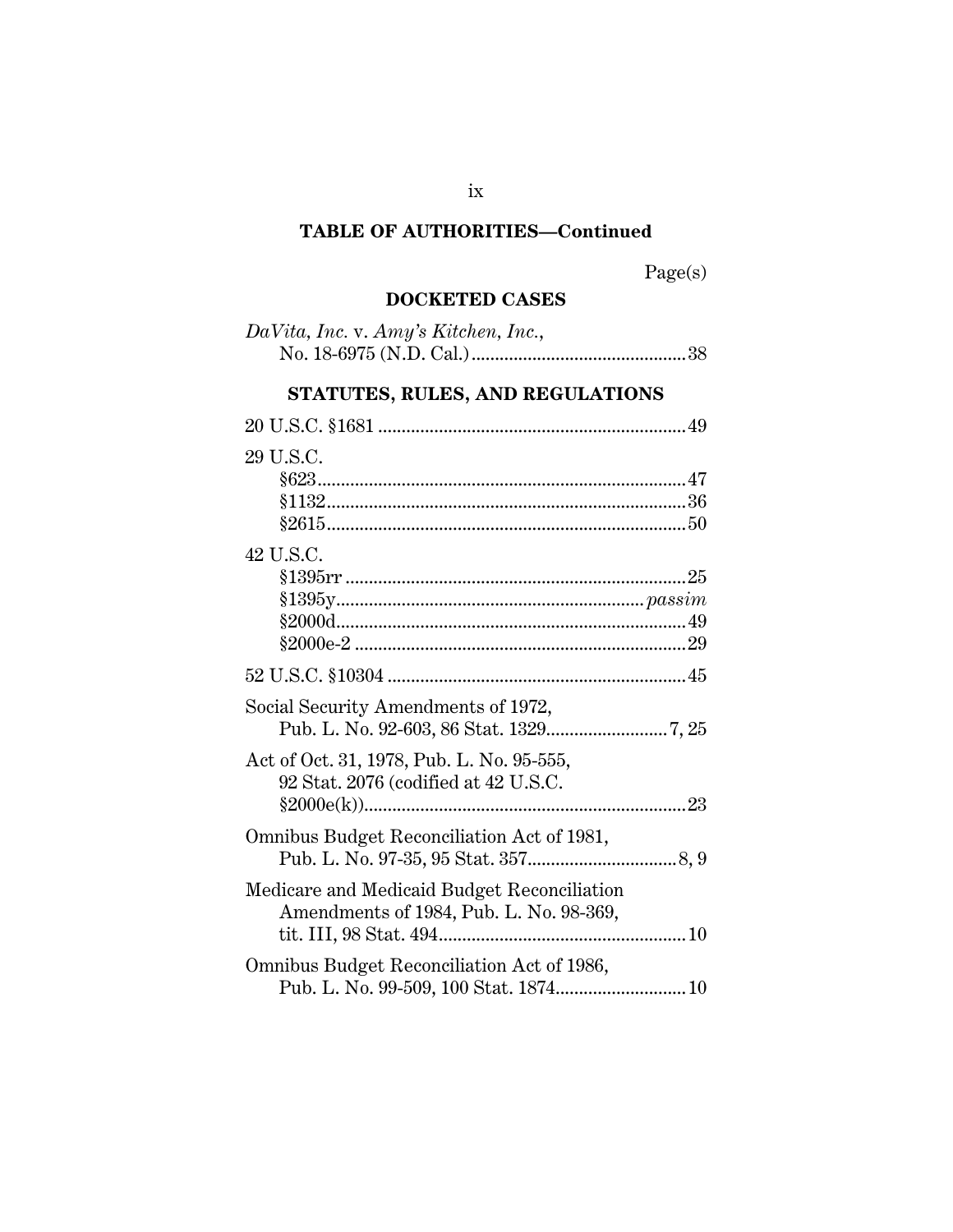| Omnibus Budget Reconciliation Act of 1989,<br>Pub. L. No. 101-239, 103 Stat. 2106 10 |
|--------------------------------------------------------------------------------------|
| Omnibus Budget Reconciliation Act of 1990,                                           |
| Balanced Budget Act of 1997,                                                         |
|                                                                                      |
| 42 C.F.R.                                                                            |
|                                                                                      |
| 60 Fed. Reg. 45,344 (Aug. 31, 1995)  11, 40                                          |
|                                                                                      |
|                                                                                      |

# **LEGISLATIVE MATERIALS**

| National Health Insurance Proposals:<br><i>Hearings Before the House Committee on</i> |  |
|---------------------------------------------------------------------------------------|--|
|                                                                                       |  |

x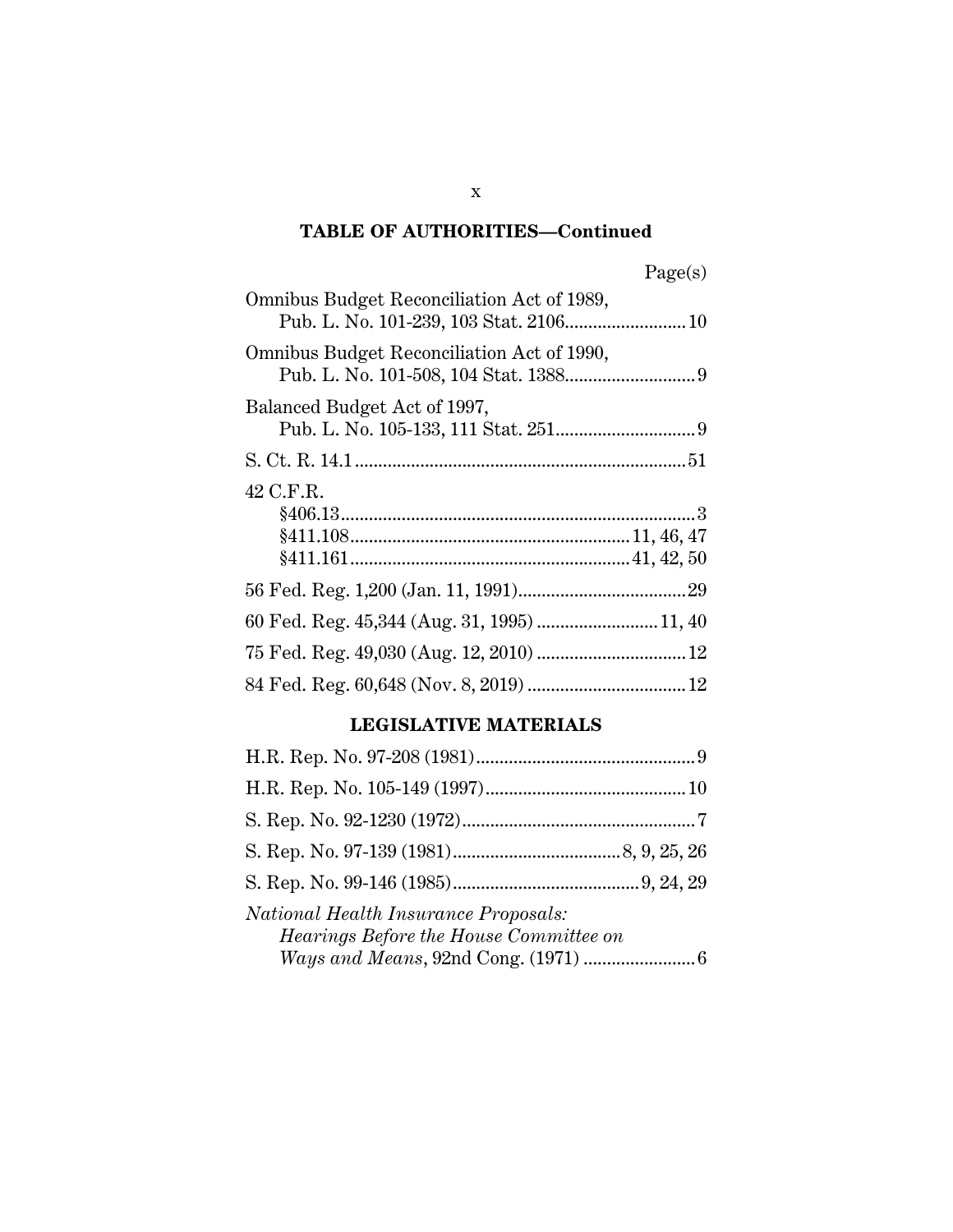Page(s)

# **OTHER AUTHORITIES**

| American Heritage Dictionary (1979)24, 29                                                                                                                                                                                                         |
|---------------------------------------------------------------------------------------------------------------------------------------------------------------------------------------------------------------------------------------------------|
| Anumudu, Samaya J. & Garabed Eknoyan, A<br><b>Historical Perspective on How Public</b><br>Policy Shaped Dialysis Care Delivery in<br>the United States, in 33 Seminars in                                                                         |
| CMS, Consumer Information and Insurance<br>Oversight, Young Adults and the<br>Affordable Care Act, https://www.cms.gov/<br>CCIIO/Resources/Files/adult_child_fact_                                                                                |
| CMS, Medicare Benefit Policy Manual,<br>https://www.cms.gov/Regulations-and-<br>Guidance/Guidance/Manuals/Internet-<br>Only-Manuals-IOMs-Items/CMS012673                                                                                          |
| CMS, Medicare Coordination of Benefits &<br>Recovery Overview: ESRD,<br>https://www.cms.gov/Medicare/Coordinatio<br>n-of-Benefits-and-Recovery/Coordination-<br>of-Benefits-and-Recovery-Overview/End-<br>Stage-Renal-Disease-ESRD/ESRD           |
| CMS, Medicare Secondary Payer, https://<br>www.cms.gov/Medicare/Coordination-of-<br>Benefits-and-Recovery/Coordination-of-<br>Benefits-and-Recovery-Overview/<br>Medicare-Secondary-Payer/Medicare-<br>Secondary-Payer (modified Dec. 1, 2021)  8 |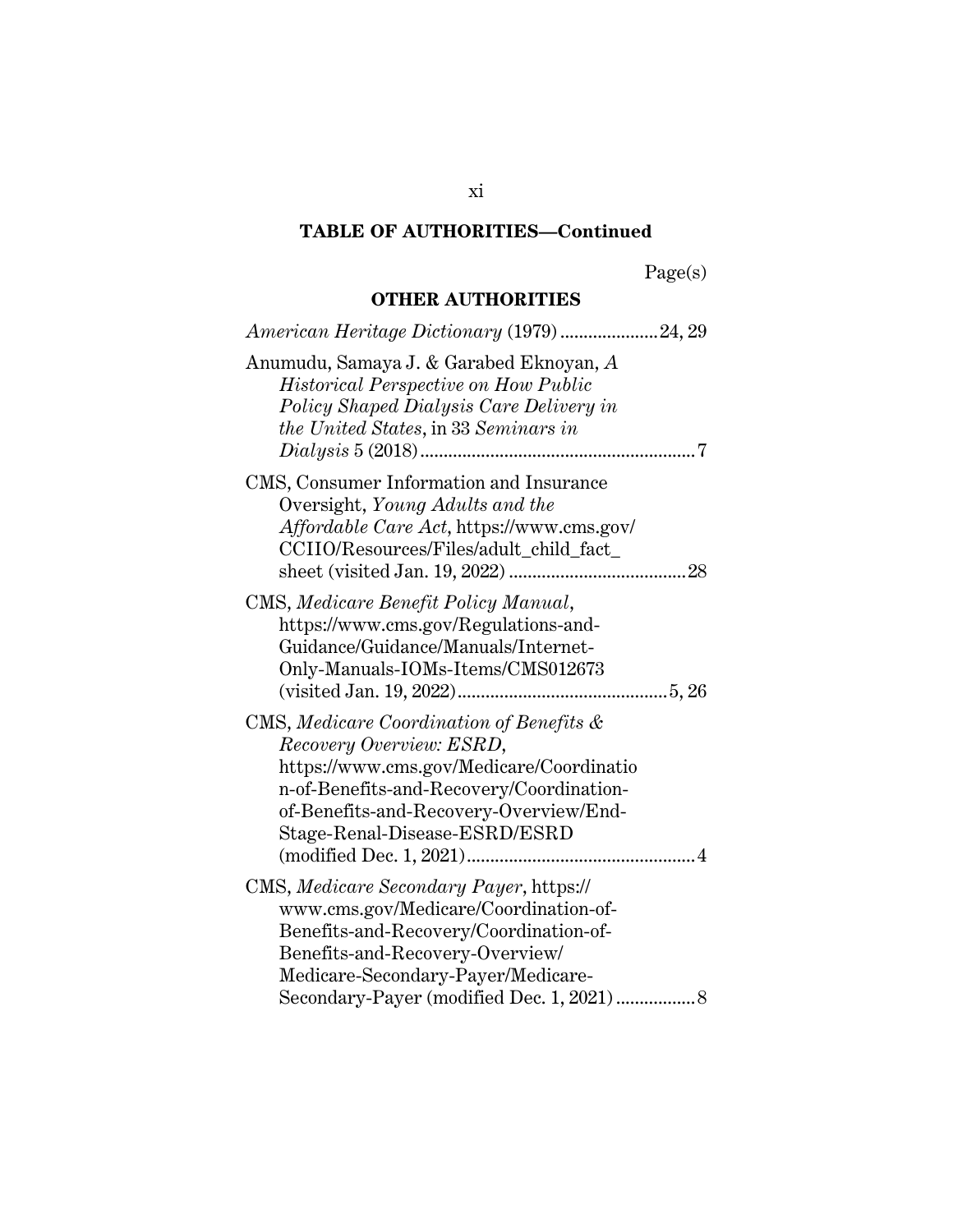|                                                                                                                                                                                                                  | Page(s) |
|------------------------------------------------------------------------------------------------------------------------------------------------------------------------------------------------------------------|---------|
| Cournos, John, A Modern Plutarch (1928)33                                                                                                                                                                        |         |
| Ghaderian, Seyed Bahman, et al., <i>Diabetes and</i><br>End-Stage Renal Disease; A Review<br>Article on New Concepts, 4 J. Renal Injury                                                                          |         |
| Hickson, LaTonya J., et al., Predictors of<br><b>Outpatient Kidney Function Recovery</b><br>Among Patients Who Initiate<br>Hemodialysis in the Hospital,                                                         |         |
| Keisler-Starkey, Katherine & Lisa N. Bunch,<br>U.S. Census Bureau, Health Insurance<br>Coverage in the United States: 2020,<br>https://www.census.gov/content/dam/Cens<br>us/library/publications/2021/demo/p60- |         |
| Kirchhoff, Suzanne M., Congressional Research<br>Service, Medicare Coverage of End-Stage                                                                                                                         |         |
| Lin, Eugene, The Cost of Transferring Dialysis<br>Care From the Employer-Based Market to<br><i>Medicare</i> , JAMA Network Open (Mar. 18,                                                                        | 28      |
| National Institute of Diabetes and Digestive<br>and Kidney Diseases, Race, Ethnicity, &<br>Kidney Disease, https://www.niddk.nih.<br>gov/health-information/kidney-disease/race                                  |         |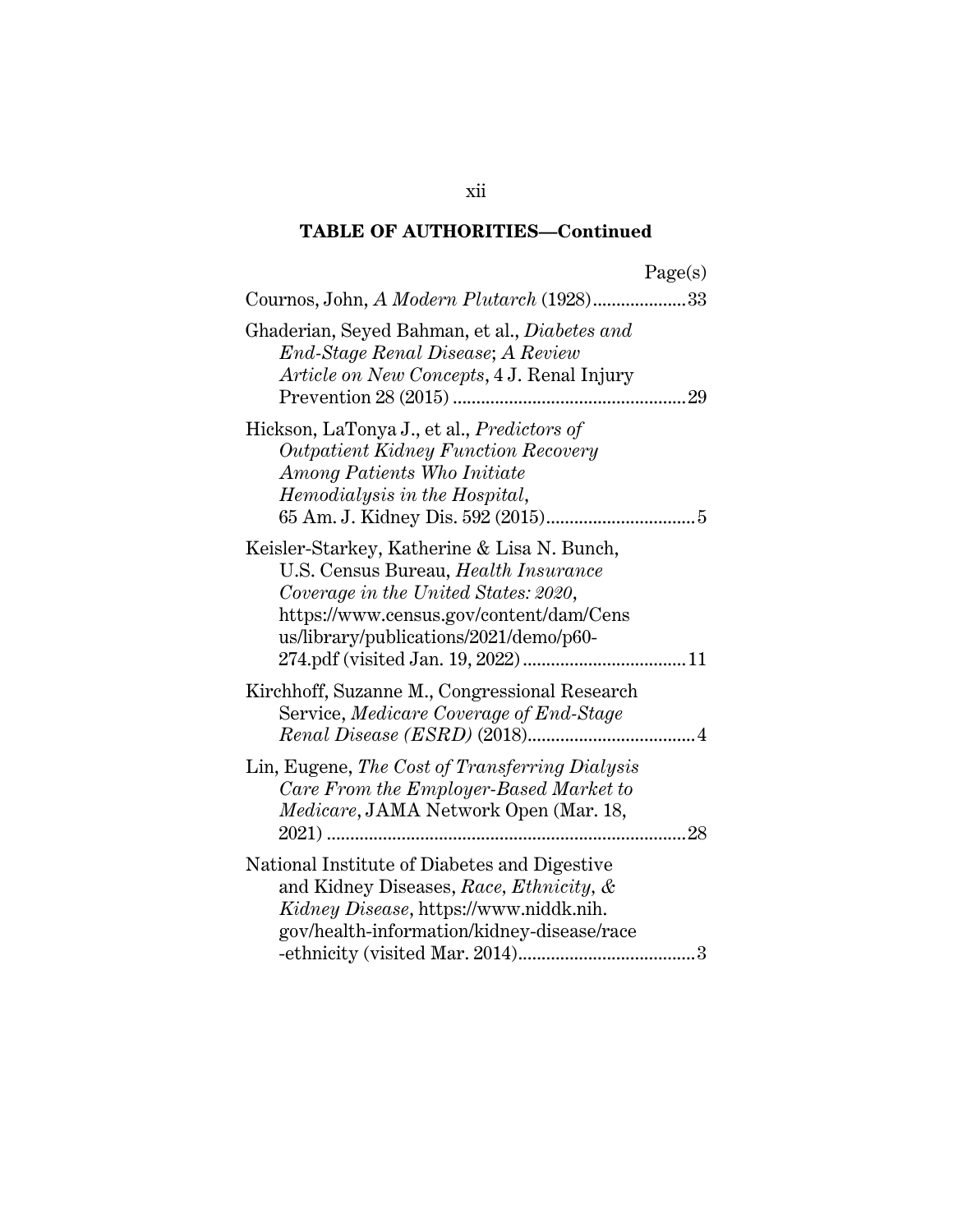| Rettig, Richard A. & Ellen Marks, The Federal<br>Government and Social Planning for End-<br>Stage Renal Disease: Past, Present, and<br>7                            |
|---------------------------------------------------------------------------------------------------------------------------------------------------------------------|
| Rettig, Richard A., Origins of the Medicare<br>Kidney Disease Entitlement: The Social<br>Security Amendments of 1972, in                                            |
| Rettig, Richard A., Special Treatment—The<br>Story of Medicare's ESRD Entitlement,                                                                                  |
| Scalia, Antonin & Bryan A. Garner, Reading<br>Law: The Interpretation of Legal Texts<br>22                                                                          |
| The Council of Economic Advisers, <i>Increasing</i><br>the Number of Kidney Transplants to<br><i>Treat End Stage Renal Disease</i> (Jan. 2021)4                     |
| The Kidney Project, Annual Report 2014,<br>https://pharm.ucsf.edu/sites/pharm.ucsf.edu<br>/files/kidney/media-browser/The%20<br>Kidney%20Project%202014%20Annual%20 |
| United States Renal Data System, 2021,<br>Annual Data Report:, https://adr.usrds.                                                                                   |
| Ward, Michael M., Socioeconomic Status and<br>the Incidence of ESRD, 51 Am. J. Kidney<br>3                                                                          |

xiii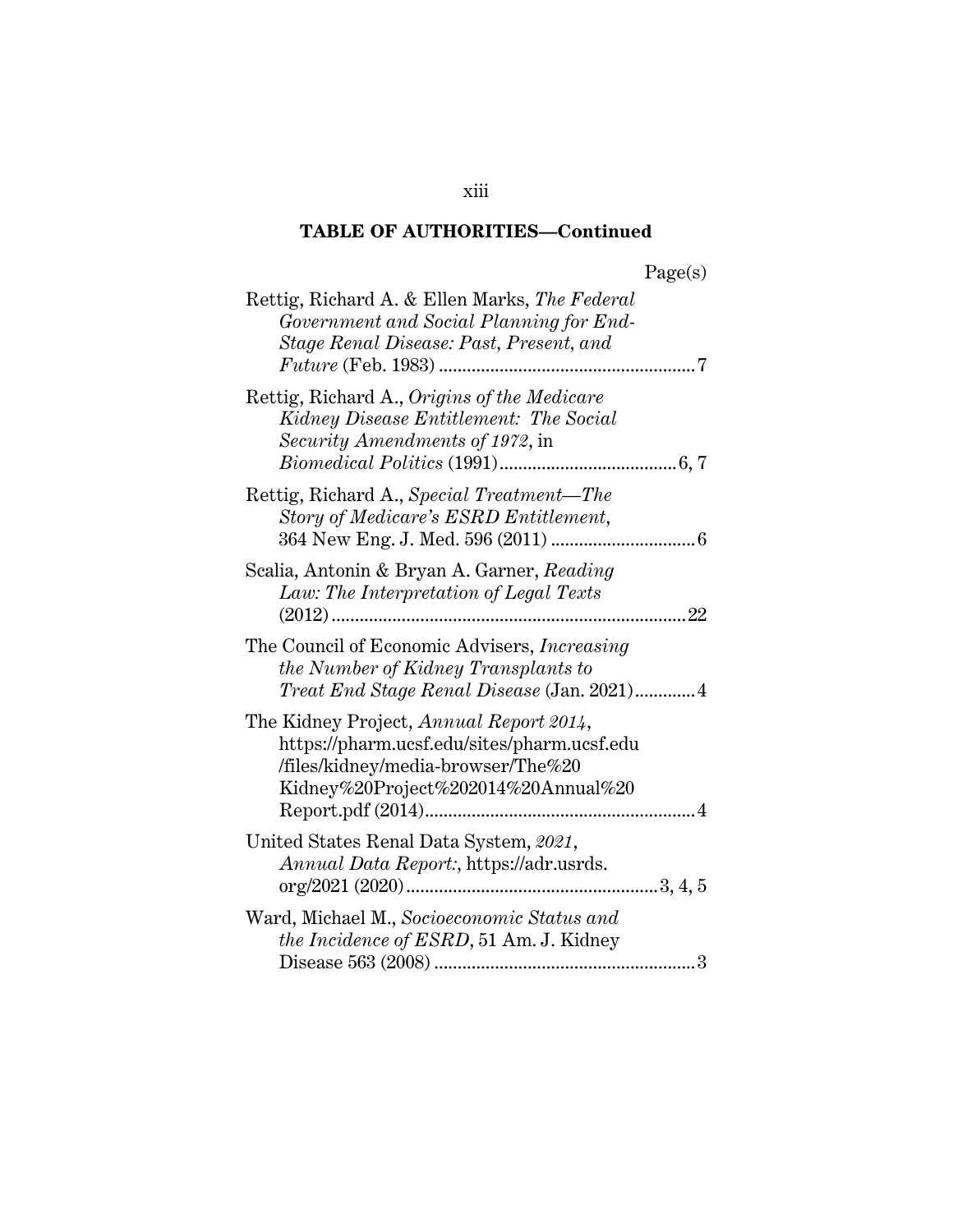Page(s)

| <i>Webster's Third New International Dictionary</i> |  |
|-----------------------------------------------------|--|
|                                                     |  |

xiv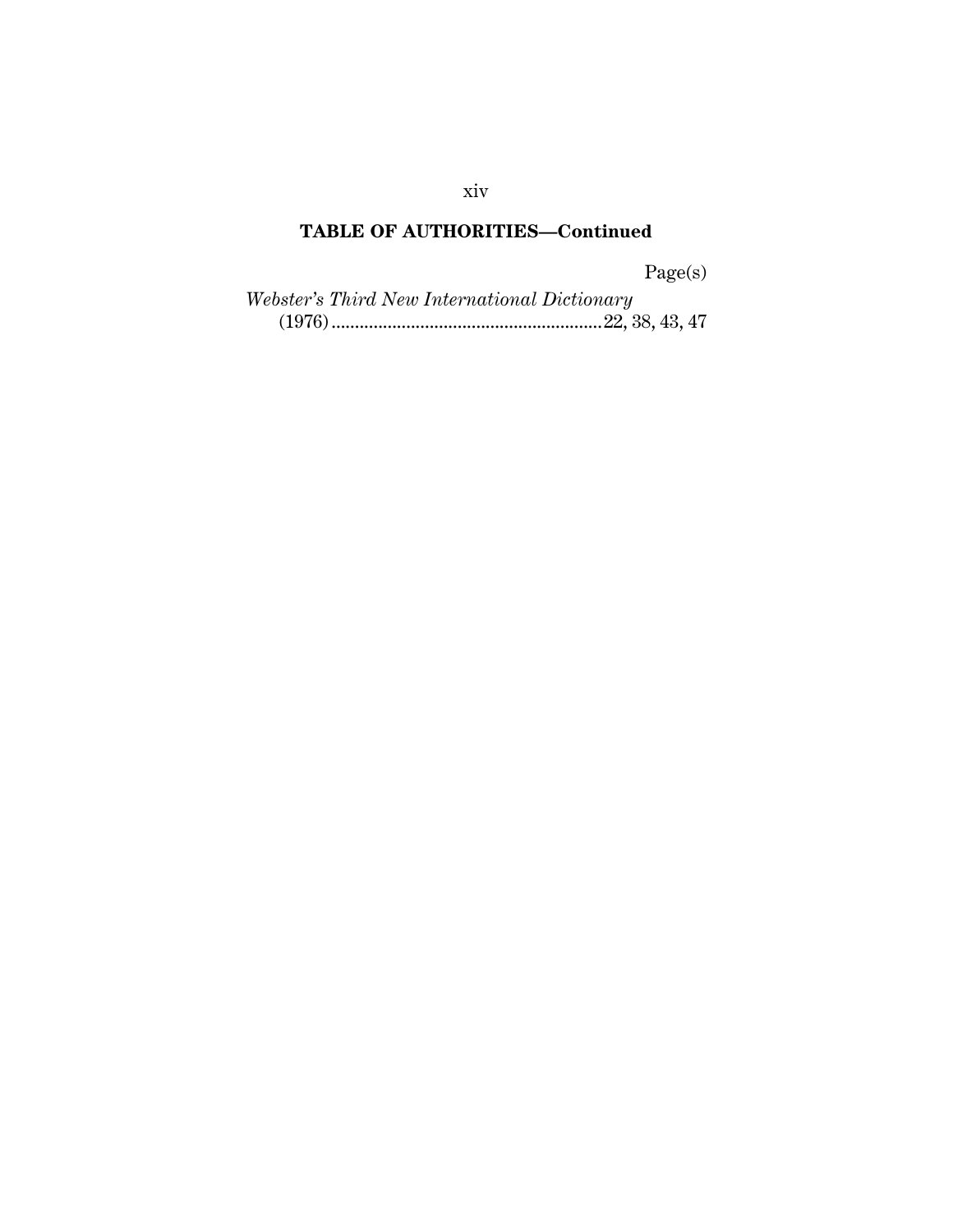# **IN THE** Supreme Court of the United States

## No. 20-1641

MARIETTA MEMORIAL HOSPITAL EMPLOYEE HEALTH BENEFIT PLAN, MARIETTA MEMORIAL HOSPITAL, AND MEDICAL BENEFITS MUTUAL LIFE INSURANCE CO., *Petitioners*,

*v.* 

DAVITA INC. AND DVA RENAL HEALTHCARE, INC., *Respondents.* 

## ON WRIT OF CERTIORARI TO THE UNITED STATES COURT OF APPEALS FOR THE SIXTH CIRCUIT

#### **BRIEF FOR RESPONDENTS**

#### **INTRODUCTION**

For five decades, federal law has recognized the inseparable link between end-stage renal disease ("ESRD") and dialysis as a life-saving medical treatment for that disease. In 1972, in light of the medical promise of dialysis but in recognition of the high costs of the treatment, Congress took the extraordinary step of extending Medicare eligibility to persons with ESRD regardless of age. That decision, though, gave rise to unintended consequences by creating the opportunity for private health plans to drive ESRD patients onto Medicare to avoid having to pay for dialysis. By 1981,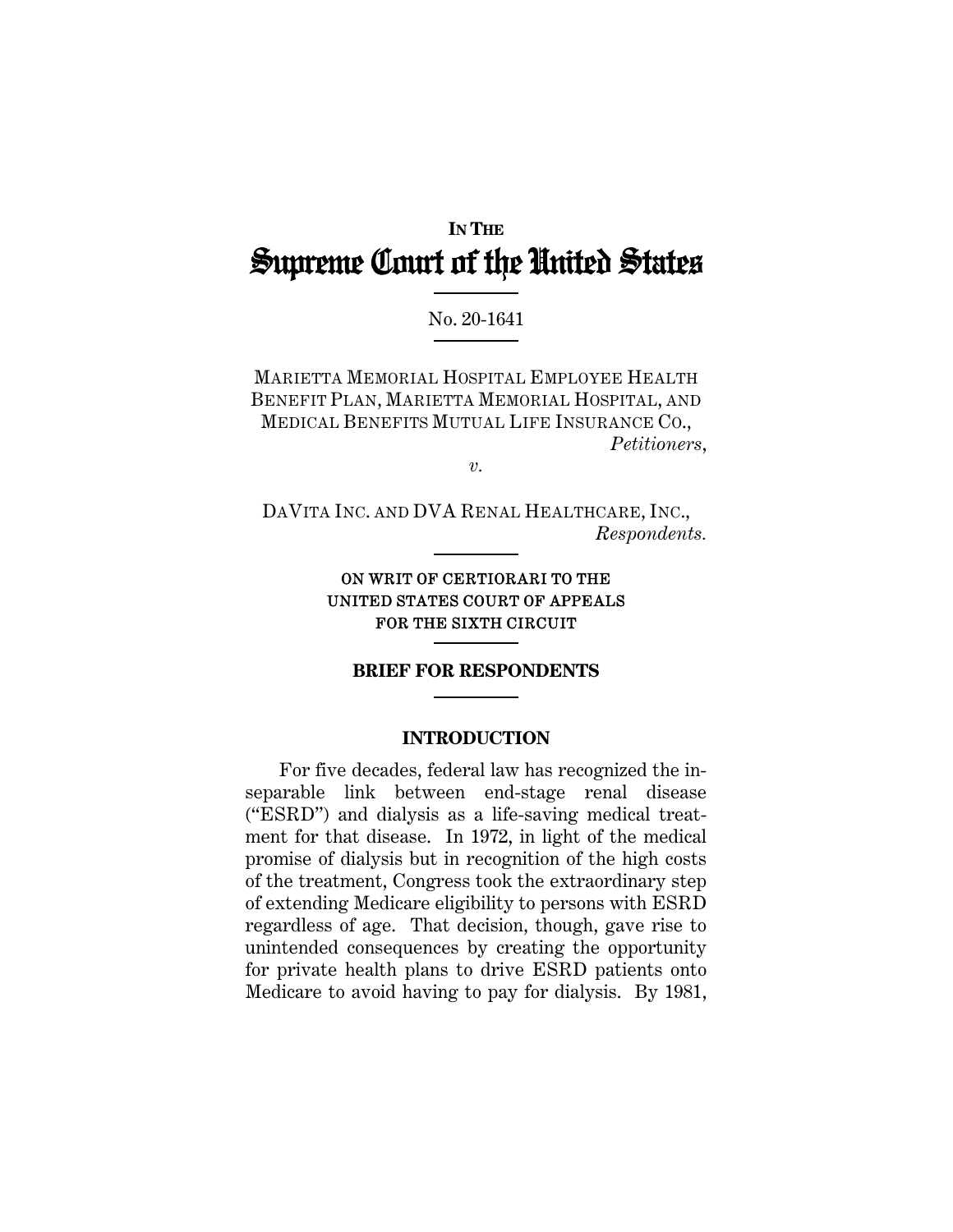Medicare was paying for nearly all dialysis treatments, even for ESRD patients with private insurance.

Congress responded by enacting two statutory protections in the Medicare Secondary Payer Act ("MSPA"). Those protections bar group health plans from providing differential benefits to ESRD patients, including based on their "need for renal dialysis," 42 U.S.C.  $$1395y(b)(1)(C)(ii)$ , and from "tak[ing] into account" the Medicare eligibility of ESRD patients in plan design, during a congressionally mandated coordination period during which private plans must be the primary insurer for ESRD patients, *id*.  $$1395y(b)(1)(C)(i)$ . Congress thus advanced the goals of protecting the Medicare fisc while safeguarding ESRD patients from adverse treatment.

Consistent with those congressional judgments, for decades, the vast majority of group health plans across the country have fully covered ESRD patients during the coordination period, including by offering innetwork dialysis benefits, thus ensuring that during this critical period these chronically ill patients have access to the private insurance they have paid for and relieving stress on the Medicare fisc. The group health plan at issue here is an outlier that flouts those statutory commands—and thus imperils Congress's dual statutory objectives—by singling out outpatient dialysis, on which ESRD patients uniquely depend, for unfavorable treatment, with the purpose and effect of causing ESRD enrollees to abandon their private coverage in favor of Medicare.

Straightforward principles of statutory interpretation, including the statute's text, history, context, structure, and purpose, compel affirmance of the Sixth Circuit's core holdings that differential treatment of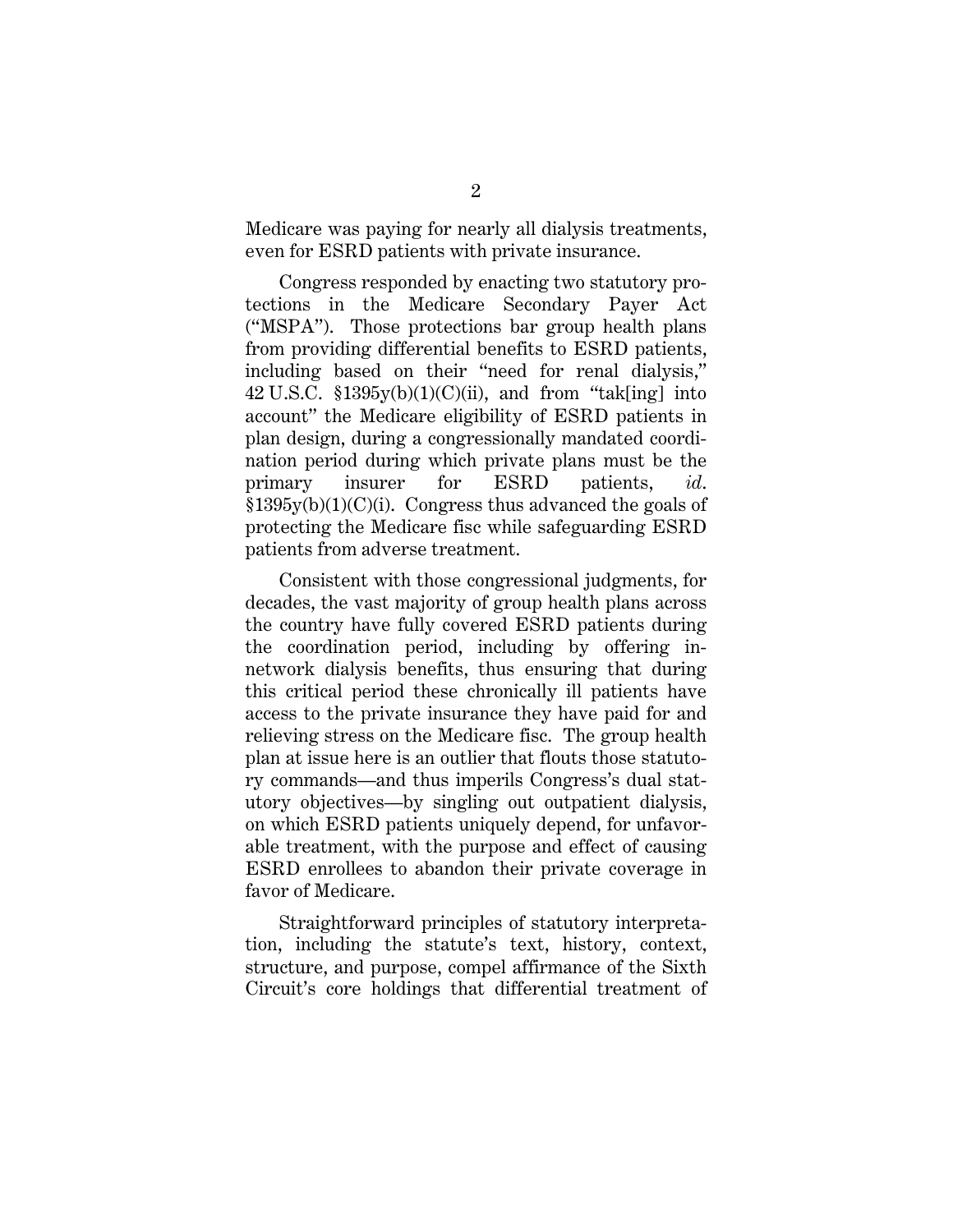outpatient dialysis *is* differential treatment of individuals with ESRD based on their "need for renal dialysis," and that DaVita has sufficiently alleged that the plan at issue has impermissibly "take[n] into account" the Medicare eligibility of ESRD patients.

#### **STATEMENT**

#### **A. End-Stage Renal Disease**

ESRD is a devastating condition that occurs when the kidneys lose the ability to filter waste and excess fluids from the blood. JA4. In 2019, more than 782,000 people in the United States lived with ESRD. *See* United States Renal Data System, *2021 Annual Data Report: End Stage Renal Disease* ch. 1 (2021) (Figure 1.5). ESRD affects already vulnerable populations. In the United States, ESRD disproportionately afflicts African-Americans, Hispanics, and Native Americans. *See* National Institute of Diabetes and Digestive and Kidney Diseases, *Race*, *Ethnicity*, *& Kidney Disease*. The disparities for African-Americans are particularly stark: In 2018, African-Americans developed ESRD at more than three times the rate of whites. *See* United States Renal Data System, *2021 Annual Data Report: End Stage Renal Disease* ch. 1 (2021) (Figure 1.8). Socioeconomic factors play a significant role as well, as ESRD disproportionately affects lower-income individuals. *See* Ward, *Socioeconomic Status and the Incidence of ESRD*, 51 Am. J. Kidney Dis. 563, 565-566 (2008).

Individuals with ESRD will die within weeks without either routine dialysis or a kidney transplant. JA4, 11. In fact, ESRD is defined by the need for dialysis on a permanent basis or a kidney transplant to survive. *See* 42 C.F.R. §406.13(b) (ESRD "requires a regular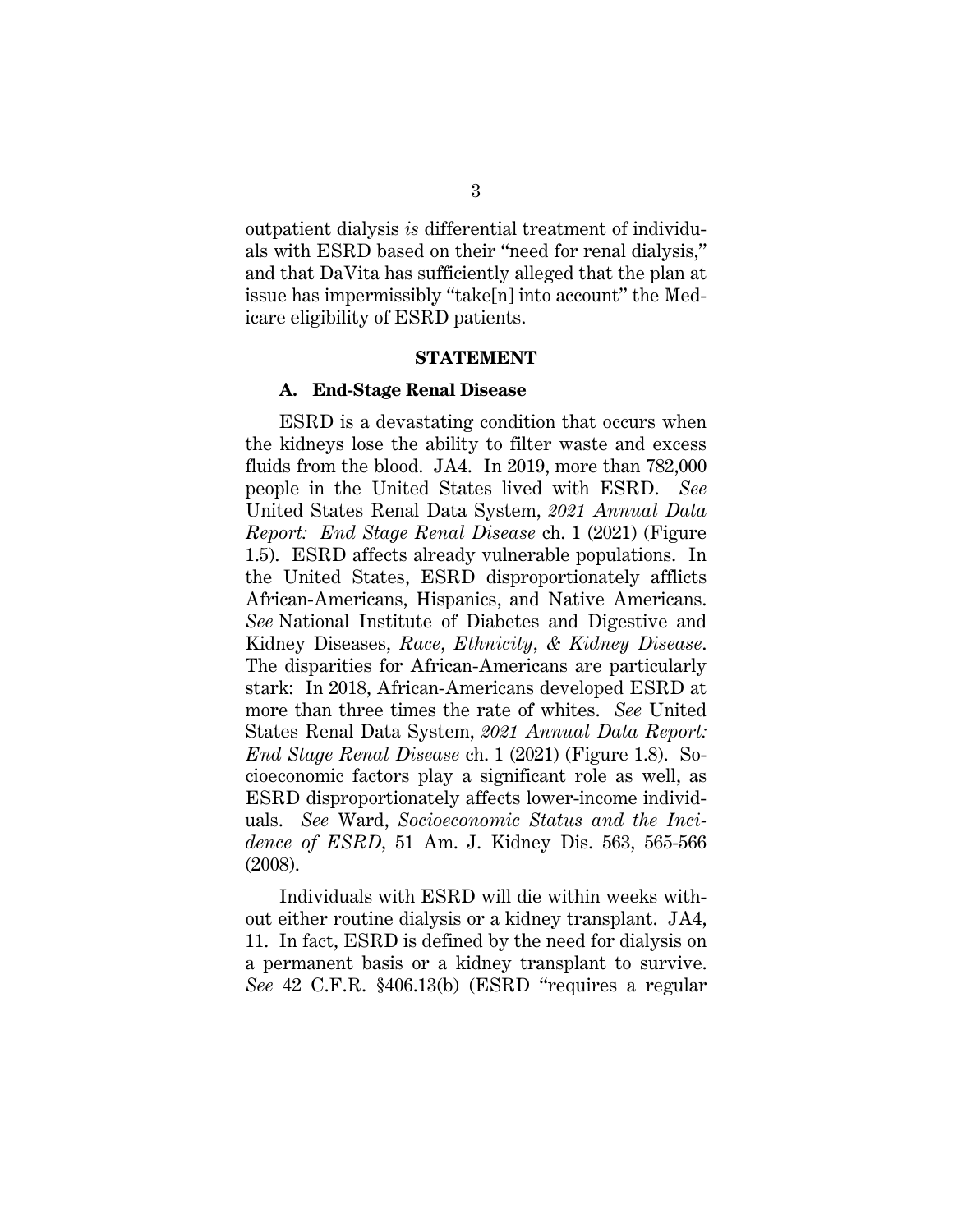course of dialysis" or transplant); The Council of Economic Advisers, *Increasing the Number of Kidney Transplants to Treat End Stage Renal Disease* 3 n.5 (Jan. 2021) ("ESRD is defined by the need for renal replacement therapy (dialysis or transplant)."); Centers for Medicare & Medicaid Services ("CMS"), *Medicare Coordination of Benefits & Recovery Overview: ESRD* (ESRD patients "need … a regular course of long-term dialysis or a kidney transplant to maintain life").

Kidney transplants are difficult to obtain. In any given year, only about 20,000 kidneys are available for transplantation but more than 100,000 patients are on waiting lists. *See* The Kidney Project, *Annual Report 2014*, at 4 (2014). The median wait time for a transplant is more than four years, *see* United States Renal Data System, *2021 Annual Data Report: End Stage Renal Disease* ch. 7 (2021), and many individuals are ineligible due to other health conditions, *see* Kirchhoff, Congressional Research Service, *Medicare Coverage of End-Stage Renal Disease (ESRD)* 4 (2018).

Consequently, ESRD patients depend on dialysis to survive. The most common type of dialysis, hemodialysis, is typically performed at least three times per week and each session ordinarily lasts three to four hours. JA11. Hemodialysis is a complex medical procedure through which a machine removes a patient's blood from the body, filters and cleans it, and replaces the blood—all while keeping a patient stable. A typical ESRD patient requires approximately 150 hemodialysis treatments a year. *Id.*

Given the frequency and stresses of these treatments, virtually all ESRD patients receive routine maintenance dialysis "in outpatient facilities," U.S. Br. 4—most at a clinic, others in a home-based setting.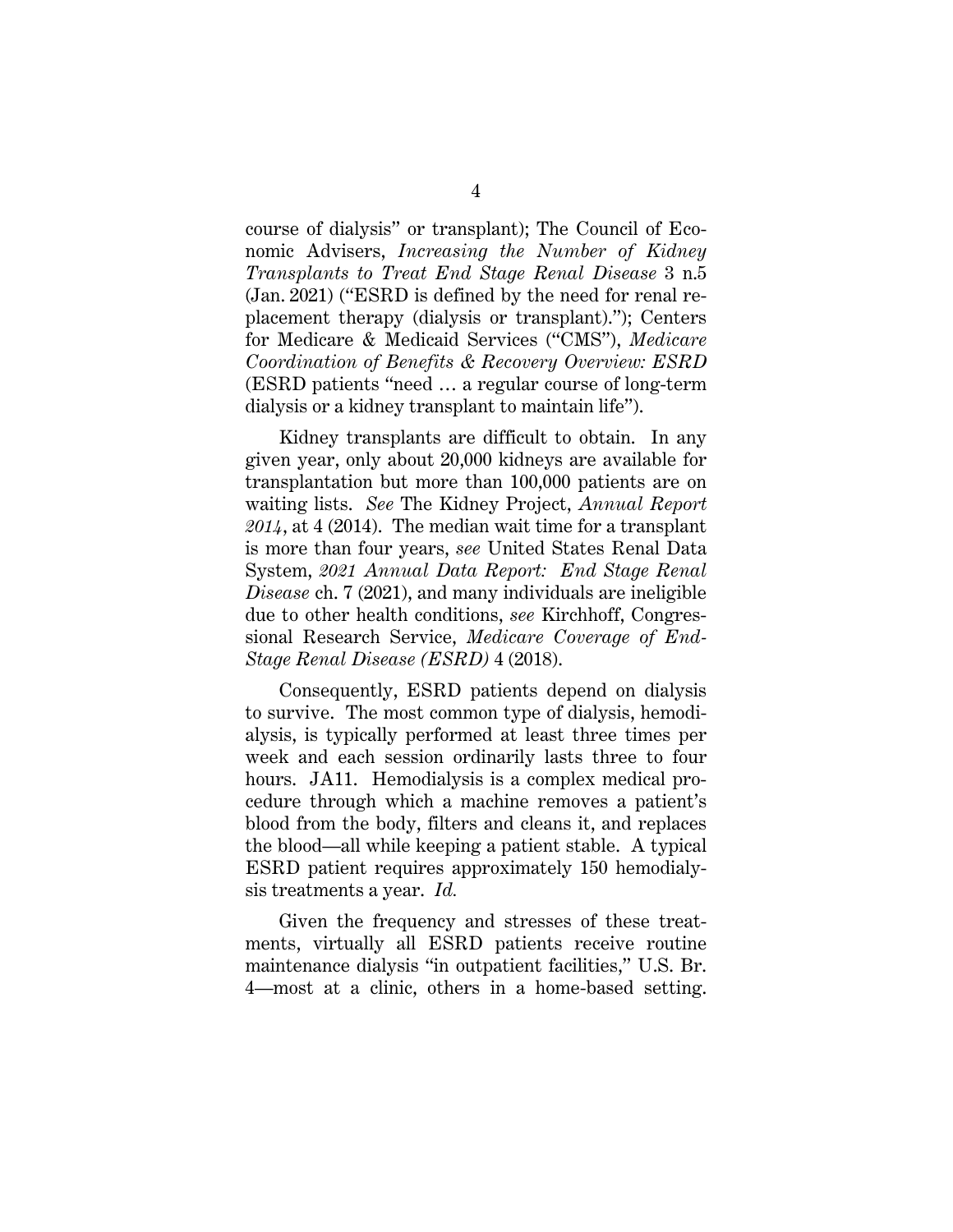Virtually all ESRD patients—approximately 97% undergo dialysis (the other 3% receive a transplant before dialysis), and the great majority of ESRD patients need dialysis for the rest of their lives. *See* United States Renal Data System, *2021 Annual Data Report: End Stage Renal Disease* ch. 1 (2021) (Figure 1.2).

Other than ESRD patients, virtually the only individuals who might ever require dialysis are certain patients with an "acute kidney injury."<sup>1</sup> By definition, acute kidney injury is temporary: although kidney function is impaired, the kidney returns to adequate function, even in the minority of cases that require dialysis. JA11. If the kidney does not return to adequate function, a patient's diagnosis changes to ESRD. Unlike ESRD patients, most individuals with acute kidney injury do not need dialysis. *See* United States Renal Data System, *2020 Annual Data Report: Chronic Kidney Disease* ch. 5 (2020) (Figure 5.2) (only 3.1% of patients with acute kidney injury required dialysis during first hospitalization). And the few acute kidney injury patients that do need dialysis require it for only days or weeks, typically in an (inpatient) hospital setting associated with the condition that caused the injury. *See*  Hickson et al., *Predictors of Outpatient Kidney Function Recovery Among Patients Who Initiate Hemodialysis in the Hospital*, 65 Am. J. Kidney Dis. 592, 594 (2015) ("Most recovery (73%) occurred within the first 3 months of [renal replacement therapy] initiation."); CMS, *Medicare Benefit Policy Manual* ch. 11, §100.5 ("individuals with [acute kidney injury] will need renal dialysis services for a finite number of days").

<sup>&</sup>lt;sup>1</sup> Other, rarer, illnesses, such as poisonings and tumor lysis syndrome, may occasionally require temporary dialysis on an inpatient basis.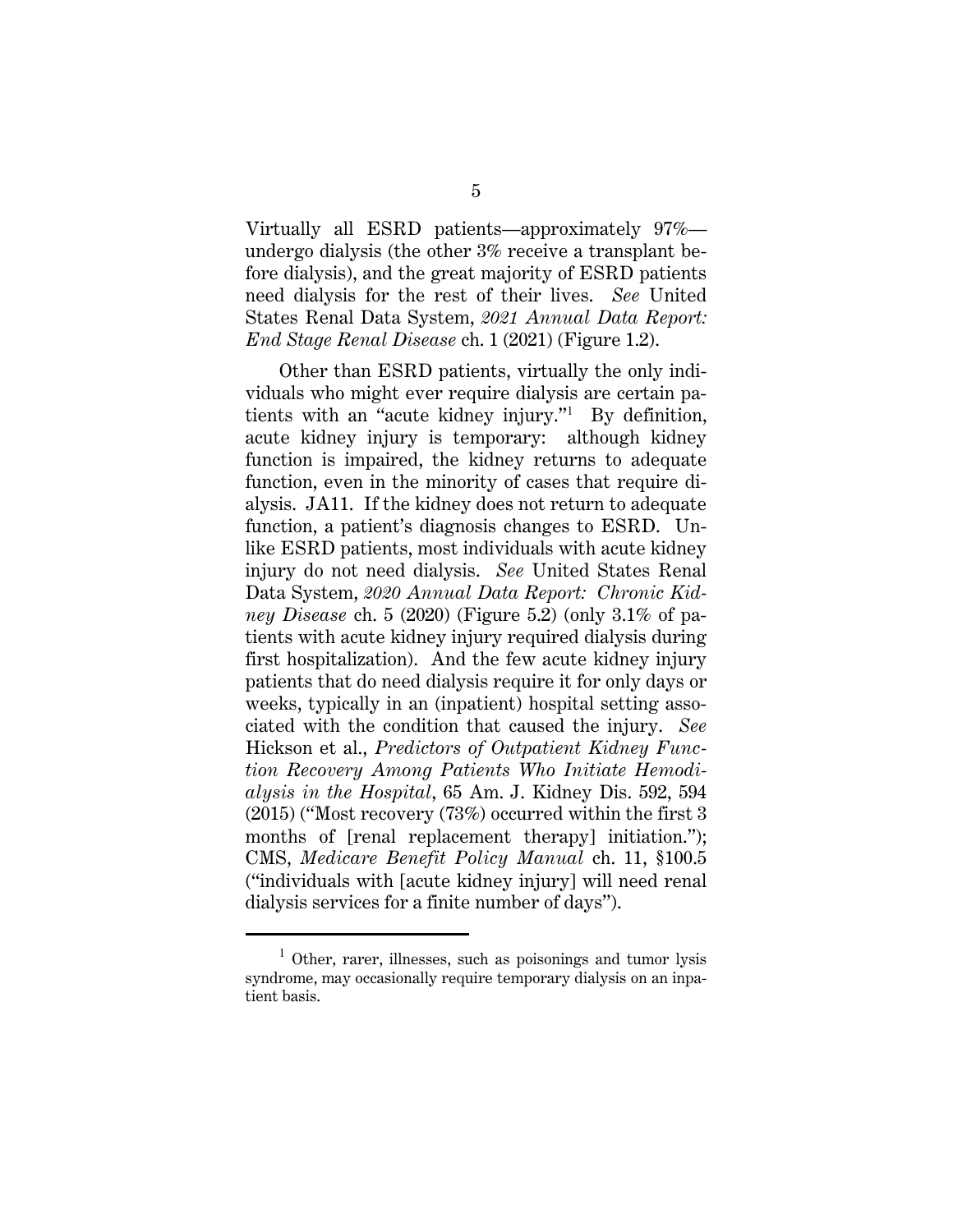In medical and practical terms, then, people with ESRD and those who need outpatient dialysis are essentially the same population. In fact, ESRD patients—including a small number of patients initially diagnosed with acute kidney injury whose diagnosis subsequently changes to ESRD—account for 99.5% of all outpatient dialysis treatments that DaVita provides.

#### **B. Congress Creates An ESRD Medicare Entitlement To Ensure Access To Dialysis**

Sixty years ago, a diagnosis of ESRD meant almost immediate death. Dialysis changed that. First administered to ESRD patients in the United States in 1960, dialysis progressed over the following decade from experimental to a viable medical treatment. *See* Rettig, *Origins of the Medicare Kidney Disease Entitlement: The Social Security Amendments of 1972*, in *Biomedical Politics* 176, 177-178 (1991). But dialysis was—and is—"beyond the means of most individuals" because so many treatments are required (150 per year). Rettig, *Special Treatment—The Story of Medicare's ESRD Entitlement*, 364 New Eng. J. Med. 596, 596 (2011). Thus, prior to 1972, "only a very small percentage" of ESRD patients "actually receive[d] the therapy." *National Health Insurance Proposals: Hearings Before the H. Comm. on Ways and Means*, 92nd Cong., pt. 10, at 2226 (1971) (statement of Dr. William J. Flanigan, National Kidney Foundation). The rest died, lacking "adequate funds and/or insurance coverage." *Id*.

The life-saving promise of dialysis catalyzed federal legislation to ensure access and provide hope to ESRD patients. To prevent "needless deaths" of Americans "who could have been saved if they had been able to afford an artificial kidney machine or transplantation," Congress established "a national program of kidney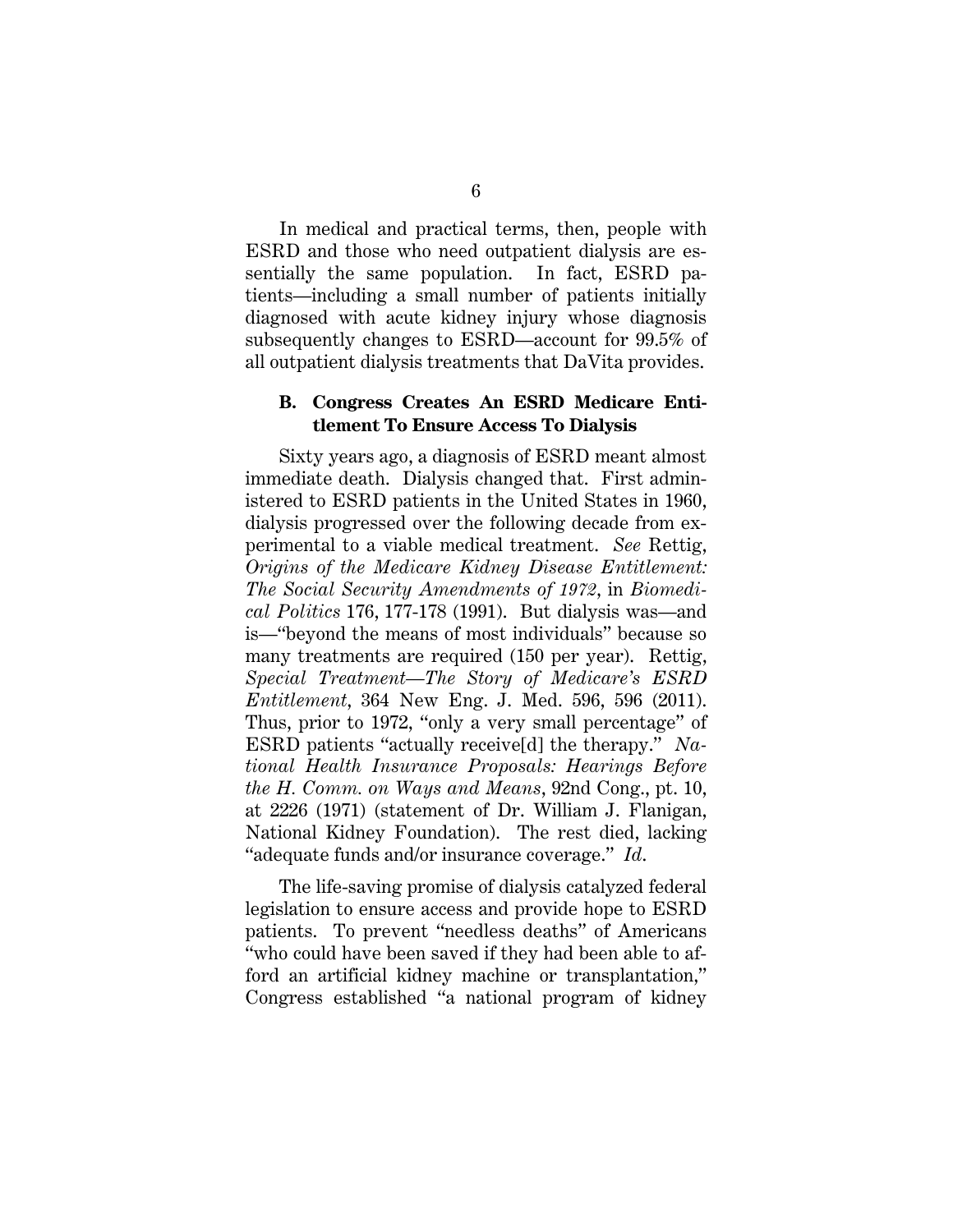disease treatment assistance." S. Rep. No. 92-1230, at 1243-1244 (1972) (statement of Sen. Hartke); *see* Anumudu & Eknoyan, *A Historical Perspective on How Public Policy Shaped Dialysis Care Delivery in the United States*, in 33 *Seminars in Dialysis* 5, 7 (2018) ("medical progress" in "dialysis" drove "policy change" resulting in 1972 Medicare entitlement). Legislation gained momentum in 1971 when Congress heard testimony from ESRD patients, one of whom was dialyzed in person before a congressional committee. *See* Rettig, *Origins of the Medicare Kidney Disease Entitlement: The Social Security Amendments of 1972*, in *Biomedical Politics* 176, 187-190 (1991).

The following year, Congress extended Medicare to ESRD patients regardless of age. Congress amended the Social Security Act to "deem[] … disabled" nearly all individuals with "chronic renal disease [who] require[] hemodialysis or renal transplantation," entitling them to Medicare beginning three months after the start of treatment. Social Security Amendments of 1972, Pub. L. No. 92-603, §299I, 86 Stat. 1329, 1463- 1464. But Congress did not *require* ESRD patients under age 65 to enroll in Medicare. It preserved a patient's choice to retain private insurance, which was then a principal source of payment. *See* Rettig & Marks, *The Federal Government and Social Planning for End-Stage Renal Disease: Past, Present, and Future* 26 (Feb. 1983).

## **C. Congress Enacts ESRD Protections To Combat Plans' Efforts To Avoid Paying Dialysis Costs**

By the early 1980s, it was clear that Congress's extension of Medicare to ESRD patients to help pay for dialysis had led to an unintended consequence: it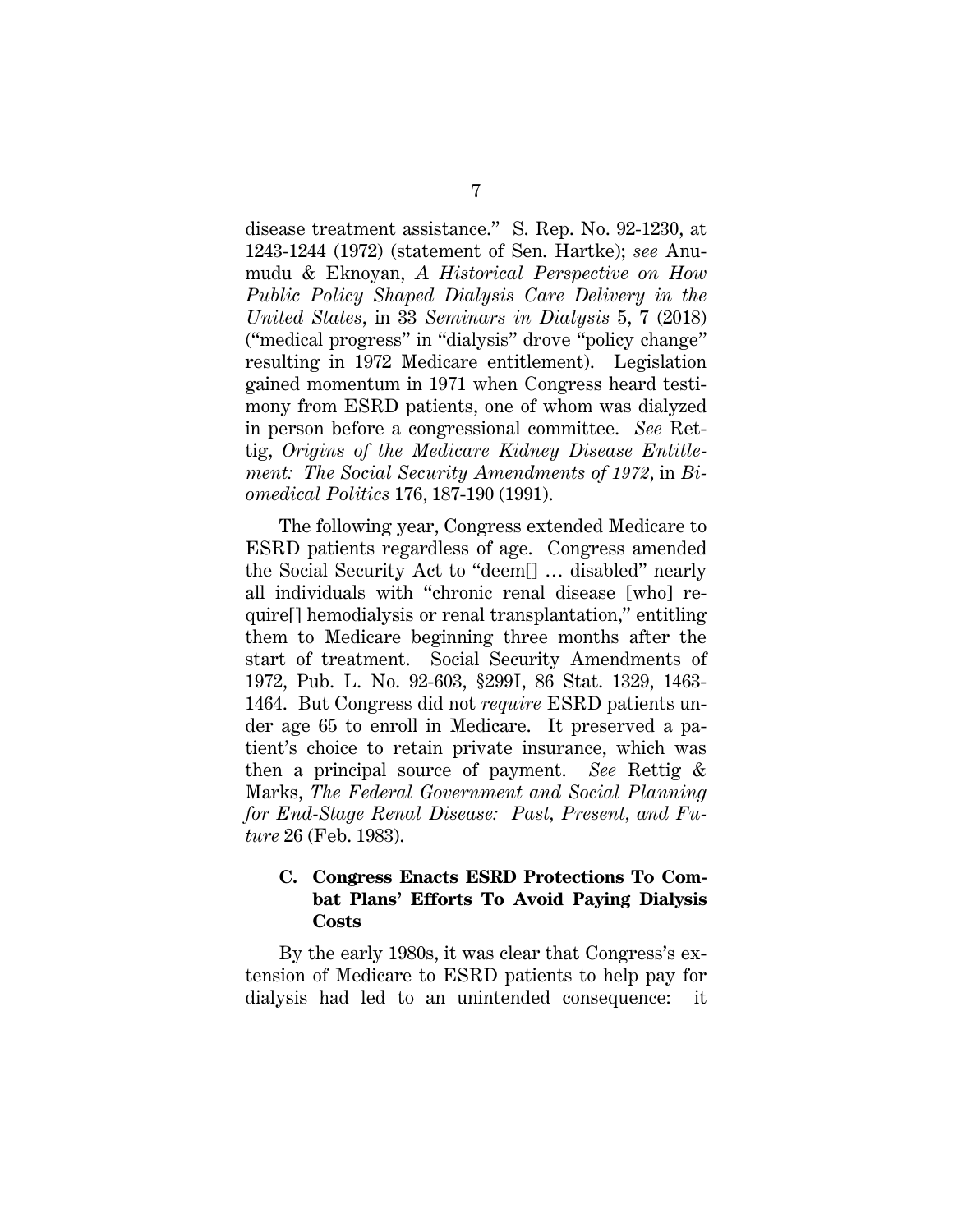enabled group health plans to limit coverage for ESRD patients and shift dialysis costs onto Medicare. Congress addressed the problem head-on in 1981 by enacting ESRD-specific provisions of the MSPA.

Congress enacted the original MSPA in 1980 to "protect[] Medicare Trust Funds by ensuring that Medicare does not pay for items and services that certain health insurance or coverage is primarily responsible for paying." CMS, *Medicare Secondary Payer*.

"[I]n the case of [ESRD] patients," Congress recognized that private plans were "pay[ing] little, if anything, toward the costs of kidney dialysis," because "most health plans … contain[ed] provisions that [were] intended to prevent payment of benefits where the insured [was] also entitled to benefits as a result of coverage under a program such as [M]edicare." S. Rep. No. 97-139, at 469 (1981). In 1981, Congress enacted integrated statutory protections to remedy this concern. To begin with, Congress created an ESRD "coordination of benefits" period. S. Rep. No. 97-139, at 469- 70. During that period (set initially at 12 months after "a regular course of dialysis is initiated"), a group health plan must be the primary payer—meaning it has primary responsibility for paying claims. Omnibus Budget Reconciliation Act of 1981, Pub. L. No. 97-35, §2146(a), 95 Stat. 357, 800-801. After that, Medicare would become the primary payer for those ESRD patients. *Id.* at 801.Congress designed this provision to advance the mutually reinforcing goals of protecting the public fisc and safeguarding coverage for ESRD patients, saving the government \$440 million (more than \$1 billion in today's dollars) over its first three years while ensuring that "no end-stage renal patients [would] be denied needed care or services." S. Rep. No. 97-139, at 735-736.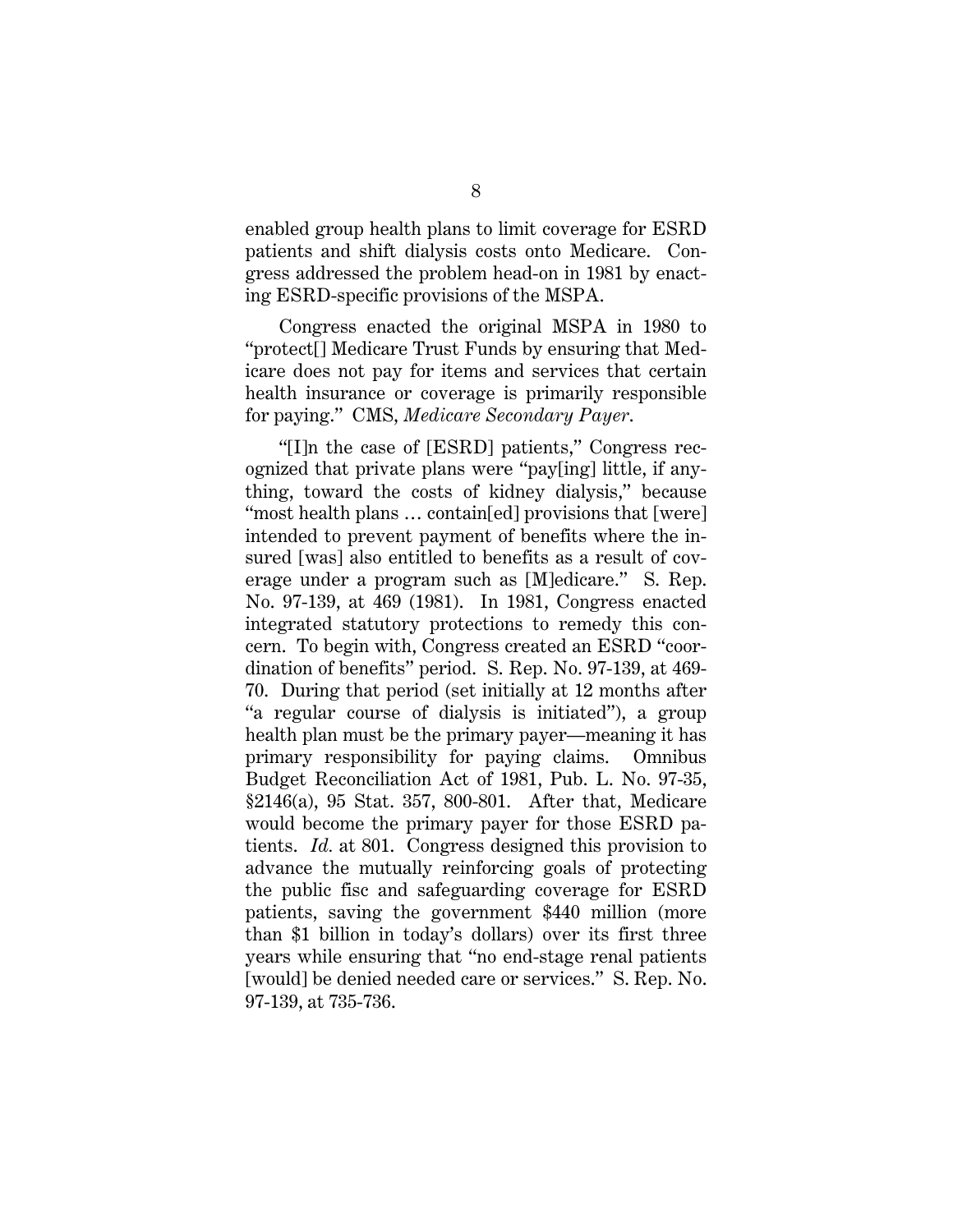To ensure that group plans did not evade compliance through disadvantageous treatment of ESRD patients in plan design, Congress paired the coordination period with an anti-differentiation protection that denied tax deductions for any "plan contain[ing] a discriminatory provision that reduces or denies payment of benefits for renal patients." S. Rep. No. 97-139, at 470; *see also* H. Rep. No. 97-208, at 956 (1981) (Conf. Rep.) (same). Congress directed the Internal Revenue Service to deny a plan's tax deduction "if the plan differentiate[d] in the benefits it provide[d] between individuals having end stage renal disease and other individuals covered by such plan." Pub. L. No. 97-35, §2146(b). Prohibited differentiation could occur in three ways: "on the basis of the existence of end stage renal disease"; "on the basis of … the need for renal dialysis"; "or" "in any other manner." *Id*. The effect of this mandate, as a later committee report emphasized, was to target "plan[s] that differentiate[d] directly or indirectly on the basis of the existence of [ESRD] or the need for renal dialysis." S. Rep. No. 99-146, at 363 (1985).

Since 1981, Congress has augmented these protections to ensure that group health plans do not force ESRD patients onto Medicare prematurely—thus helping spread the costs of dialysis and protecting patients against differential treatment:

First, Congress has twice extended the coordination period during which private plans must be the primary payer for ESRD patients, to 18 months in 1990 and to 30 months in 1997. *See* Omnibus Budget Reconciliation Act of 1990, Pub. L. No. 101-508, tit. IV, §4203, 104 Stat. 1388, 1388-107; Balanced Budget Act of 1997, Pub. L. No. 105-133, tit. IV, §4631, 111 Stat. 251, 486. Consistent with Congress's original cost-sharing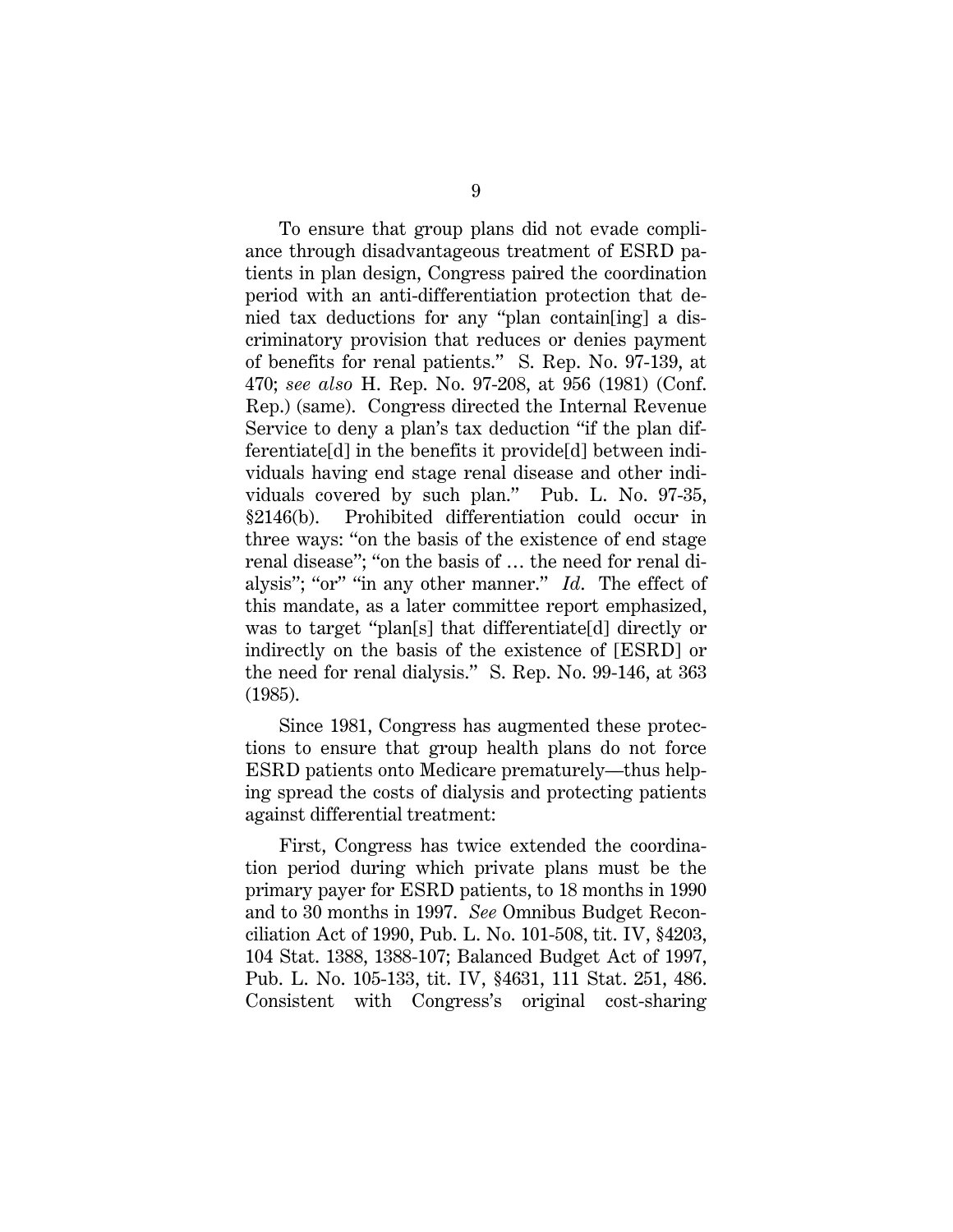objectives under the MSPA, Congress estimated that the 1997 amendments would save an additional \$19.2 billion over ten years (more than \$33 billion in today's dollars). *See* H.R. Rep. No.105-149, at 1404 (1997).

Second, in 1984 and 1986, Congress strengthened the MSPA's enforcement mechanisms by creating a cause of action for the federal government, Medicare and Medicaid Budget Reconciliation Amendments of 1984, Pub. L. No. 98-369, tit. III, §2344(a), 98 Stat. 494, 1095, and a private right of action, Omnibus Budget Reconciliation Act of 1986, Pub. L. No. 99-509, §9319(b), 100 Stat. 1874, 2010 (1986).

Third, Congress enhanced the MSPA in 1989 by directing that group health plans "may not take into account that an individual is entitled to [Medicare benefits due to ESRD] during the [coordination period]." Omnibus Budget Reconciliation Act of 1989, Pub. L. No. 101-239, §6202(b)(1)(B), 103 Stat. 2106, 2230.<sup>2</sup>

The statutory framework remains materially the same today. Under the anti-differentiation provision, a plan "may not differentiate in the benefits it provides between individuals having end stage renal disease and other individuals covered by such plan on the basis of the existence of end stage renal disease, the need for renal dialysis, or in any other manner." 42 U.S.C. §1395y(b)(1)(C)(ii). Under the take-into-account provision, a plan "may not take into account that an individual is entitled to or eligible for [Medicare benefits due to ESRD] during the [30]-month period which begins

 $2^2$  Congress also imposed a substantial excise tax on employers who contribute to plans that violate the MSPA. *See* Pub. L. No. 101-239, §6202(b)(2), 103 Stat. 2106, 2233 (1989) (amending 26 U.S.C. §5000).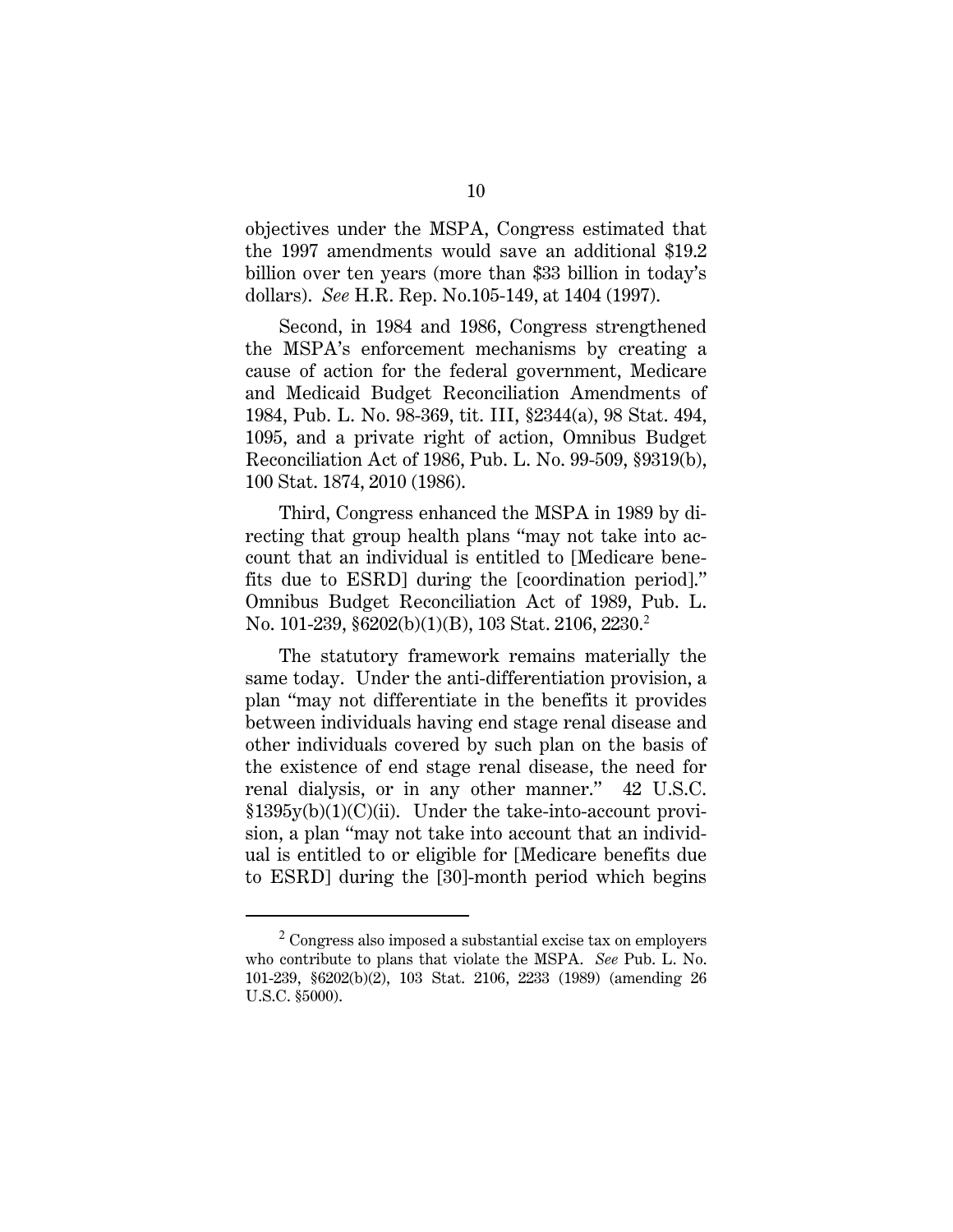with the first month in which the individual becomes entitled to benefits under [Medicare]." *Id.*  $$1395y(b)(1)(C)(i).<sup>3</sup>$ 

## **D. The Unique Cost-Sharing Model For ESRD Care Resulting From Congressional Action**

These congressional enactments result in a unique public-private coverage system for ESRD and dialysis. For decades, this model has reflected Congress's objective of prohibiting group health plans from shirking their responsibility for covering dialysis for ESRD patients during the coordination period while allowing plans to avoid the costs of primary coverage of ESRD patients after that period.

Viability of the dialysis care system in the United States depends in critical ways on this public-private cost sharing. Because of the Medicare entitlement, "[t]he vast majority of patients with ESRD approximately 90%—receive primary coverage through Medicare" or other government programs. JA23. The public-private ratio is important in all areas of health care, but it is significantly more skewed toward public coverage for ESRD patients than in other contexts. *Compare* Keisler-Starkey & Bunch, U.S. Census Bureau, *Health Insurance Coverage in the United States: 2020* 3 (noting that 66.5% of U.S. population has private health coverage and 34.8% has public coverage). That ratio has significant implications for dialysis care because the Medicare reimbursement rate does not cover

<sup>&</sup>lt;sup>3</sup> In 1995, CMS issued regulations identifying non-exhaustive examples of conduct that violates these provisions. 42 C.F.R. §411.108. CMS did not provide for notice and comment before promulgating the regulations, opining that the statute was "selfimplementing." 60 Fed. Reg. 45,344, 45,359-45,360 (Aug. 31, 1995).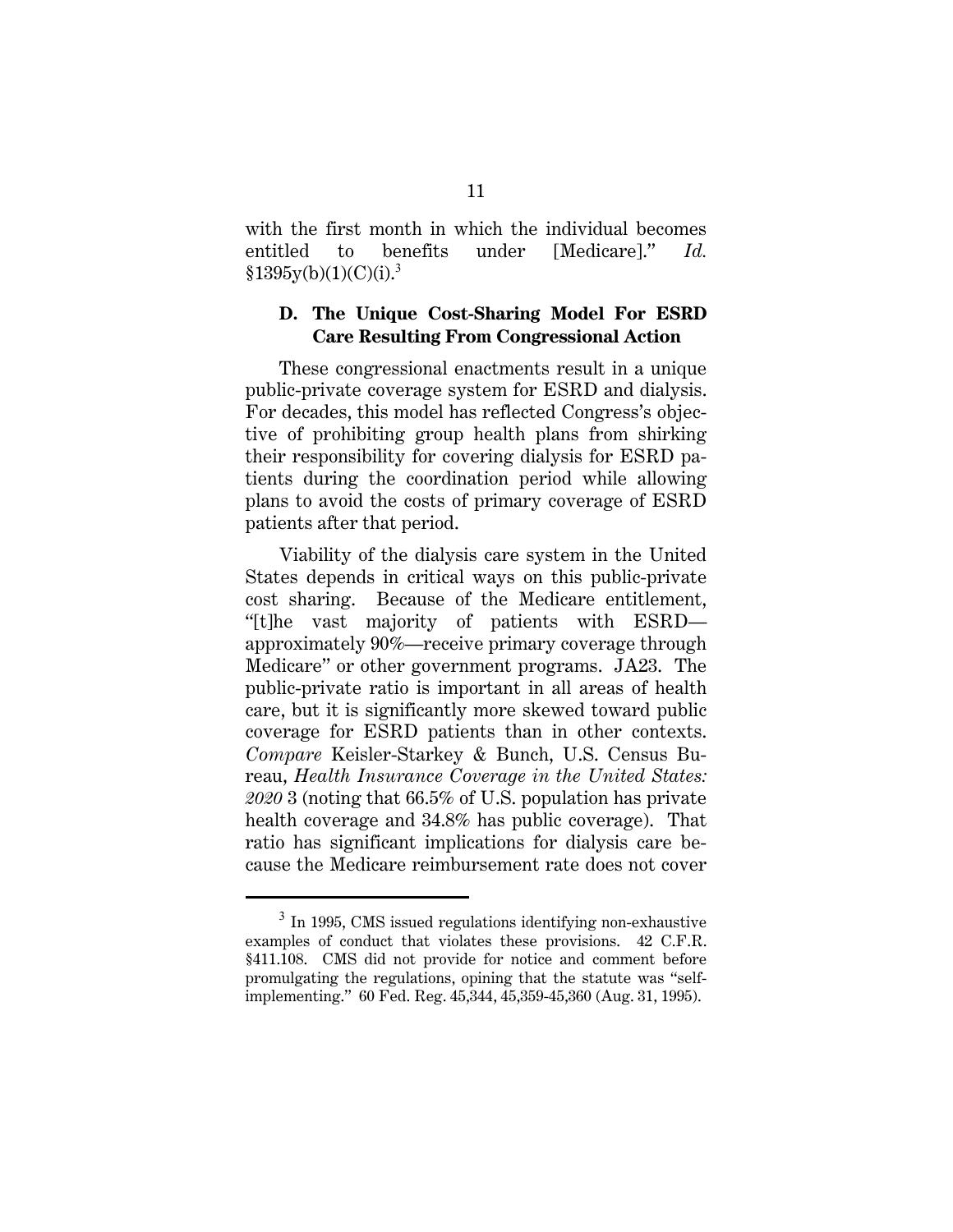the full costs of dialysis (DaVita's cost per treatment is approximately \$290), and is "generally significantly lower than rates paid by commercial plans." *id.* In 2020 the base rate was \$239.33 per treatment, 84 Fed. Reg. 60,648, 60,650 (Nov. 8, 2019)—an increase of only 12 cents since 2011, *see* 75 Fed. Reg. 49,030, 49,147 (Aug. 12, 2010). (With additional payments, DaVita received approximately \$256 per treatment from Medicare.) To an even greater degree than other providers in the U.S. healthcare system, dialysis providers accordingly depend on revenue from private insurance to sustain and expand access to dialysis. JA23.

Congress's determination that private plans should share in paying dialysis costs thus serves as a critical pillar of the dialysis care system. And as a result of the MSPA's protections, most plans do just that: in DaVita's experience, the overwhelming majority of plans treat dialysis like other covered medical services during the coordination period, including by providing in-network options with preferred co-pays and deductibles and rates negotiated between a plan and provider. Private insurance thus remains an important option for the majority of ESRD patients on group plans who have paid insurance premiums for years expecting to be able to rely on private coverage if a life-threatening health condition, such as ESRD, were to develop.

### **E. The Marietta Plan's Differential Treatment Of ESRD Enrollees**

The conduct at issue in this case, if sanctioned by this Court, would upend Congress's public-private costsharing regime for dialysis care by providing a blueprint for plans to drive ESRD patients prematurely onto Medicare. Petitioner Marietta Memorial Hospital Employee Health Benefit Plan ("the Plan") is a self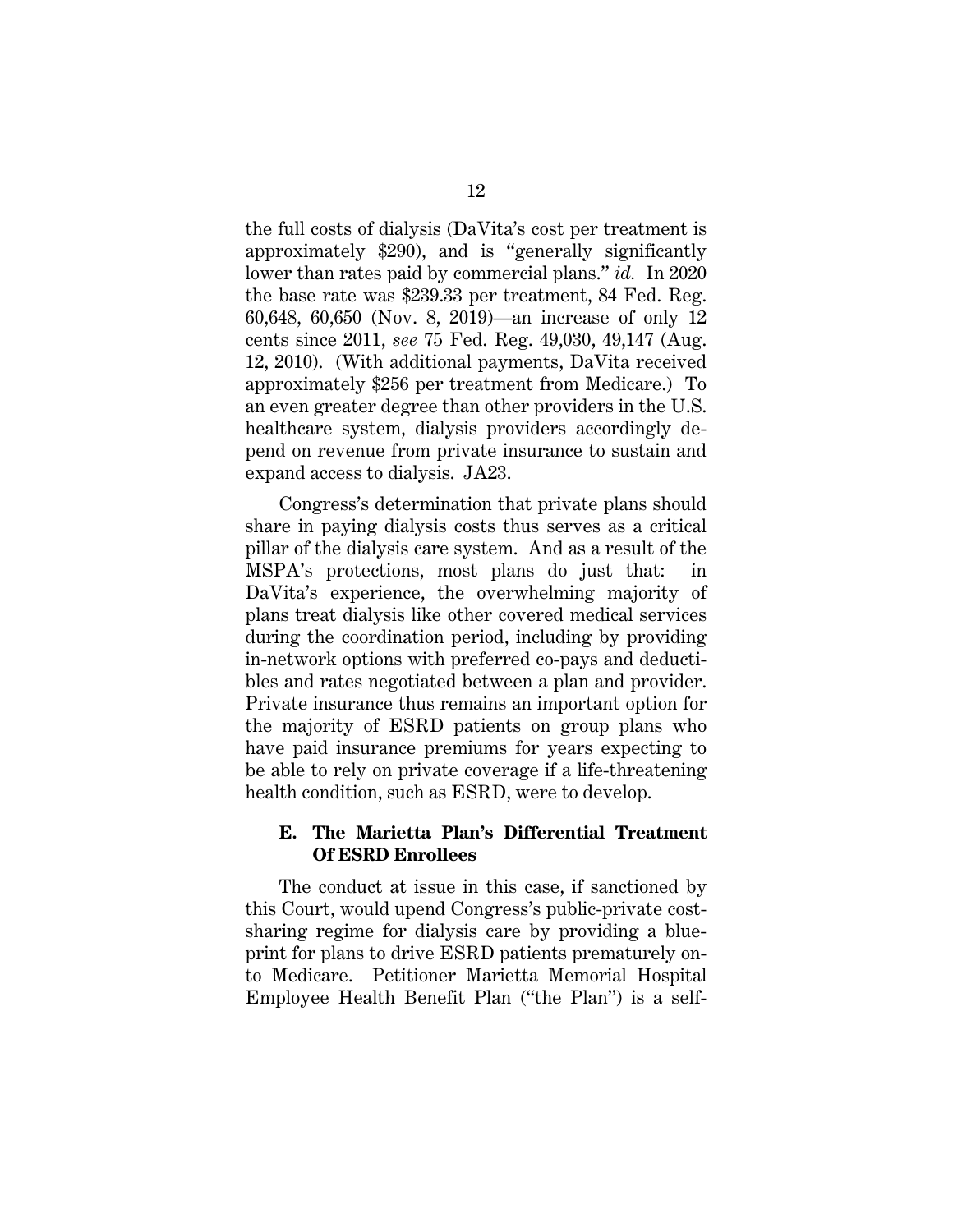funded plan under the Employee Retirement Income Security Act ("ERISA"). JA8. Petitioner Marietta Memorial Hospital funds and administers the Plan, JA9, while Petitioner MedBen is the Plan's Benefit Manager, JA9. MedBen markets its services based on its ability to reduce "dialysis procedures provided to ESRD patients," including '"by implementing [its] proprietary dialysis health plan language.'" JA7.

Unlike almost all other plans, by implementing MedBen's scheme, the Plan singles out ESRD patients (including Patient A) for adverse treatment. JA6. In several ways, the Plan disfavors outpatient dialysis (whether at a clinic or at home)—and thus uniquely burdens ESRD enrollees—with the intent to cause them to "prematurely abandon their coverage under the Plan to go onto Medicare." *Id.*<sup>4</sup>

The Plan's terms convey the disfavored status of outpatient dialysis by making clear that "[t]here is no network for [outpatient dialysis] services.'" JA13. Reading that provision, an enrollee diagnosed with ESRD and learning that there are no in-network options for the medical treatment she will need to survive would think twice about retaining the private coverage, despite the fact that she may have been paying premiums for years for protection against chronic illnesses. Indeed, the Plan explicitly *encourages* enrollees with

<sup>4</sup> Patient A passed away after the complaint was filed. Patient A received dialysis from DaVita on an outpatient basis, JA15, with the Plan's reimbursement of Patient A's dialysis beginning in April 2017, JA10; JA15. Had Patient A remained on the Plan throughout the 30-month ESRD coordination period, the Plan would have continued to be the primary payer through December 2019. Instead, Patient A dropped coverage under the Plan 16 months early, changing to Medicare as the primary payer. JA15.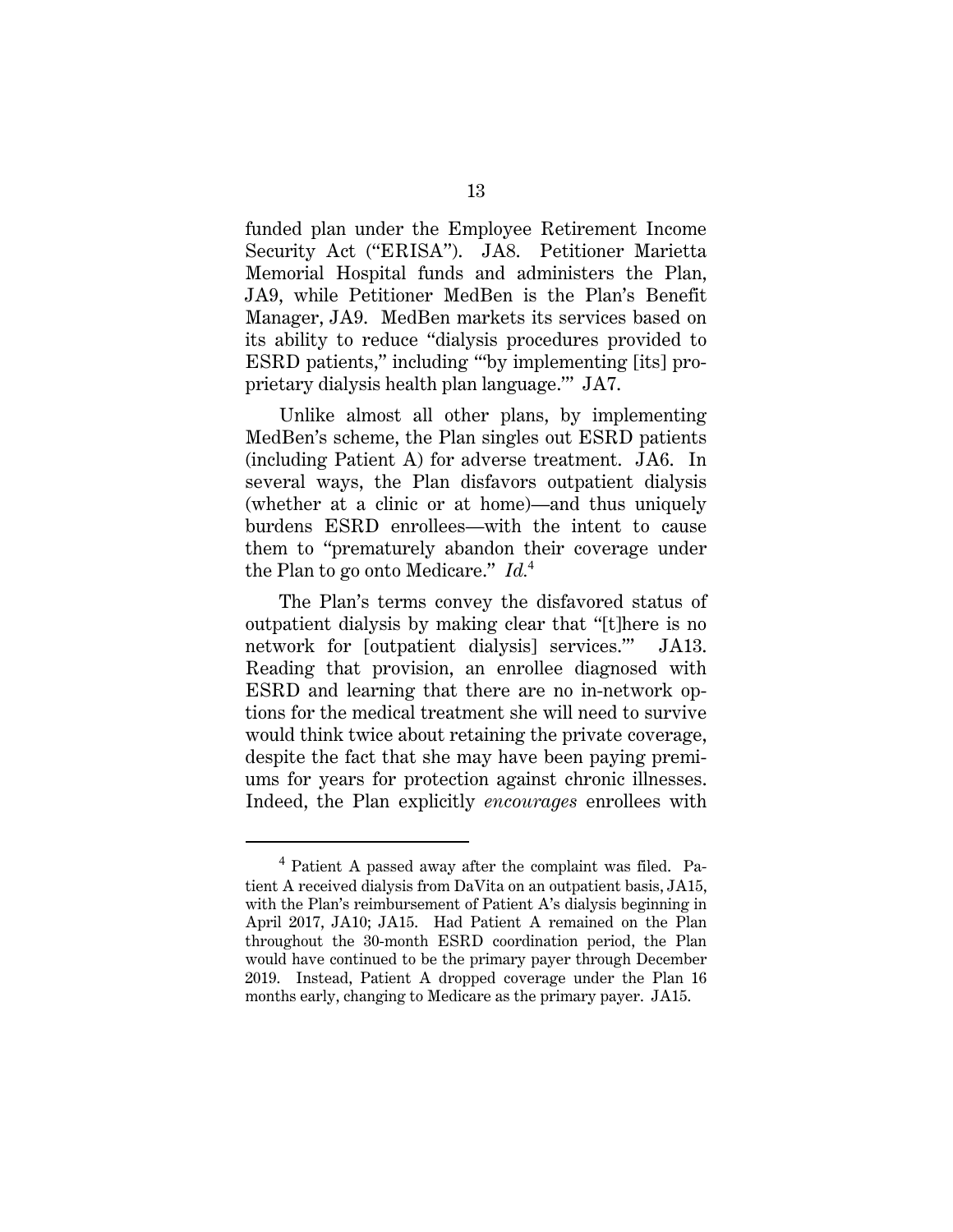ESRD to enroll in Medicare. *See* JA195 (reminding beneficiaries that "[c]overed Persons that are diagnosed with a condition re-quiring dialysis may be able to enroll in Medicare.").

Further, the Plan adversely affects ESRD patients in at least two additional ways:

First, it exposes ESRD enrollees to the risk of "balance billing." As is typical of health care providers, DaVita's patients assume the financial obligation for the difference between the amount charged for each dialysis treatment and the amount a patient's insurer pays for each treatment. The Plan provides no innetwork options for outpatient dialysis and significantly under-reimburses out-of-network dialysis providers, thus exposing ESRD patients to significant personal financial liability.

Specifically, the Plan reimburses other out-ofnetwork providers at the "reasonable and customary" rate, which "is understood in the healthcare industry" to refer to the "'amount … providers in the area usually charge for the same or similar medical service.'" JA13 & n.2. Outpatient dialysis (both home and in center), however, is subject to "an alternative basis for payment'"—which the plan also misleadingly characterizes as "'reasonable and customary'" even though the Plan redefines that term solely for outpatient dialysis. JA13-14. This rate-setting scheme pays DaVita only 87.5% of the Medicare rate. JA13-14. The Plan also subjects dialysis-related testing and medications to the same unfavorable terms. JA194-195.

This differential under-reimbursement of outpatient dialysis treatments that ESRD patients need creates more than a "billing dispute," Pet. Br. 13; it directly exposes ESRD patients (and ESRD patients alone)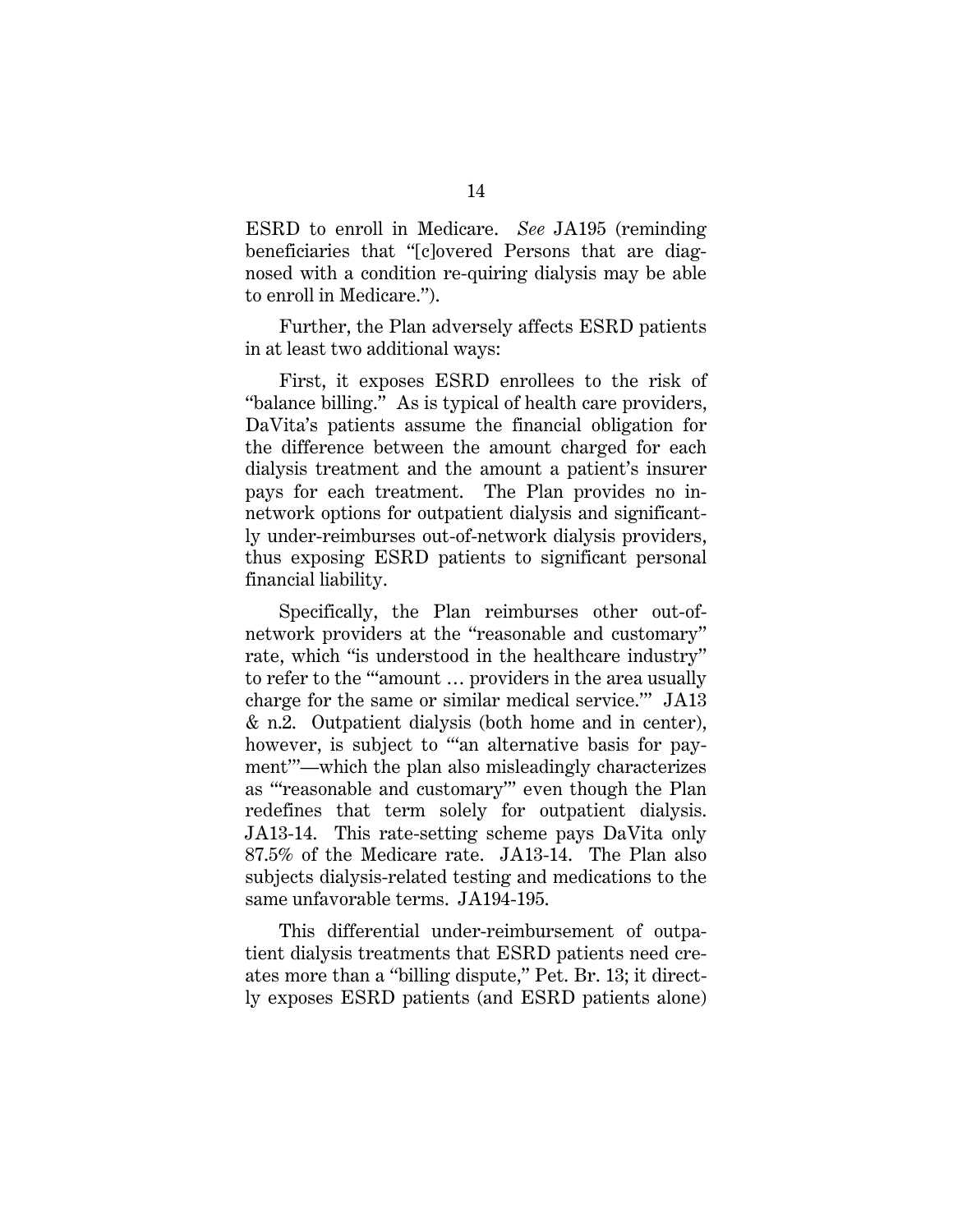to the risk of balance billing, JA17; JA82. Because the delta between the charged rate and the reimbursed rate for dialysis can be hundreds of dollars or more per treatment and because the typical patient needs three dialysis treatments per week, a patient's financial obligation escalates quickly. Incurring such significant obligations is a significant injury (even if a provider never demands payment) and the anxiety of these debts on top of the stresses of a life-threatening disease incentivizes ESRD enrollees—who are disproportionately of limited means, *see supra* p.3—to abandon private coverage in favor of Medicare.

Second, the unfavorable design exposes ESRD patients to higher deductibles and coinsurance payments than experienced by those who need other comparable medical services covered by the Plan. *See* JA24-25; JA29. For example, the Plan classifies *inpatient* dialysis (the typical setting for treating acute kidney injury) as a potential Tier I service, for which there is no deductible and a patient's coinsurance is 10% of the provider's negotiated charge. JA88. By contrast, *outpatient* dialysis (home or clinic) is subject to a deductible and a patient's coinsurance is 30% of the rate set by the Plan. *Id.* This facial differential treatment of inpatient and outpatient dialysis uniquely disadvantages ESRD patients. As explained above, ESRD patients require thrice-weekly dialysis to stay alive and such treatments are almost always provided in an outpatient setting, while inpatient dialysis is ordinarily used by those suffering from acute kidney injury who require shortterm, inpatient dialysis, if at all. *See supra* p.5.<sup>5</sup>

<sup>&</sup>lt;sup>5</sup> Impermissibly resisting the complaint's allegations, Petitioners argue that ESRD enrollees do not face out-of-pocket risks because the Plan treats outpatient dialysis as Tier II for deducti-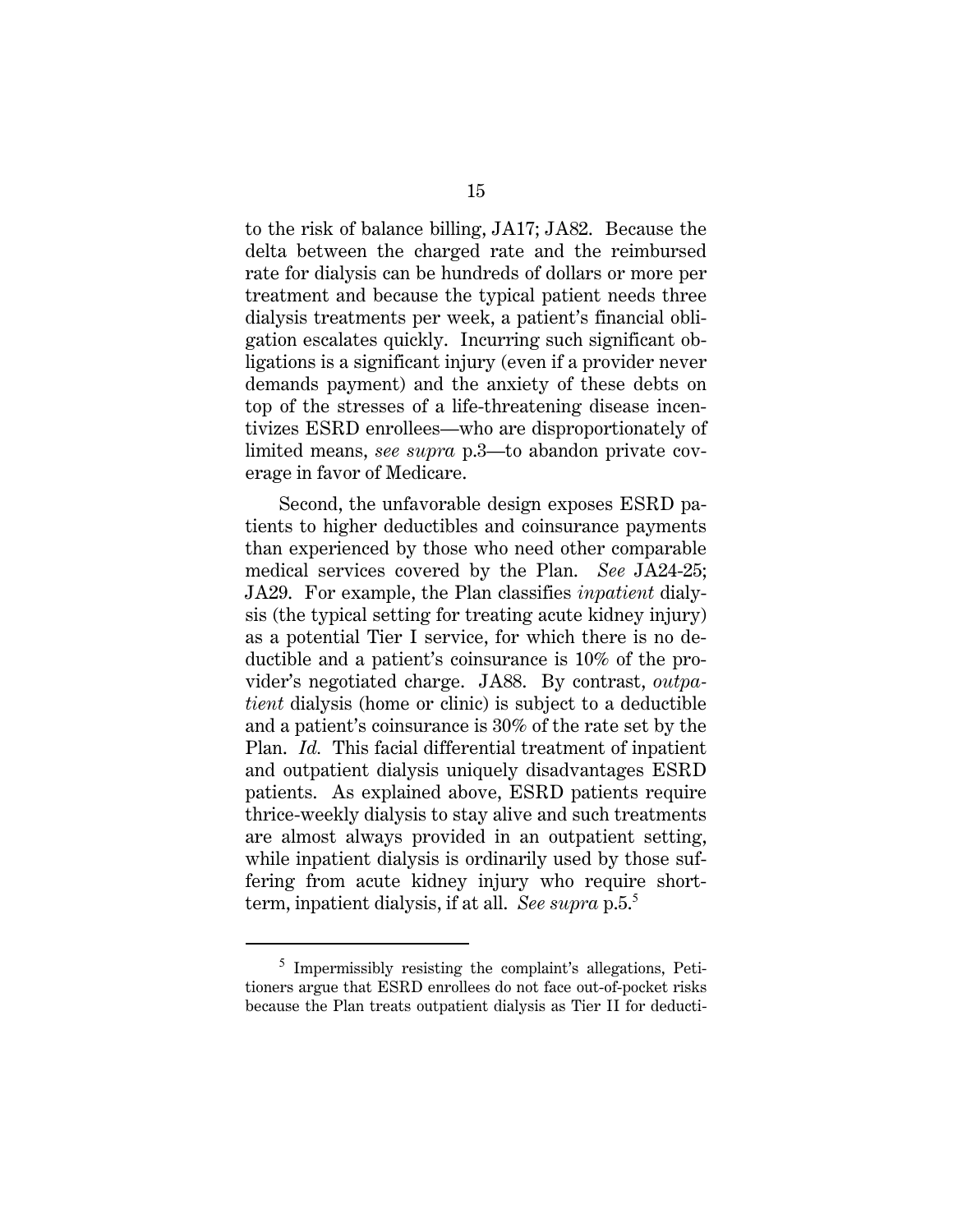Faced with this inferior benefits design, ESRD enrollees confront a forced choice: incur escalating out-ofpocket financial obligations or abandon private coverage and switch to Medicare as a primary payer. The latter outcome, DaVita has alleged, is precisely what Petitioners intend. JA6. Although an ESRD patient could theoretically *both* enroll in Medicare (thus burdening the Medicare fisc) *and* maintain private coverage (with Medicare secondary during the coordination period), most patients do not choose to simultaneously pay for both private insurance and Medicare—which can require hundreds of dollars per month in premiums.

#### **F. This Litigation**

In 2018, DaVita filed a complaint in its own right and as an assignee of Patient A against the Plan, Marietta Memorial Hospital, and MedBen. JA3; JA16. Count I alleged that Petitioners violated the MSPA by treating outpatient dialysis differently from other services covered under the Plan, thus differentiating

ble and coinsurance purposes. Pet. Br. 15-16. The specific out-ofpocket risks ESRD enrollees face were not briefed below; no court has addressed them; and Petitioners did not seek certiorari on this basis. Because this is "'a court of review, not of first view,'" *Brownback* v. *King*, 141 S. Ct. 740, 747 n.4 (2021) (citation omitted), any conflict between the complaint's allegations and plan documents should be resolved on remand. In any event, even crediting Petitioners' interpretation, the Plan treats ESRD enrollees disadvantageously, including by subjecting them to the risk of balance billing and requiring them to pay for outpatient dialysis at Tier II deductible and coinsurance levels, rather than Tier I. The Plan also "subject[s]" dialysis, and dialysis alone, to "cost containment review" and "claim audit and/or review." JA26. These "unusual plan terms" single out dialysis for special scrutiny and "heighten[] the incentives of the dialysis patient to abandon their employer plan and move onto Medicare." *Id*.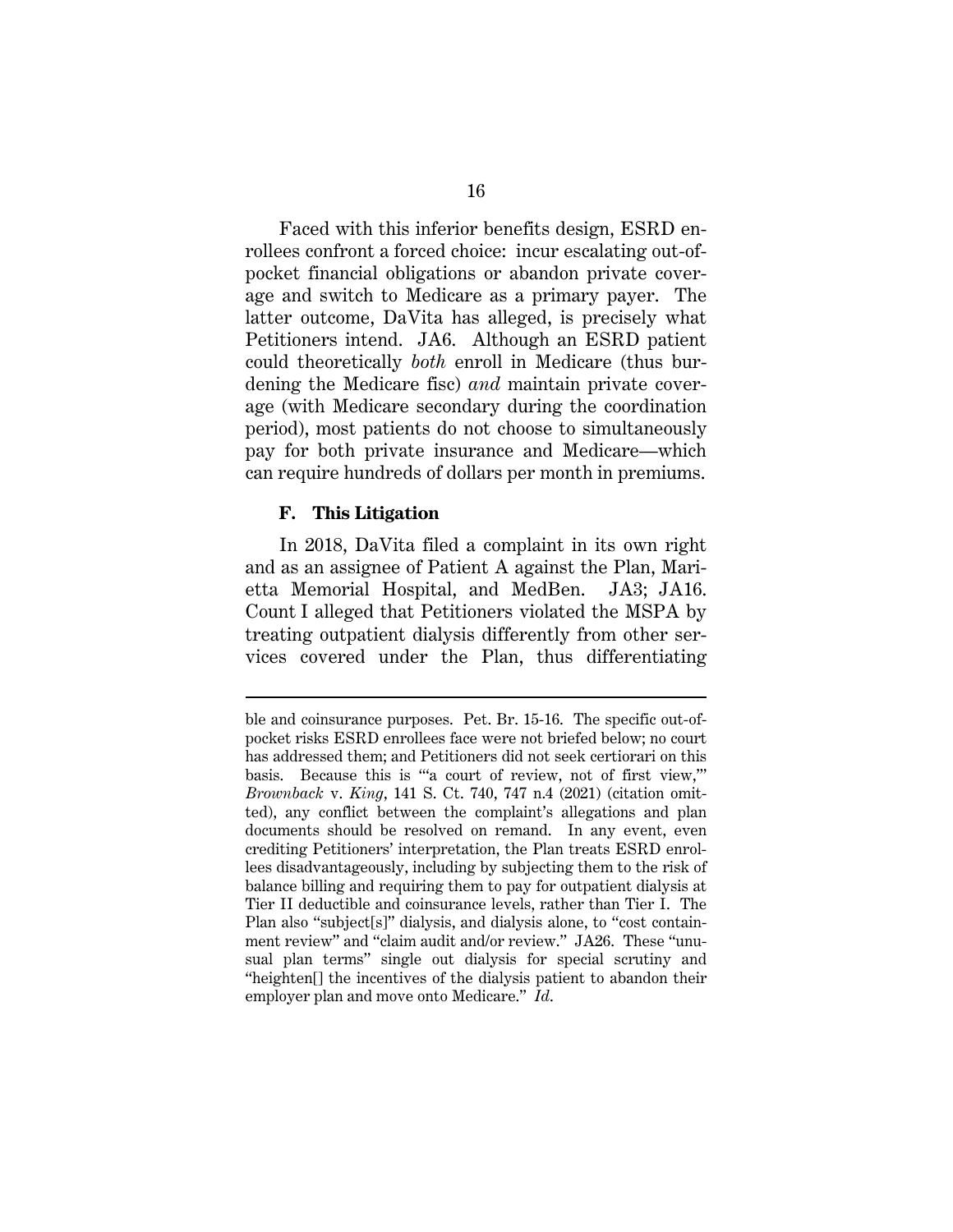ESRD enrollees in violation of the anti-differentiation and take-into-account provisions. JA28-30. Counts II through VII alleged ERISA violations. JA30-40.

The district court granted Petitioners' motions to dismiss, holding that the Plan had not violated the antidifferentiation and take-into-account provisions because "all Plan enrollees receiving dialysis (including those without ESRD) [were] subject to the same" terms. Pet.App.104.

The Sixth Circuit reversed in relevant part. Pet.App.1-54. It held that DaVita had plausibly alleged the Plan had violated the "plain text" of the antidifferentiation provision by differentiating "ESRD patients based on their need for dialysis by targeting the primary treatment that individuals with ESRD (1) need exclusively, with the exception of rare, non-ESRD patients, and (2) need with far greater frequency than those few non-ESRD dialysis-users." Pet.App.41, 43. The court also held that DaVita had plausibly alleged that the Plan had violated the take-into-account provision by "singl[ing] out" ESRD patients in an attempt to shift dialysis costs to Medicare. Pet.App.53. In the "[a]lternative[]," the court held that DaVita had alleged a "disparate-impact" violation of the MSPA. Pet.App.45.

Judge Murphy concurred in part and dissented in part. In his view, DaVita did not state an MSPA claim because the plan documents did not explicitly differentiate ESRD patients. Pet.App.70-87.

Following remand, DaVita filed an amended complaint, JA292-326, and, before the grant of certiorari, discovery was ongoing, JA286-287.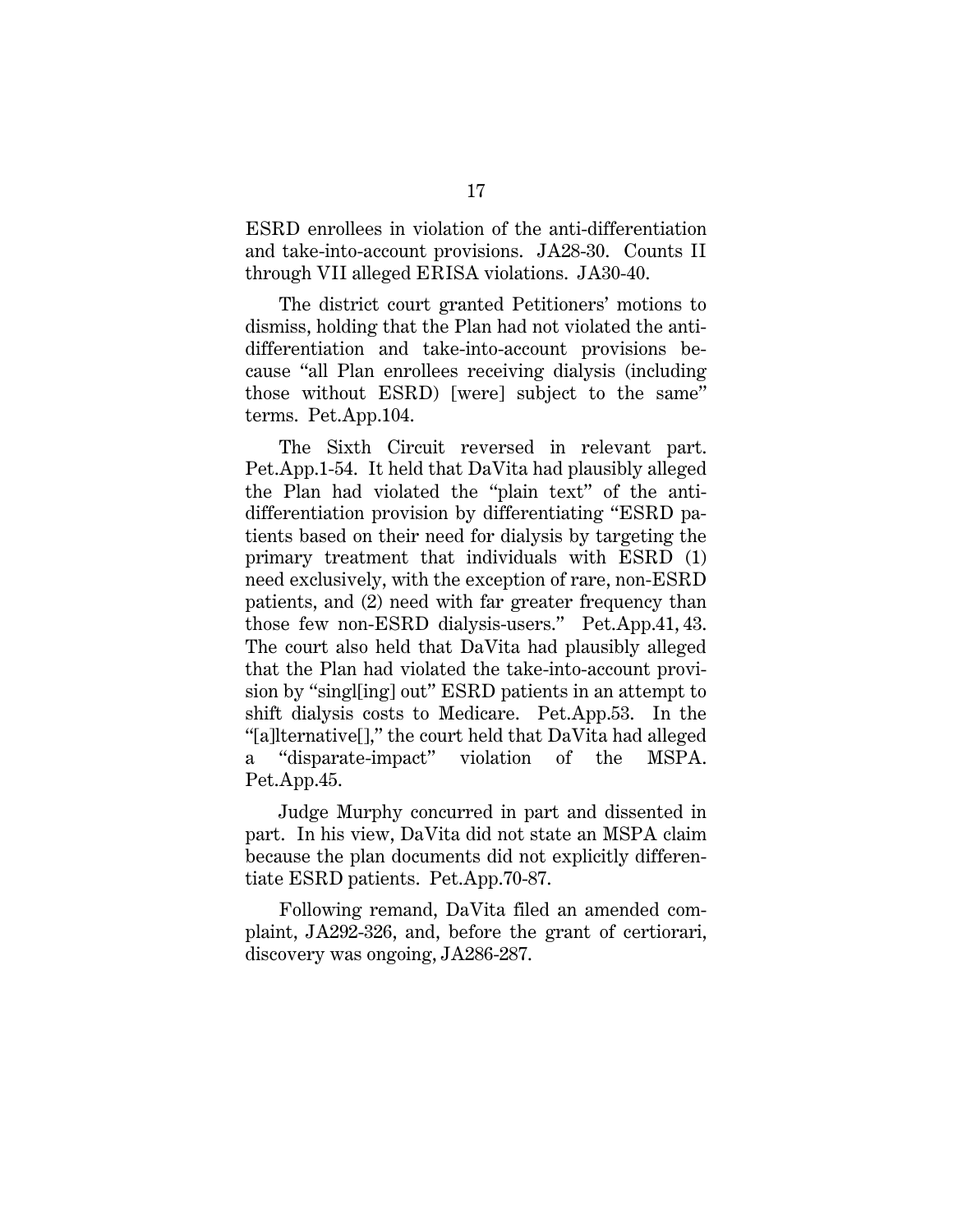#### **SUMMARY OF ARGUMENT**

I.A. DaVita has plausibly alleged a violation of the MSPA's anti-differentiation provision. Differential treatment of outpatient dialysis *is* differential treatment of individuals with ESRD.

Textually, the provision defines impermissible differentiation of ESRD enrollees to mean differentiation "on the basis of … the need for renal dialysis" or "in any other manner."  $42 \text{ U.S.C. } $1395y(b)(1)(C)(ii)$ . The text thus establishes that targeting ESRD patients' unique "need for renal dialysis" is the same as targeting persons with ESRD themselves. The phrase "any other manner" confirms that Congress intended to cast a broad net, capturing all manners of differentiation.

Congress's linkage of adverse treatment of ESRD enrollees with unfavorable treatment of dialysis makes sense in light of the history of federal ESRD law. Congress's decision to extend Medicare to ESRD patients regardless of age was based on Congress's desire to ensure these patients received dialysis. And Congress's enactment of the MSPA provisions at issue was a direct response to efforts by private plans to evade their obligations to pay the costs of dialysis for ESRD patients. The disease and the treatment are thus inextricably intertwined in law, as they are in medical reality.

Considerations of statutory structure and purpose confirm this understanding. Reading the provision to treat adverse classification of dialysis as impermissible differentiation of ESRD directly advances Congress's objectives of protecting the Medicare fisc and safeguarding ESRD patients' right to benefit from their existing private insurance. A contrary reading permitting plans to provide inferior benefits to ESRD enrollees through the simple ploy of singling out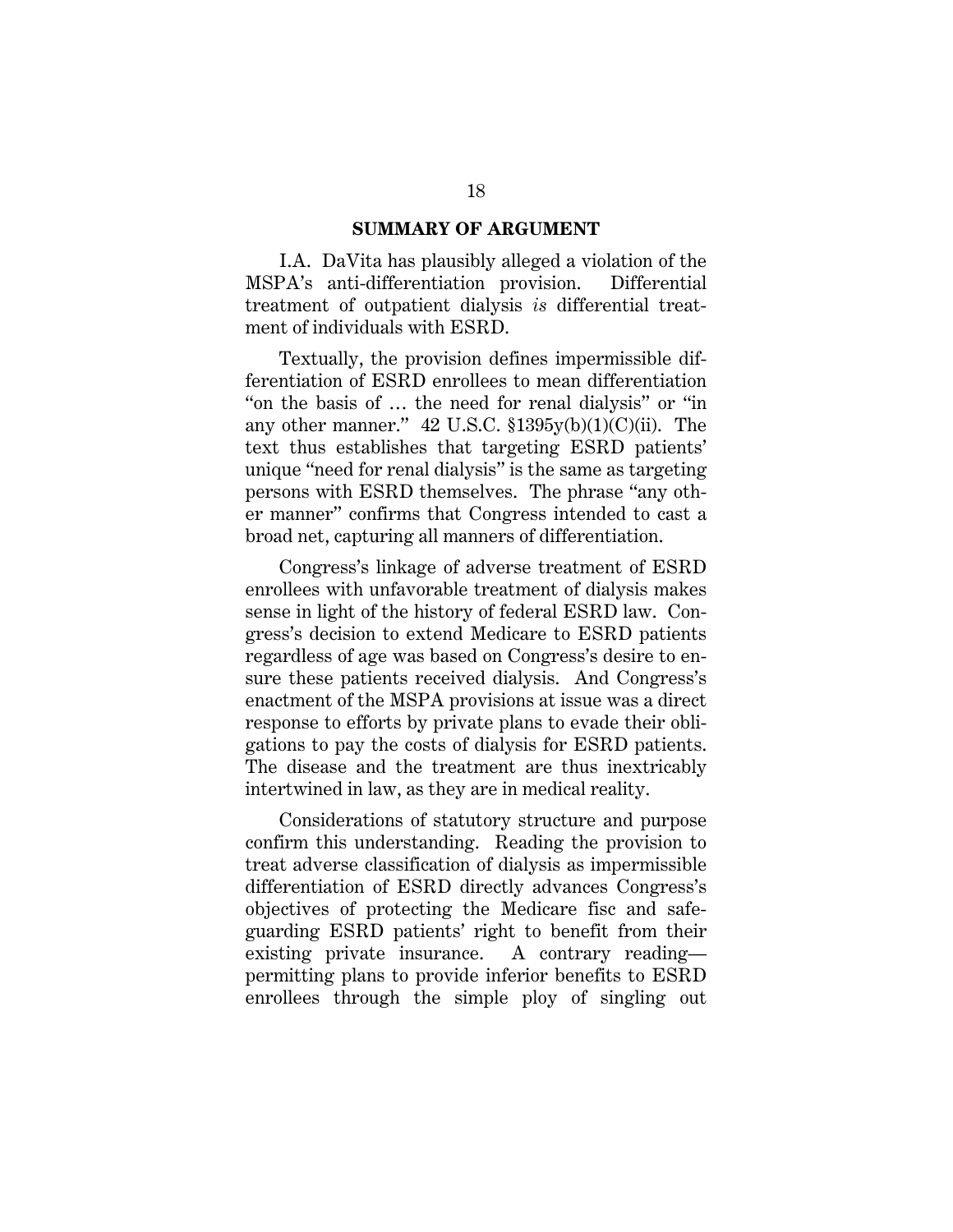outpatient dialysis for "all"—would seriously disrupt the status quo, imperil the Medicare fisc, and risk significant harm to vulnerable ESRD patients. Congress does not enact statutes to be so easily circumvented.

Background legal principles support this reading. Courts in a variety of contexts have held that discrimination against a proxy for a protected class amounts to facial discrimination against the class itself. Because the MSPA recognizes that the need for outpatient dialysis is a near-perfect proxy for ESRD, those principles apply here.

B. DaVita has stated a claim that Petitioners have violated the anti-differentiation provision. By subjecting outpatient dialysis—a medical treatment that ESRD enrollees uniquely need to survive—to disfavored treatment, the Plan has the purpose and effect of burdening ESRD enrollees, incentivizing them to drop coverage under the Plan. Furthermore, the plan facially singles out ESRD patients for inferior benefits through differential treatment of inpatient dialysis (typically used by individuals suffering acute kidney injury) and outpatient dialysis (used almost exclusively by those with ESRD).

C. Petitioners and the United States insist that the provision prohibits only plan terms that target ESRD patients expressly. That interpretation is deeply flawed. Among other things, it would reduce the provision to an empty formalism, focusing myopically on specific words used in plan documents while allowing plans to exploit ESRD patients' unique reliance on outpatient dialysis. Their reading also improperly renders a nullity the second half of the anti-differentiation provision, giving no effect whatever to Congress's definition of impermissible differentiation as including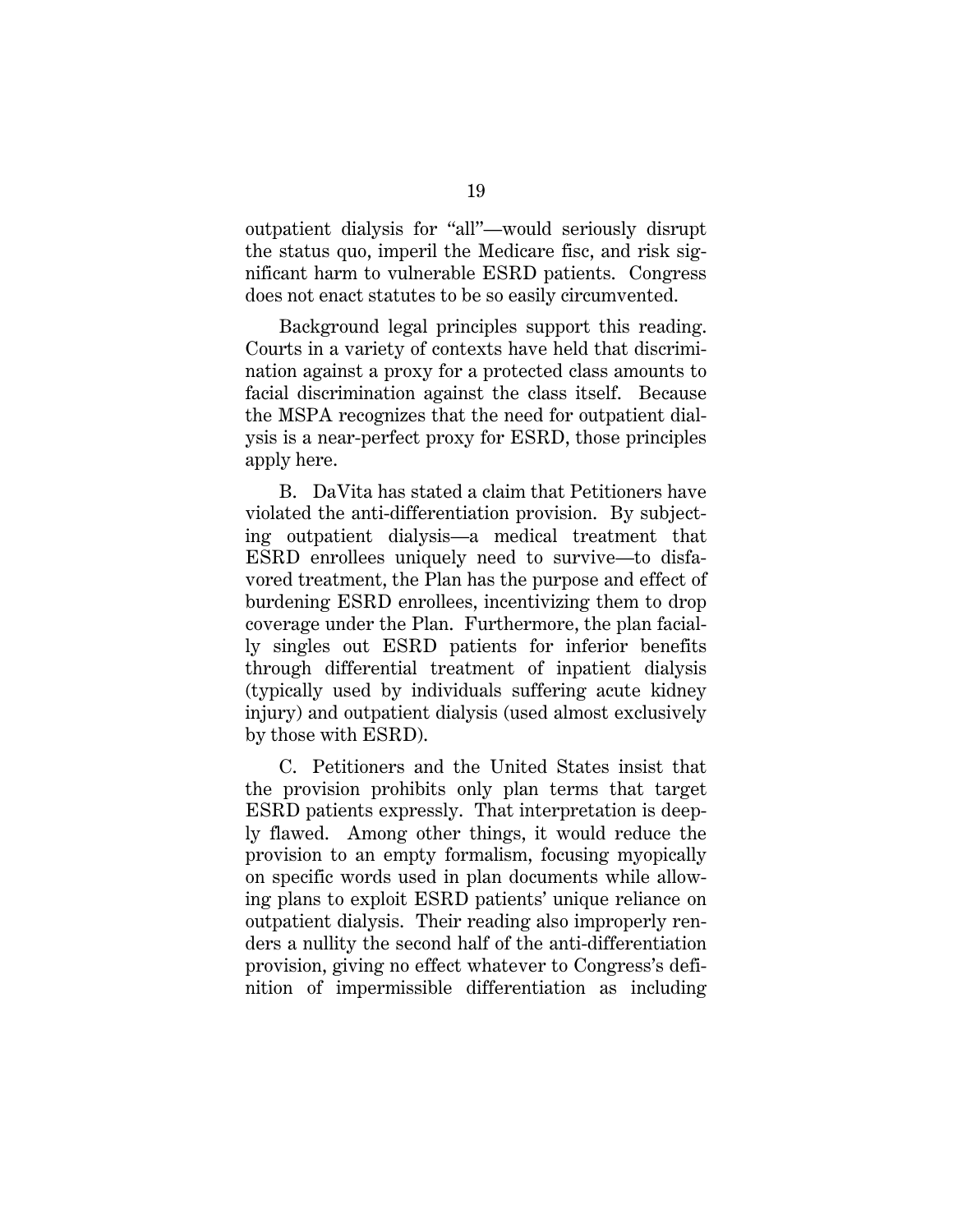differentiation "on the basis of … the need for renal dialysis" or differentiation "in any other manner."

Petitioners and the United States attack a strawman by insisting that DaVita is seeking "priority" status for dialysis or a substantive entitlement to fixed levels of dialysis benefits. The statute requires equal treatment of ESRD enrollees, which demands equal treatment of outpatient dialysis. That does not guarantee any fixed level of benefits, much less priority status.

Nor can CMS's regulations salvage Petitioners' and the United States' interpretation. The statute's text is clear; CMS issued the regulations without advance notice and comment; and the regulations are internally inconsistent. Even the government declines to invoke deference. And in any event, the most intelligible reading of the regulations prohibits the Plan's facially differential treatment of outpatient and inpatient dialysis.

II.A. DaVita has also stated a claim for violation of the MSPA's prohibition on plans "tak[ing] into account" an ESRD enrollee's Medicare eligibility. 42 U.S.C.  $$1395y(b)(1)(C)(i)$ . "Take into account" means to consider. The statute thus requires an inquiry into whether Medicare eligibility was a consideration influencing plan design.

B. DaVita has plausibly alleged that Petitioners designed the Plan in consideration of the eligibility of ESRD patients to enroll in Medicare, eligibility not shared by most others under the age of 65. Indeed, Petitioners' brief here strongly suggests that the Plan was designed with that eligibility in mind.

C. Petitioners' and the United States' position that plans "take into account" Medicare eligibility only when eligibility is expressly addressed on the face of a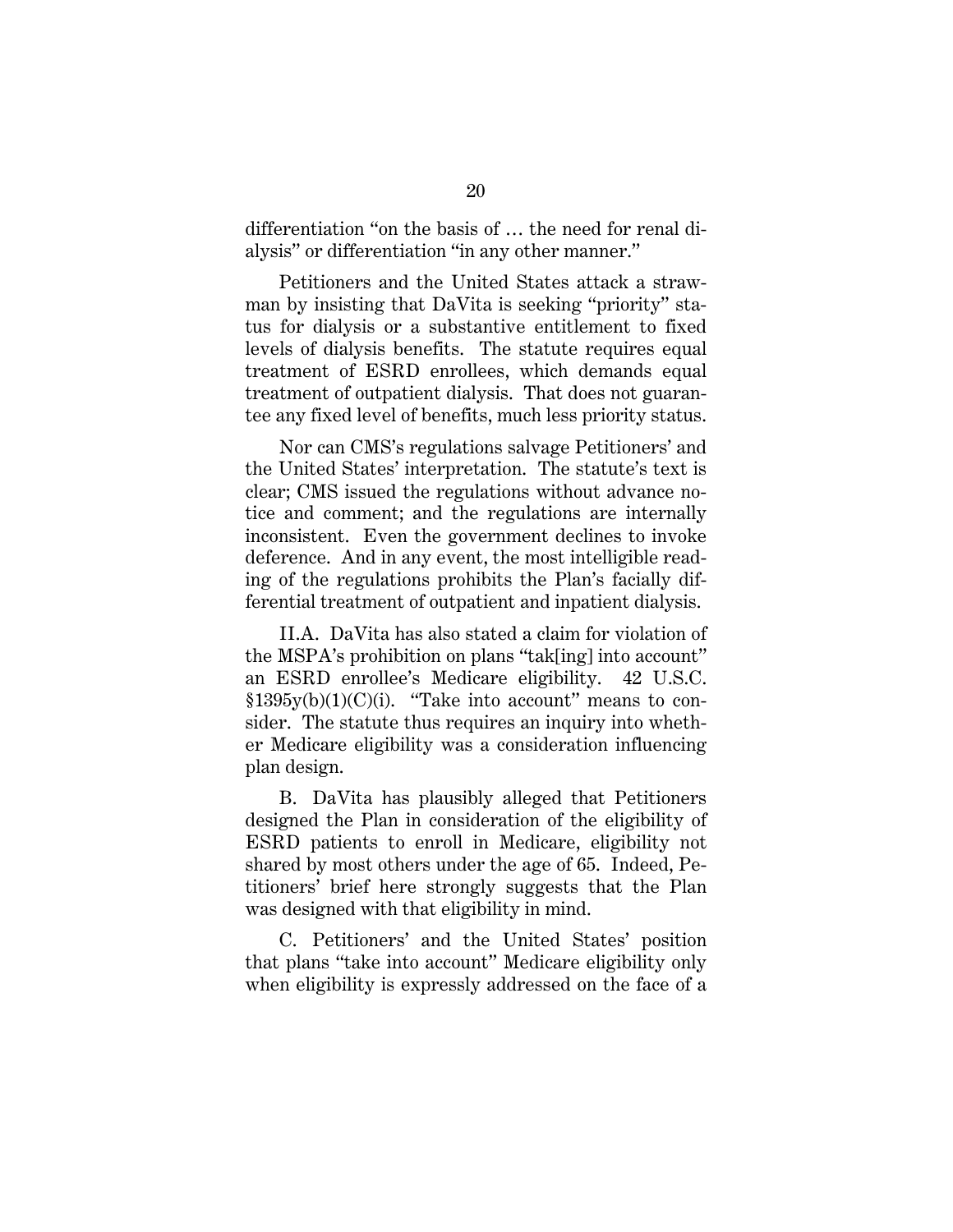plan would render that provision a dead letter because, as Petitioners' scheme makes clear, the statute would be easily evaded. The statute's reference to "group health plan" does not foreclose an inquiry into intent, because a "plan" is an entity by law and, in any event, common usage readily confirms that a document "takes" a factor into account when the drafters of a document do so.

III. Alternatively, DaVita has stated an MSPA violation based on the significant disparate impact of plan provisions on ESRD enrollees. The anti-differentiation provision's "in any other manner" clause is plainly effects-oriented language. Neither Petitioners nor the United States persuasively explain why the framework set forth in *Texas Department of Housing & Community Affairs* v. *Inclusive Communities Project, Inc.*, 576 U.S. 519 (2015), is not controlling here.

IV. The Court should decline to address Petitioners' request for review of DaVita's ERISA claims because Petitioners did not seek, and the Court did not grant, certiorari on that basis.

#### **ARGUMENT**

## **I. DAVITA HAS STATED A CLAIM FOR VIOLATION OF THE MSPA'S ANTI-DIFFERENTIATION PROVISION**

## **A. The Anti-Differentiation Provision Prohibits Differentiation Of ESRD Enrollees Accomplished By Disfavoring Outpatient Dialysis**

Settled principles of statutory interpretation establish that the anti-differentiation provision prohibits the differential treatment of ESRD patients by disfavoring outpatient dialysis—a medical treatment that ESRD enrollees uniquely need to stay alive.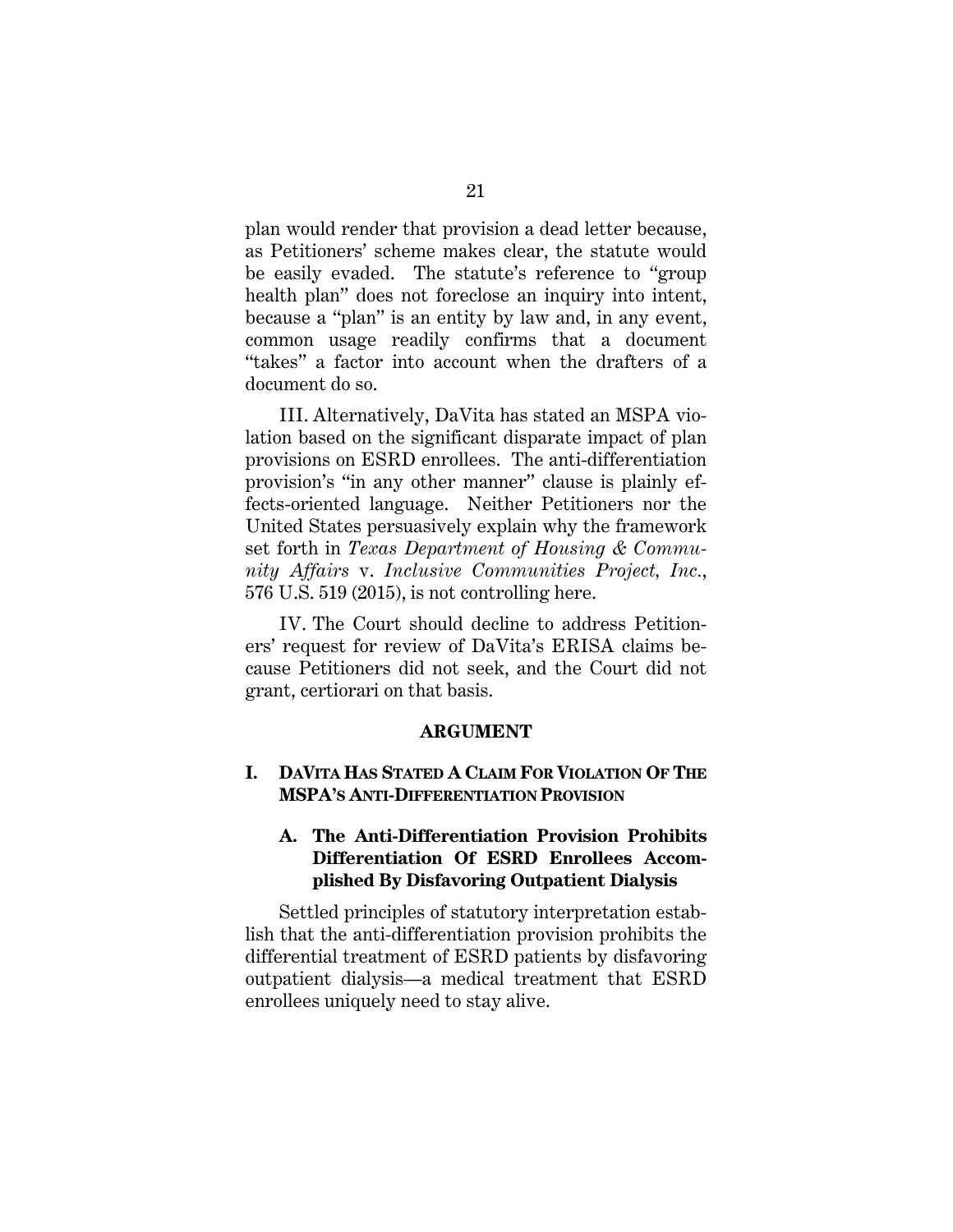#### **1. Text**

Analysis of the anti-differentiation provision, of course, "begins with the text." *Merit Mgmt. Grp., LP* v. *FTI Consulting, Inc.*, 138 S. Ct. 883, 893 (2018). And the text demonstrates that Congress cast a wide net in prohibiting differential treatment of ESRD enrollees by group health plans. The provision prohibits a plan from "differentiat[ing] in the benefits it provides between individuals having [ESRD] and other individuals covered by such plan" in three ways: (i) "on the basis of the existence of end stage renal disease"; (ii) "on the basis of … the need for renal dialysis"; or (iii) "in any other manner."  $42$  U.S.C.  $$1395y(b)(1)(C)(ii)$ .<sup>6</sup>

As a matter of plain meaning, to "differentiate" means (and meant at the time of enactment) to "make different," "discriminate," or "distinguish." *Webster's Third New International Dictionary* 630 (1976). By its terms, the first half of the anti-differentiation provision thus embodies a protection for ESRD patients against adverse treatment: a plan may not differentiate "in the benefits it provides between individuals having [ESRD] and other individuals covered by such plan."

But Congress did not stop there. In the second half of the provision, Congress defined the types—or "manner[s]"—of differentiation it was prohibiting. To begin with, a plan may not explicitly single out ESRD enrollees for disfavored treatment. That outright

 $6$  The text contains an obvious drafting error because it would make no sense to bar differentiation "on the basis of … in any other manner." Pet.App.73 (Murphy, J., dissenting in part); *see also* Scalia & Garner, *Reading Law: The Interpretation of Legal Texts* 234 (2012) (courts may "correct[]" a 'scrivener's error.'").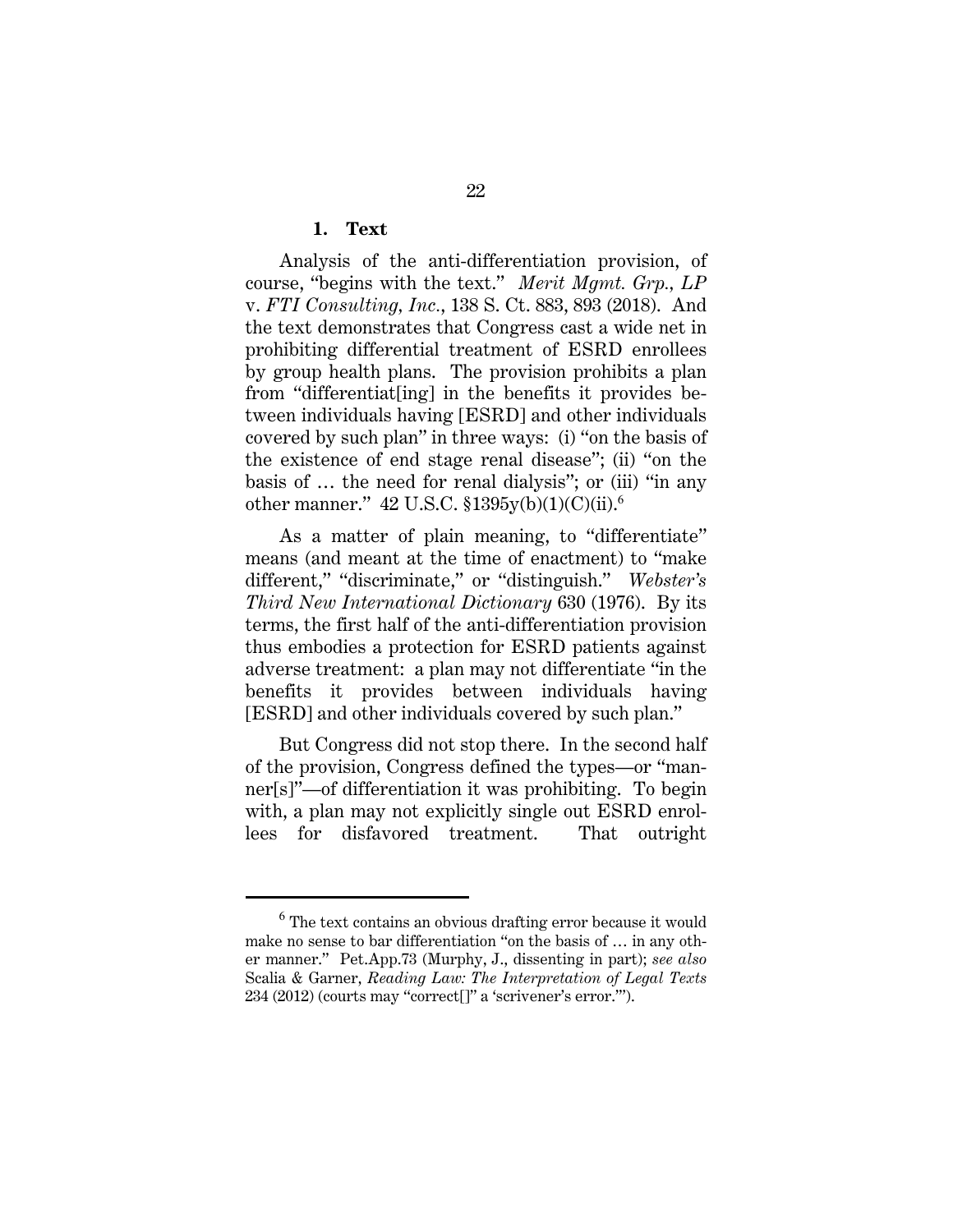disadvantaging of ESRD enrollees would be differentiation "on the basis of the existence of [ESRD]."

The second and third clauses must also be given effect, and in them Congress defined and expanded prohibited differentiation beyond facial singling out of ESRD. In the second clause, Congress prohibited differentiation "on the basis of … the need for renal dialysis." In doing so, Congress textually defined differential treatment of dialysis to be the same as differentiation of ESRD enrollees. Congress used similar language in the Pregnancy Discrimination Act, enacted just a few years before the anti-differentiation provision, to establish that pregnancy is a proxy for sex under Title VII. *See* Act of Oct. 31, 1978, Pub. L. No. 95- 555, 92 Stat. 2076, 2076 (codified at 42 U.S.C. §2000e(k)) (defining "because of sex" or "on the basis of sex" to mean "because of or on the basis of pregnancy, childbirth, or related medical conditions"). Similar to the Pregnancy Discrimination Act, the MSPA embodies a congressional judgment that differential treatment of dialysis *is* differentiation of ESRD.

An example illustrates the textual point. Imagine a statute said a "plan may not differentiate in the benefits it provides to Black enrollees on the basis of race, on the basis of the need for treatment of sickle cell anemia, or in any other manner." That prohibition would bar a plan from providing one set of benefits for Black enrollees as compared to others. But it would also prohibit a plan that covers medical services broadly from providing unequal, unfavorable coverage for treatment of sickle cell anemia. It would be no answer to say that adverse classification of sickle cell anemia affects all plan enrollees uniformly. That is because the text itself links differential treatment of sickle cell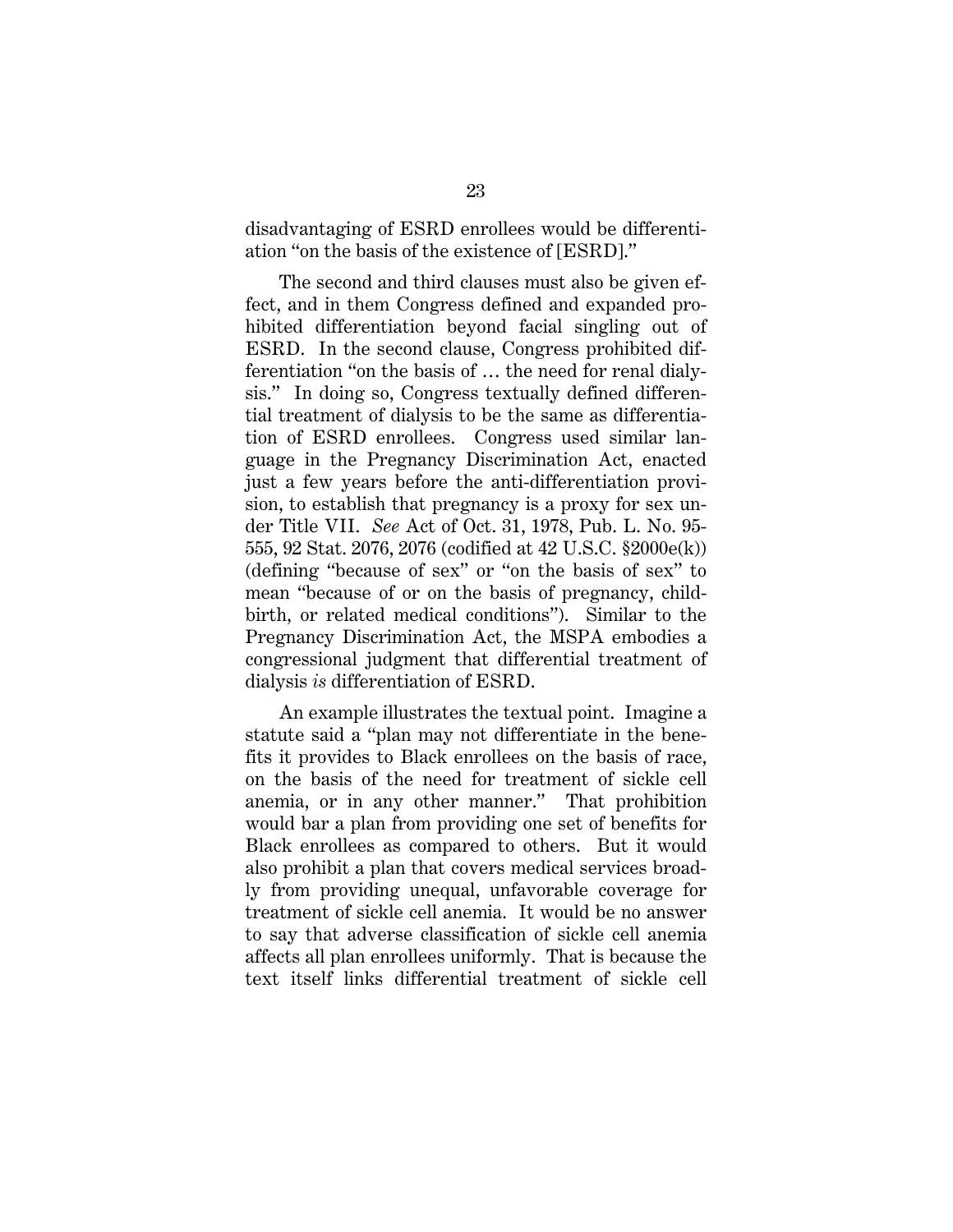anemia to prohibited race-based differentiation. The same is true here.

In addition, to ensure that Congress captured all manners of differentiation beyond the first two listed, the third clause of the provision includes a catch-all, prohibiting a plan from differentiating ESRD patients "in any other manner." This phrase is noteworthy in several respects. First, "any other manner" demonstrates Congress's intent that differentiation be defined broadly: "'any' naturally carries 'an expansive meaning,"" "without distinction or limitation."" *SAS Inst.*, *Inc.* v. *Iancu*, 138 S. Ct. 1348, 1354 (2018). The text thus confirms that Congress was concerned with plans that "differentiat[e] directly *or indirectly*," S. Rep. No. 99-146, at 363 (1985), with respect to ESRD enrollees, *cf*. *Abramski* v. *United States*, 573 U.S. 169, 184 (2014) (statutory references to "'sale or *other disposition'* of a firearm" evinced a "substance-over-form approach" that required "'maximum coverage'").

Moreover, because the word "manner" means "the way in which a thing is done," *American Heritage Dictionary* 795 (1979), Congress's use of "*other* manner" underscores that the first two clauses ("on the basis of the existence of [ESRD]" and "on the basis of … the need for renal dialysis") define *how*—the "way in which"—impermissible differentiation may occur.

In sum, the text of the anti-differentiation provision reaches both explicit differentiation of ESRD enrollees as well as differentiation of ESRD enrollees accomplished through the artifice of targeting their "need for renal dialysis" or "in any other manner."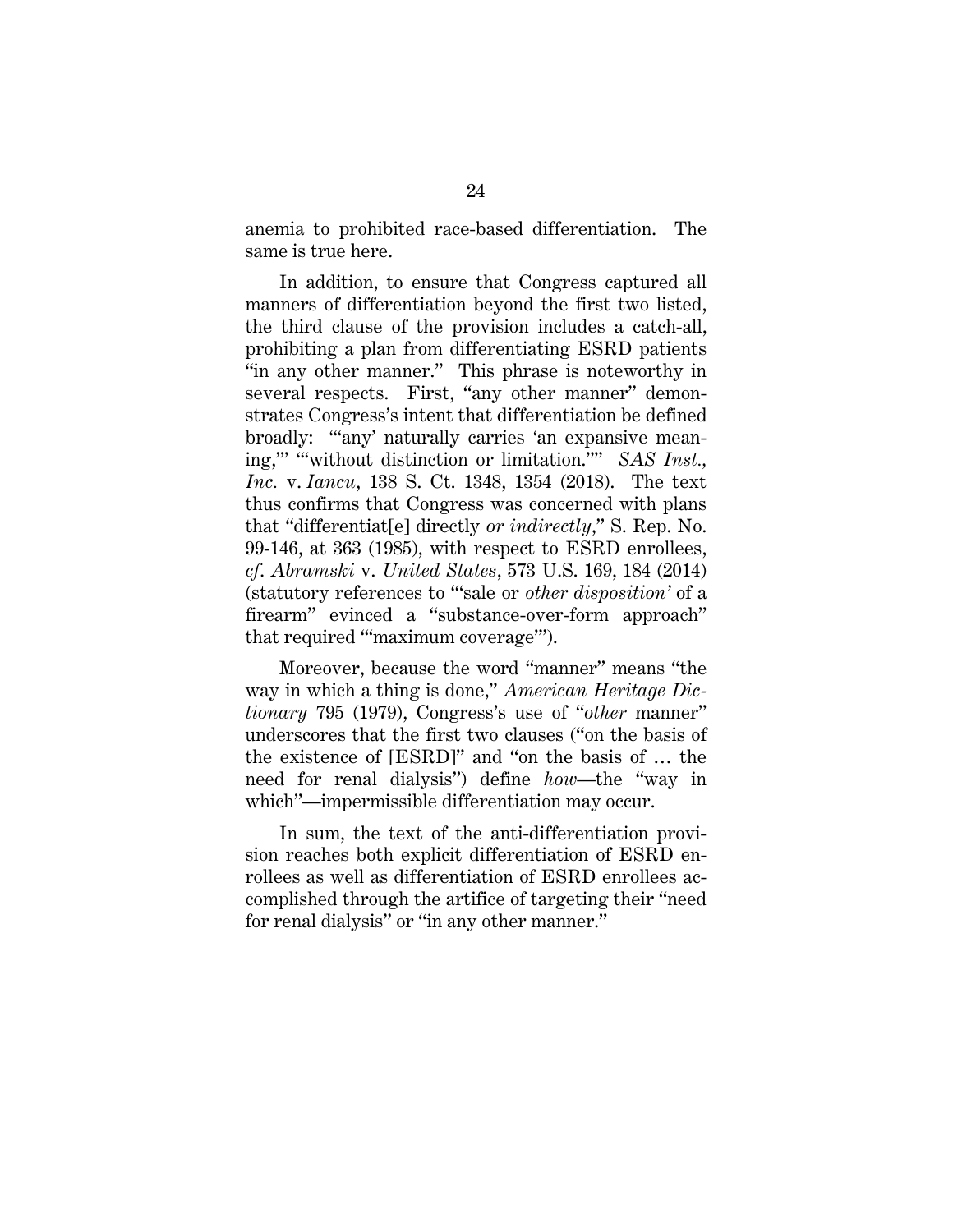#### **2. Statutory history and context**

The history and "legal backdrop against which Congress enacted" the MSPA overwhelmingly "confirms" that Congress prohibited adverse treatment of dialysis as a "manner" of differentiating ESRD patients. *Tanzin* v. *Tanvir*, 141 S. Ct. 486, 490 (2020).

For decades, federal ESRD law and policy including at the time Congress enacted the antidifferentiation provision—has recognized the inseparable link between ESRD as a disease and dialysis as a treatment. Congress's decision to create the ESRD Medicare entitlement was driven by the aim of ensuring access to dialysis as a life-saving treatment. *See supra* p.7. In fact, Congress expressly defined ESRD by reference to dialysis: the 1972 statute "deemed" an individual eligible for Medicare if she was "medically determined to have chronic renal disease and require[d] hemodialysis." 86 Stat. at 1463-1464. In addition, Congress enacted the ESRD coordination period and MSPA protections at issue because commercial plans were "pay[ing] little, if anything, toward the costs of kidney dialysis." S. Rep. No. 97-139, at 469.

ESRD and dialysis remain inextricably linked today. The current Medicare program for ESRD patients, 42 U.S.C. §1395rr—amended as recently as 2020—references "dialysis" more than 130 times. And policymakers as well as regulations define ESRD by reference to the need for dialysis. *See supra* pp.3-4 (collecting examples). As one compelling example, CMS defines an "ESRD facility" under Medicare not by reference to ESRD patients but by reference to dialysis: "an entity that provides outpatient dialysis services, or home dialysis training and support services, or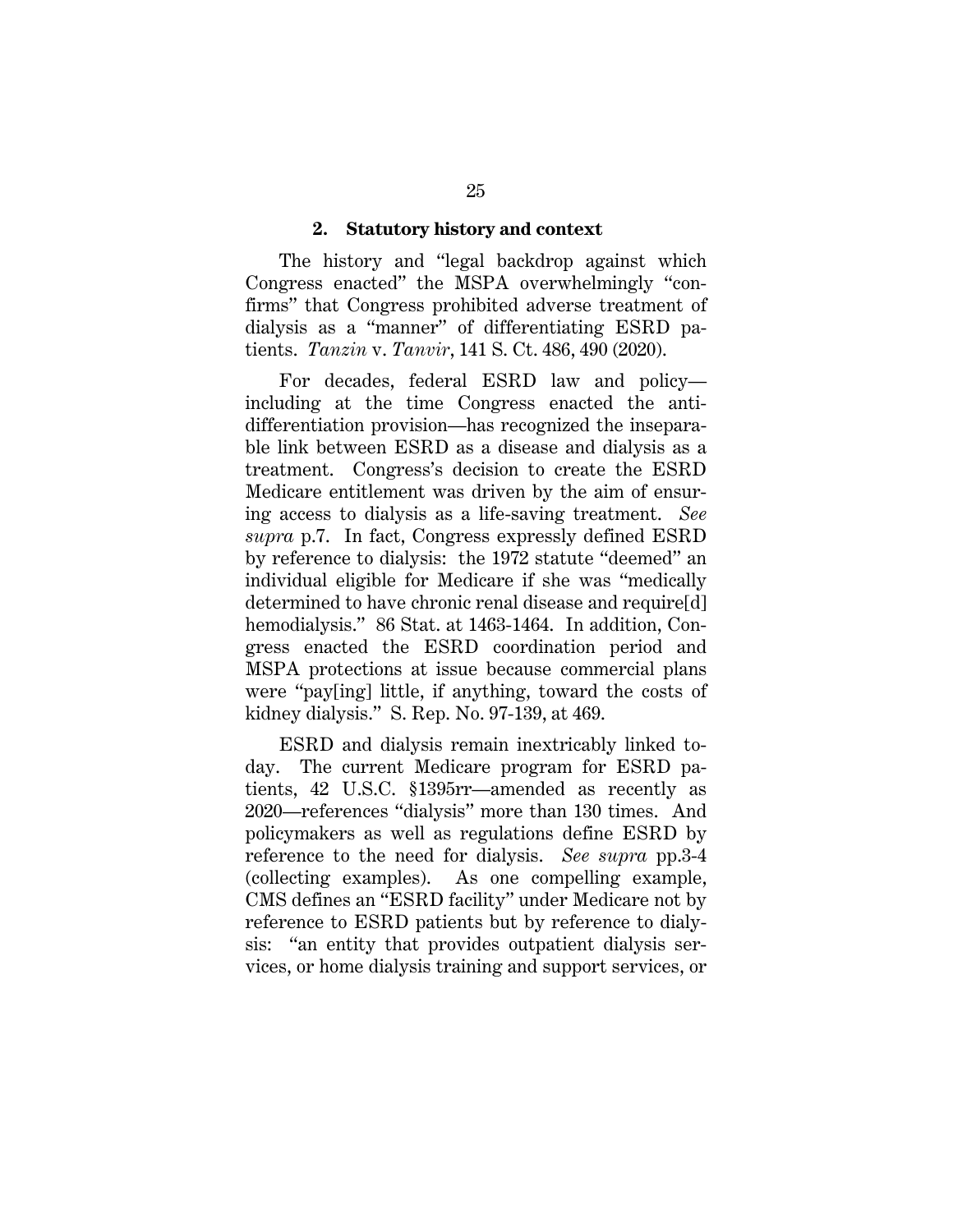both." CMS, *Medicare Benefit Policy Manual*, Ch. 11,  $$10(B)$ .

Real-world experience confirms that the need for outpatient dialysis is almost a perfect proxy for ESRD. As explained above, outpatient dialysis is almost exclusively required by, and provided to, ESRD patients. *See supra* pp.5-6. The only individuals who require long-term dialysis are ESRD patients, whose kidneys no longer function and will never regain function. In contrast, most individuals with acute kidney injury never need dialysis and those who need it do so for only a short time. These patients, moreover, typically receive dialysis in an inpatient setting while being treated for the condition that gave rise to the temporary decline in kidney function. That is presumably why the United States all but concedes outpatient dialysis is a proxy for ESRD. *See* U.S. Br. 13, 29 (acknowledging without disputing this fact).

#### **3. Statutory structure and purpose**

The plain meaning of the anti-differentiation provision is supported by "the design of the statute as a whole." *K Mart Corp.* v. *Cartier, Inc.*, 486 U.S. 281, 291 (1988). Significantly, Congress paired the provision with the ESRD coordination period—Congress's considered response to the fact that, as a consequence of the 1972 Medicare entitlement, plans were "pay[ing] little, if anything, toward the costs of kidney dialysis." S. Rep. No. 97-139, at 469. Both the coordination period and the anti-differentiation provision accordingly advance Congress's mutually reinforcing goals to protect ESRD patients from differential treatment and prohibit plans from shifting dialysis costs to Medicare during the coordination period.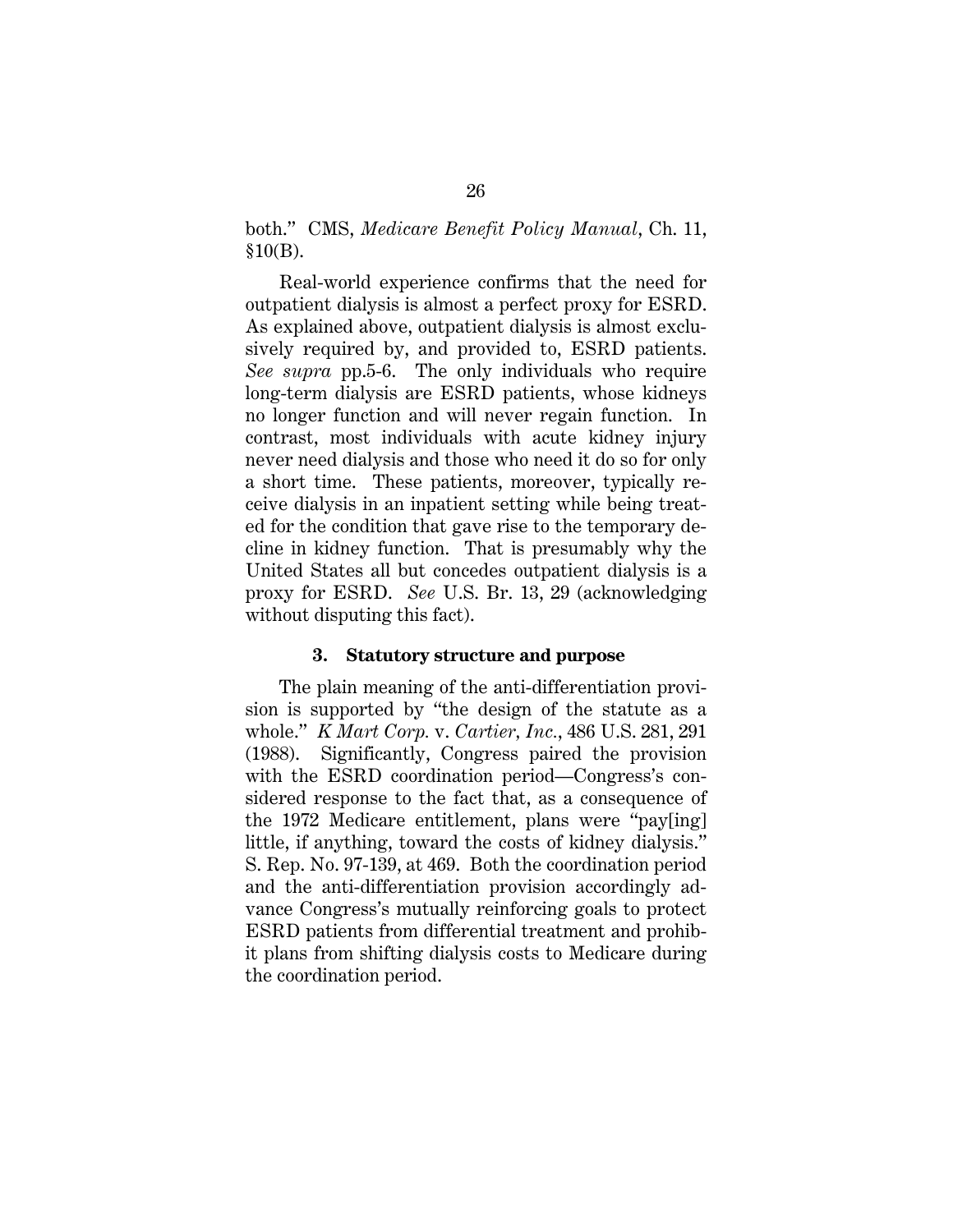The anti-differentiation provision's plain meaning adverse classification of dialysis is impermissible differentiation of ESRD—directly advances those objectives, while a contrary reading would manifestly defeat them. Imagine a group health plan that wanted to reduce costs by driving ESRD enrollees prematurely onto Medicare. One option would be to expressly single out ESRD enrollees for facially disfavored treatment. A plan thus could adopt a provision making ESRD enrollees responsible for payment of 40% of all covered medical services, while all other plan enrollees were responsible for payment of only 10% of covered services. That would uniquely disfavor ESRD enrollees and predictably cause them to abandon private coverage and switch to Medicare, burdening the federal fisc defeating each of Congress's objectives under the MSPA. All agree that the provision prohibits this design. *E.g.*, U.S. Br. 21.

But imagine that the plan adopts an alternative scheme, imposing unfavorable cost-sharing obligations on ESRD enrollees through the ploy of targeting the outpatient dialysis benefits for which they have a virtually unique need. A plan could make all enrollees responsible for 40% of outpatient dialysis costs while other covered services (including inpatient dialysis) required only 10% cost-sharing. That design would not single out ESRD enrollees by name, but would have precisely the same effect as if it did: by imposing potentially crushing out-of-pocket financial obligations on ESRD patients alone, it would cause them to abandon private coverage in favor of Medicare.

It is exceptionally implausible that Congress intended the MSPA to be so easily evaded. Indeed, if plans were free to impose differential burdens on ESRD enrollees simply by adversely classifying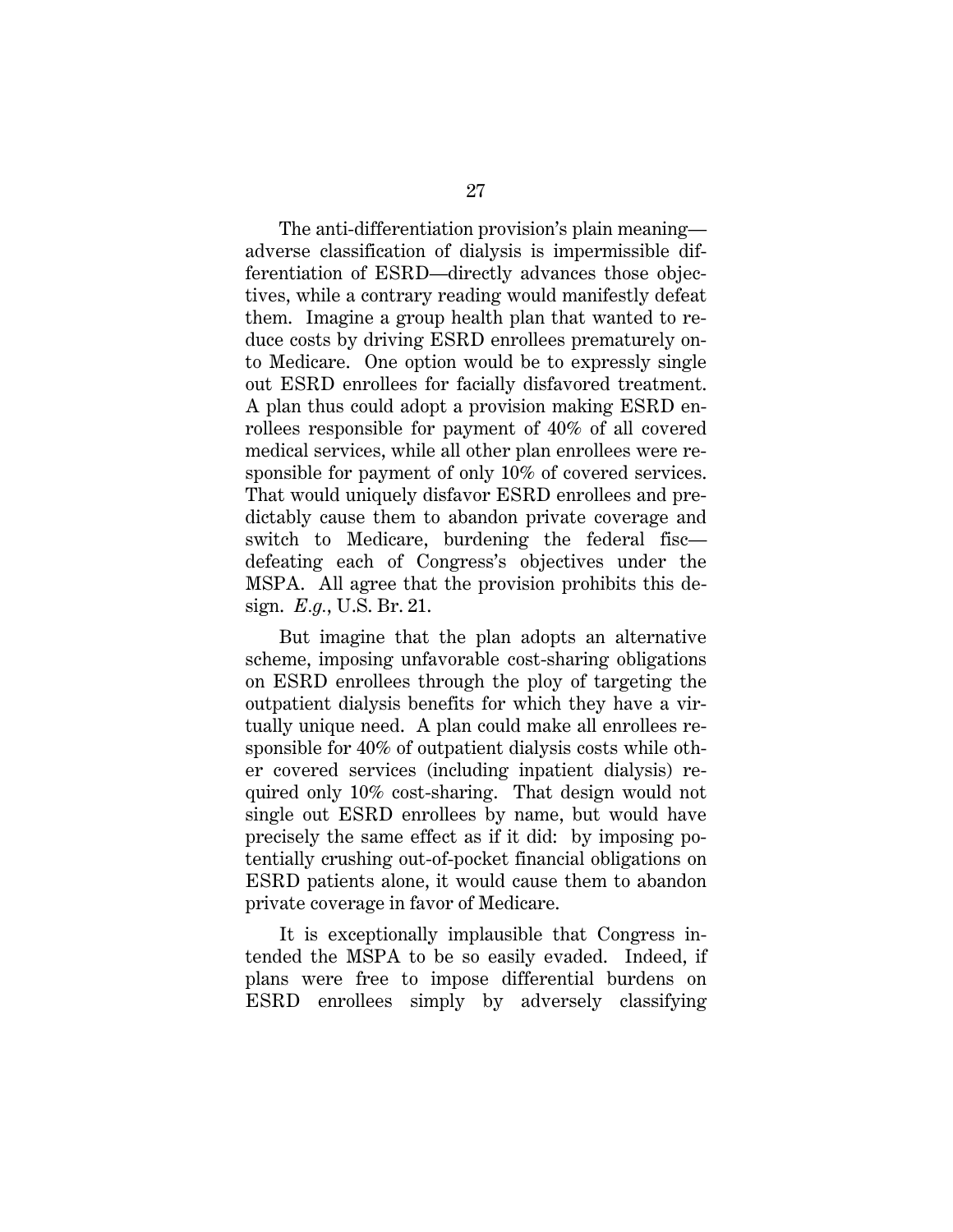outpatient dialysis, the adverse consequences for Congress's goals of protecting the Medicare fisc and patients could be severe. As to the fisc, patients who switch from employer group plans to Medicare before the end of the coordination period cost Medicare \$81,000 more on average than patients who switch between the end of the coordination period and 90 days thereafter. *See* Lin, *The Cost of Transferring Dialysis Care From the Employer-Based Market to Medicare*, JAMA Network Open 2 (Mar. 18, 2021). The vast majority of plans today provide equal treatment to ESRD patients, including with respect to dialysis benefits, meaning that many patients retain their private coverage as primary insurance throughout the ESRD coordination period. If the differential scheme employed by Petitioners here were lawful, other plans would predictably follow suit and Congress's cost-sharing regime would be upended, with added costs to the Medicare fisc annually in the billions, given that DaVita estimates there are as many as 25,000 new ESRD patients per year on group plans.

The harm to ESRD patients would also be severe just as severe as if plans had singled out ESRD patients by name rather than by the treatment they alone depend upon to stay alive. ESRD enrollees unwilling or unable to pay double premiums to maintain private insurance and Medicare would lose access to all of the benefits of private insurance they had been paying for to protect them and their families from chronic illness. *See* JA19-20. Unlike Medicare, for example, private insurance often covers a spouse or children, *see* CMS, Consumer Information and Insurance Oversight, *Young Adults and the Affordable Care Act*, and unlike most private plans Medicare does not cover dental treatment (which may be a pre-condition for a kidney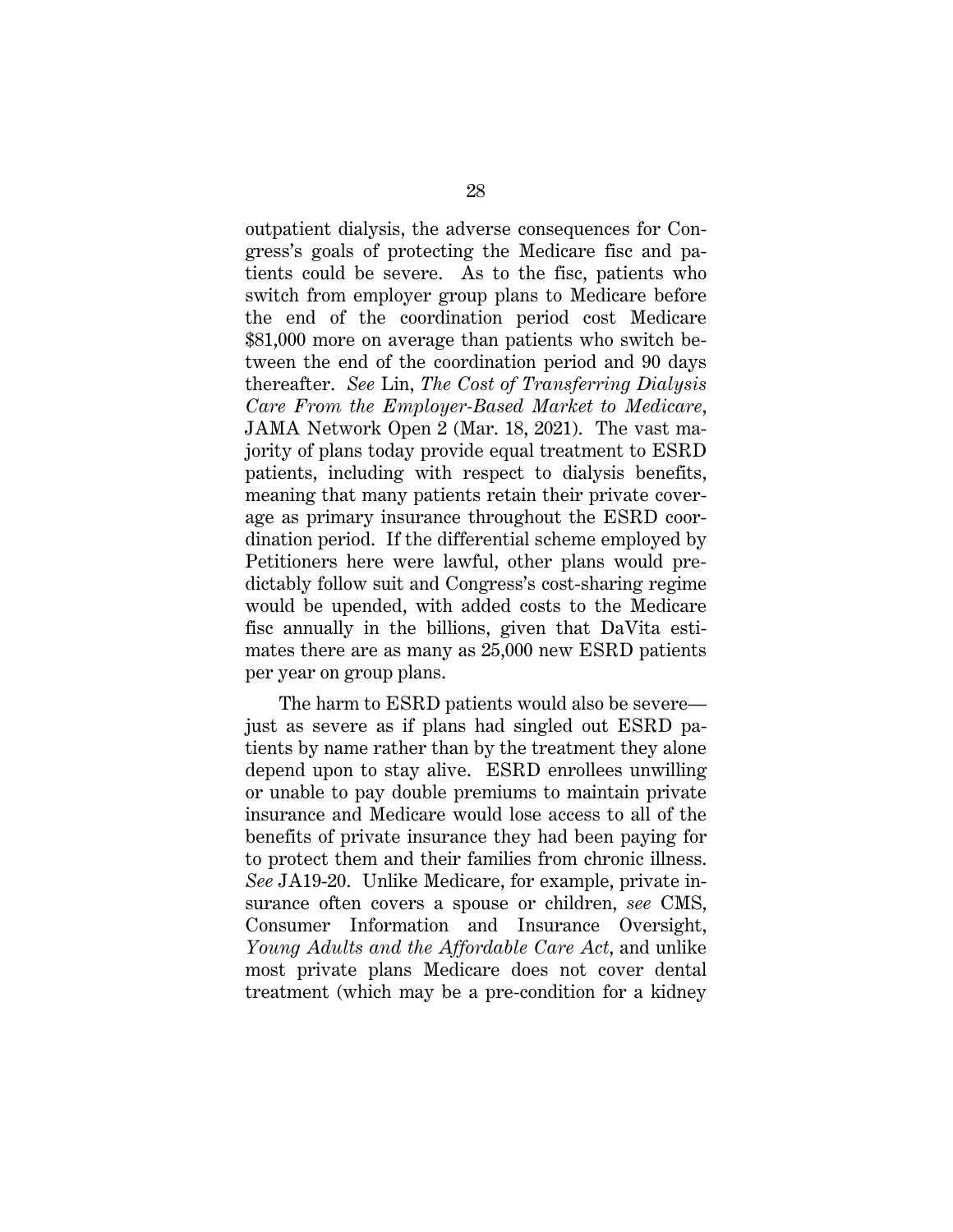transplant) or hearing aids and eyeglasses (which are often needed by the many ESRD patients who suffer from diabetes), *see generally* Ghaderian et al., *Diabetes and End-Stage Renal Disease*; A Review Article on New Concepts, 4 J. Renal Injury Prevention 28 (2015).

#### **4. Background antidiscrimination law**

Finally—although unnecessary to the outcome here—background legal principles reinforce the conclusion that by prohibiting differentiation "on the basis of … the need for renal dialysis" or "in any other manner," Congress deemed differential treatment of dialysis to be differential treatment of ESRD enrollees.

"Differentiate" means to discriminate: The terms are (and were) interchangeable. *E.g.*, "differentiate," *American Heritage Dictionary* 368 (1979) ("discriminate; distinguish"); *Bostock* v. *Clayton Cnty.*, 140 S. Ct. 1731, 1740 (2020) (discriminate means "'[t]o make a difference in treatment or favor (of one as compared with others)'"); *Babb* v. *Wilkie*, 140 S. Ct. 1168, 1173 (2020) ("'normal definition'" of discrimination is "'differential treatment'"). And the provision operates like an antidiscrimination protection; prohibiting the provision of differential benefits to persons with ESRD is conceptually the same, for instance, as prohibiting discrimination in the terms and conditions of employment based on race. *E.g.*, 42 U.S.C. §2000e-2(a)(1). This understanding is also consistent with Congress's objective of targeting "discriminatory [plan] provision[s]," S. Rep. No. 99-146, at 470, and CMS's established view that the MSPA prohibits "discrimination against … individuals under age 65 who have ESRD," 56 Fed. Reg. 1,200, 1,201 (Jan. 11, 1991) (capitalization altered).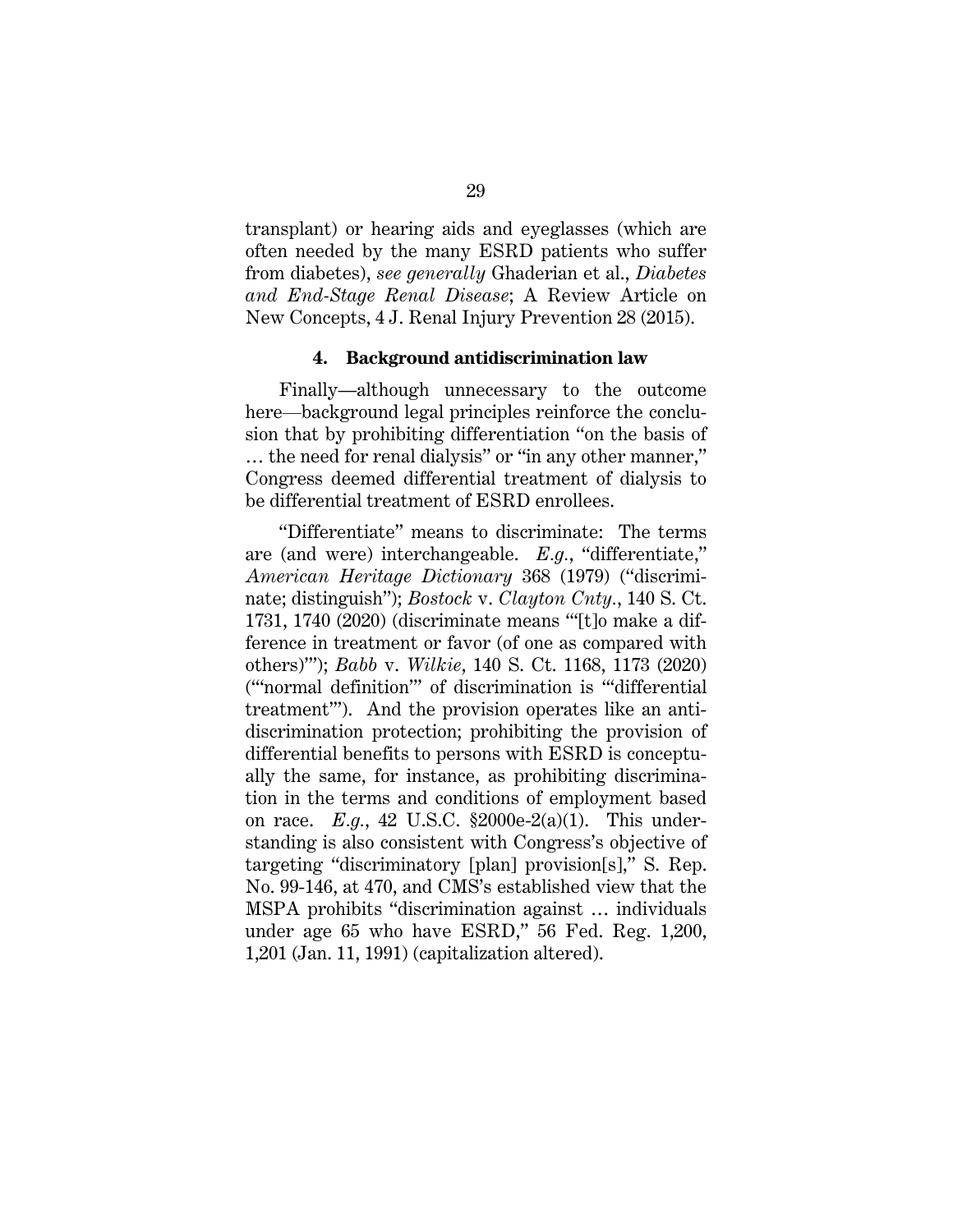Congress's broad framing of the anti-differentiation provision—including "on the basis of … the need for renal dialysis" and "any other manner"—is thus consistent with background legal principles, including "[p]roxy discrimination" principles: a "policy that treats individuals differently on the basis of seemingly neutral criteria that are so closely associated with the disfavored group that discrimination on the basis of such criteria is, constructively, facial discrimination against the disfavored group." *Schmitt* v. *Kaiser Found. Health Plan of Wash.*, 965 F.3d 945, 958 (9th Cir. 2020).

For decades, this Court has recognized that it is as unlawful to single out the unique characteristics of a protected class for unfavorable treatment as it is to target the class itself. In *Newport News Shipbuilding & Dry Dock Co.* v. *EEOC*, 462 U.S. 669, 684 (1983), the Court held that "discrimination based on a woman's pregnancy is, on its face, discrimination because of her sex." In *Bray* v. *Alexandria Women's Health Clinic*, 506 U.S. 263 (1993), this Court explained that "[a] tax on wearing yarmulkes is a tax on Jews." *Id*. at 270. And in *Rice* v. *Cayetano*, 528 U.S. 495 (2000), this Court held that a provision limiting the right to vote on the basis of "ancestry" was unconstitutional because ancestry, in that context, was "a proxy for race." *Id*. at 514.<sup>7</sup>

 $7$  Courts have long applied this proxy principle to policies that target treatments or symptoms that are characteristic of protected health conditions. *See School Bd. of Nassau Cnty.* v. *Arline*, 480 U.S. 273, 282 (1987) ("discrimination based on the contagious effects of a physical impairment" was discrimination on the basis of that impairment); *Erie County Retirees Ass'n* v. *County of Erie*, 220 F.3d 193, 211 (3d Cir. 2000) (employer policy that differentiated in health benefits based on eligibility for Medicare was unlawful age discrimination because "Medicare status is a direct proxy for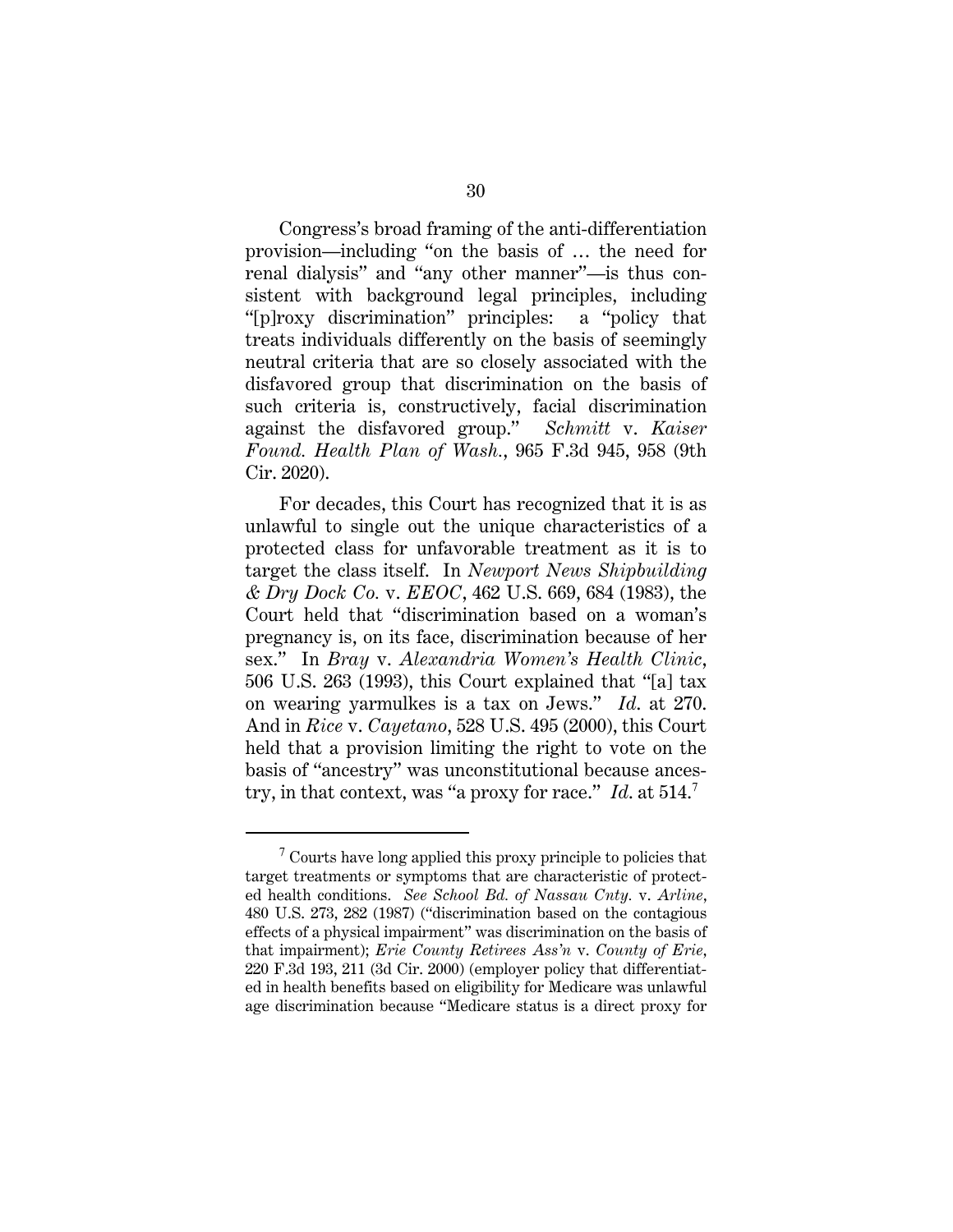#### **B. DaVita Has Plausibly Alleged A Violation Of The Anti-Differentiation Provision**

Under the interpretation above, DaVita has plausibly alleged a violation of the anti-differentiation provision. In multiple ways, the Plan disfavors outpatient dialysis with the purpose and effect of incentivizing ESRD enrollees to "prematurely abandon their coverage under the Plan to go onto Medicare." JA6; *see also supra* pp.13-16.

Critically, the Plan exposes ESRD enrollees to balance billing by artificially capping the allowed amount it will pay at 125% of the Medicare rate and requiring enrollees to pay 30% of that amount. Pet.App.5. This purposeful under-reimbursement of outpatient dialysis forces ESRD enrollees to assume the financial obligation for the difference between the charged dialysis price and the allowed amount, as well as the 30% coinsurance—a substantial financial burden. *See supra* p.15.

In addition, by relegating outpatient dialysis to outof-network status, the Plan ensures that ESRD enrollees never receive the more favorable deductible and coinsurance obligations associated with many Tier I services (including inpatient dialysis). This differential treatment uniquely disadvantages ESRD patients who rely on outpatient routine maintenance dialysis vis-à-vis those suffering from acute kidney injury—who

age"); *Sullivan* v. *Vallejo City Unified Sch. Dist.*, 731 F. Supp. 947, 958 (E.D. Cal. 1990) (discriminating against use of service dog is discrimination because of physical disability); *Bowers* v. *NCAA*, 563 F. Supp. 2d 508, 519 (D.N.J. 2008) (discriminating based on enrollment in special education is discriminating based on disability because former "is inextricably linked" with latter).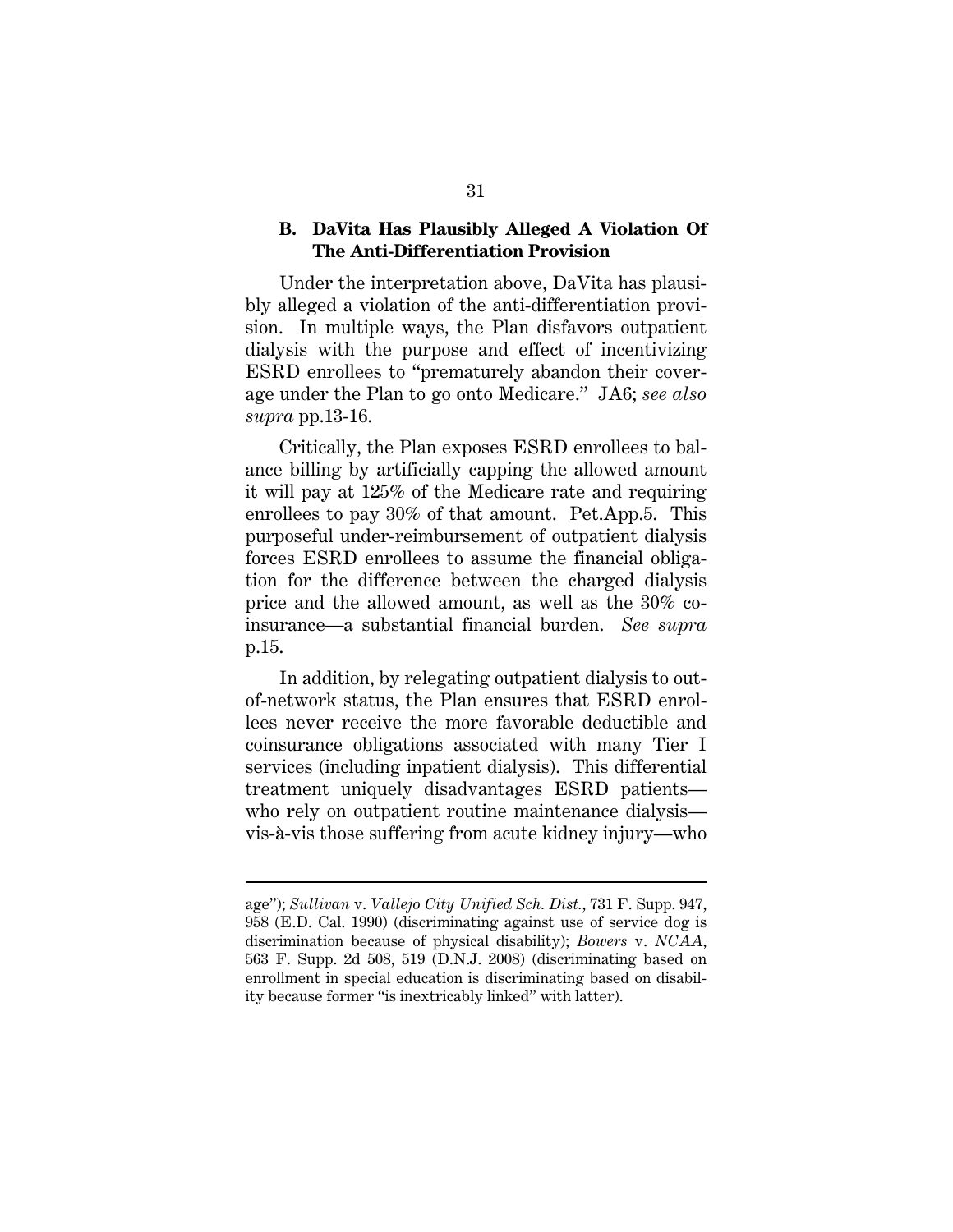require short-term dialysis, if at all, and typically receive that dialysis in a hospital. *See supra* pp.5-6.

### **C. Petitioners' And The United States' Contrary Interpretation Is Unpersuasive**

Petitioners and the United States read the antidifferentiation provision so narrowly that it would accomplish almost nothing. In their view, the provision prohibits only plan "'terms [that] *expressly target*[]'" ESRD enrollees. Pet. Br. 28. So long as "outpatient dialysis benefits are the same for all individuals," the theory goes, the provision is not implicated. U.S. Br. 20. This interpretation is deeply flawed.

#### **1. The anti-differentiation provision is not an empty formalism**

The key assumption underlying Petitioners' and the United States' statutory interpretation rests on the formalism that "[l]imiting dialysis benefits for all individuals equally does not constitute 'differentiat[ing] in the benefits' the plan provides." U.S. Br. 29.

Importantly, the Plan here violates that reading of the provision because it plainly does *not* "provide[] the same [dialysis] benefits" to individuals with ESRD and those without. U.S. Br. 13. Only ESRD patients require routine outpatient dialysis. The only other persons who might ever need dialysis typically receive it in an inpatient setting, covered under favorable Tier I terms. *See supra* p.5. This under-reimbursement of outpatient dialysis vis-à-vis inpatient dialysis thus breaches the provision even under the government's reading by "singl[ing] out" ESRD patients "for different treatment with respect to benefits as compared to other individuals covered by the plan." U.S. Br. 21.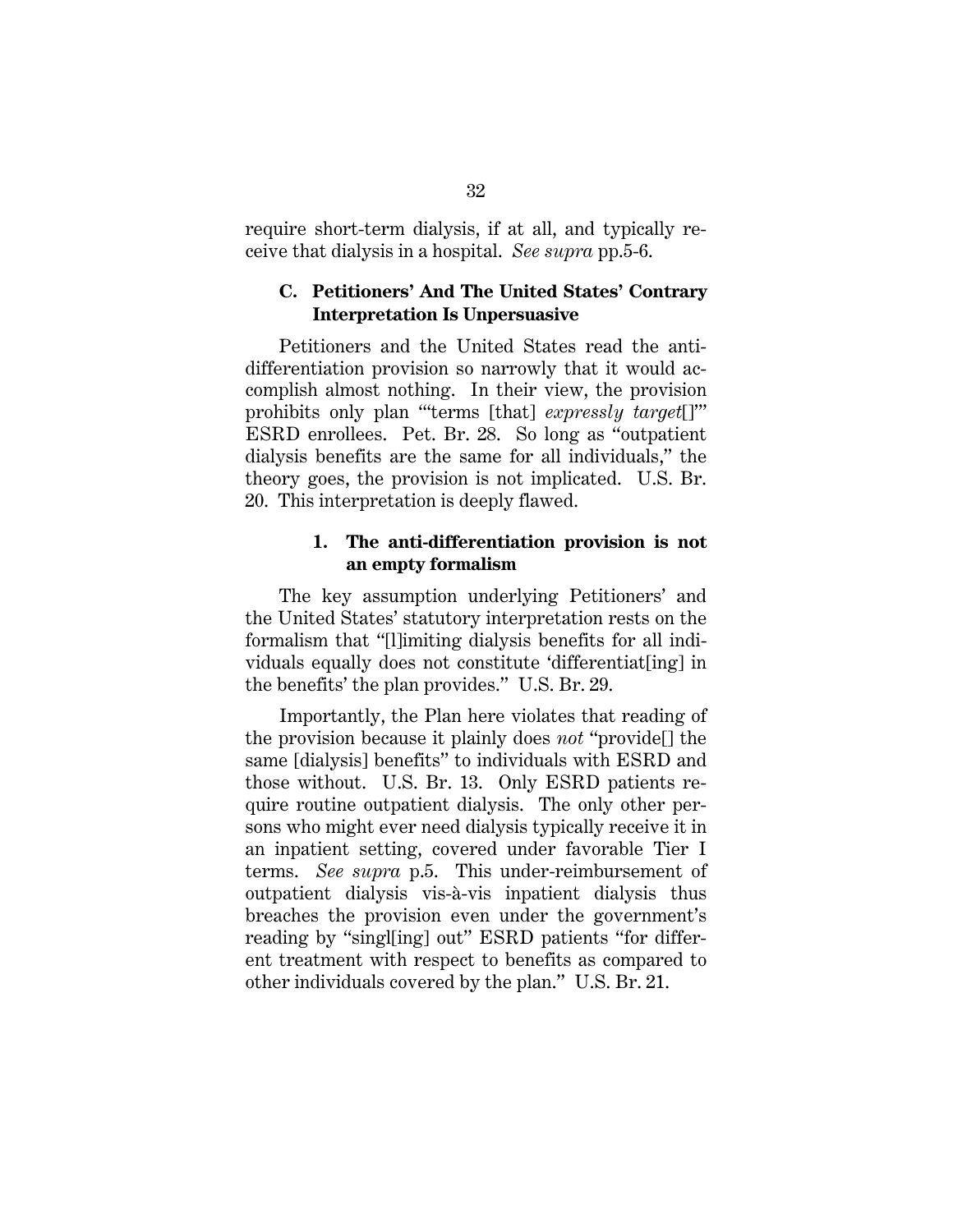Indeed, the notion that special limitations on outpatient dialysis "treat" ESRD and non-ESRD patients "the same"—"is reminiscent of Anatole France's sardonic remark that '[t]he law, in its majestic equality, forbids the rich as well as the poor to sleep under bridges, to beg in the streets, and to steal bread.'" *Espinoza* v. *Montana Dep't of Revenue*, 140 S. Ct. 2246, 2274 (2020) (Alito, J., concurring) (citing Cournos, *A Modern Plutarch* 35 (1928)). A school forbidding students from wearing rosaries or crucifixes does not treat the religious and non-religious "uniformly" because such items might be worn for secular purposes. Likewise, a city's ban on the sale of kosher food would not treat Jewish and non-Jewish individuals "the same" because some might eat kosher food for secular reasons.

The same is true with respect to ESRD and dialysis. ESRD patients depend on outpatient dialysis typically three times a week to stay alive. No one else does. Given that, it is frankly inconceivable that Congress elevated form over substance by requiring courts to turn a blind eye to adverse classification of a treatment that ESRD enrollees uniquely need to live so long as plan documents are not so ham-handed or careless as to identify ESRD by name. *Cf. Aetna Health Inc.* v. *Davila*, 542 U.S. 200, 214 (2004) (rejecting reading that would "'elevate form over substance and allow parties to evade'" preemption "simply 'by relabeling … claims'"); *Abramski*, 573 U.S. at 180 (rejecting interpretation that would focus statute on "empty formalities," not "substance"). Congress does not enact statutes to be so easily circumvented.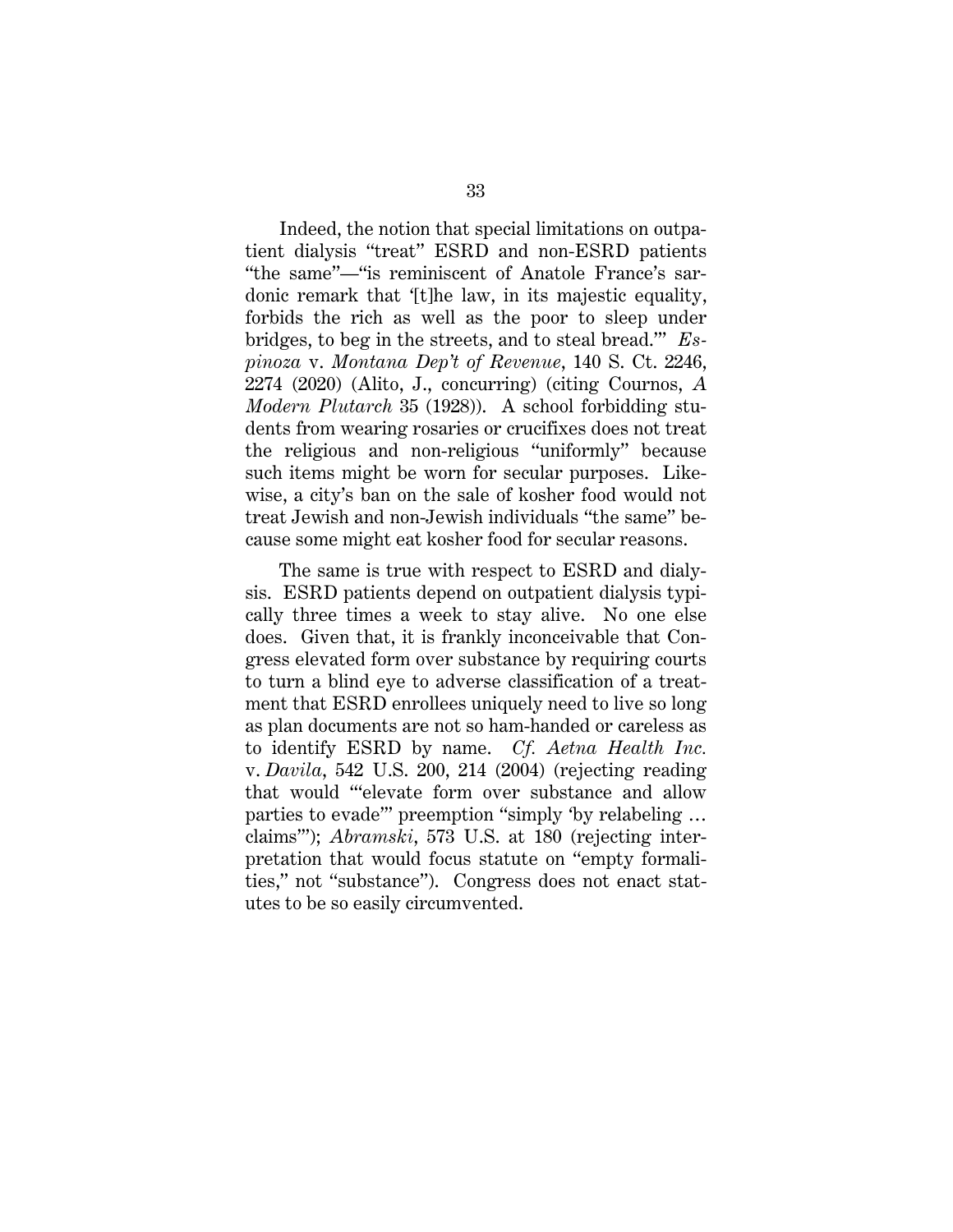#### **2. Petitioners and the United States render half of the provision surplusage**

Petitioners' and the United States' reading of the anti-differentiation provision treats nearly half of its text as a nullity. If Congress wanted to prohibit only express differentiation of ESRD patients, it "could simply have said that." *Great-West Life & Annuity Ins. Co.* v. *Knudson*, 534 U.S. 204, 218 (2002). Congress could have ended the anti-differentiation provision after the first 22 words.

But that is not the statute Congress wrote. Congress provided not only that a plan "may not differentiate in the benefits it provides between individuals having end stage renal disease and other individuals covered by such plan." Congress also specified the "manner[s]" by which a plan impermissibly differentiates between ESRD and non-ESRD individuals—"on the basis of the existence of [ESRD]," "on the basis of … the need for renal dialysis," or "in any other manner." *See Arkansas Game & Fish Comm'n* v. *United States*, 568 U.S. 23, 36, (2012) ("the first rule of … statutory interpretation is: Read on"). In disregarding the second half of the provision, Petitioners and the United States countermand the "cardinal principle … that courts must give effect, if possible, to every clause and word of a statute." *Loughrin* v. *United States*, 573 U.S. 351, 358 (2014). That interpretive canon has particular force here because Petitioners' and the United States' reading assigns no "work" to "a large amount of text." *City of Chicago* v. *Fulton*, 141 S. Ct. 585, 591 (2021).

The United States argues that the second half of the provision limits the breadth of the first clause by "specif[ying] … the impermissible *bases* for differentiation in benefits." U.S. Br. 22. That makes no sense in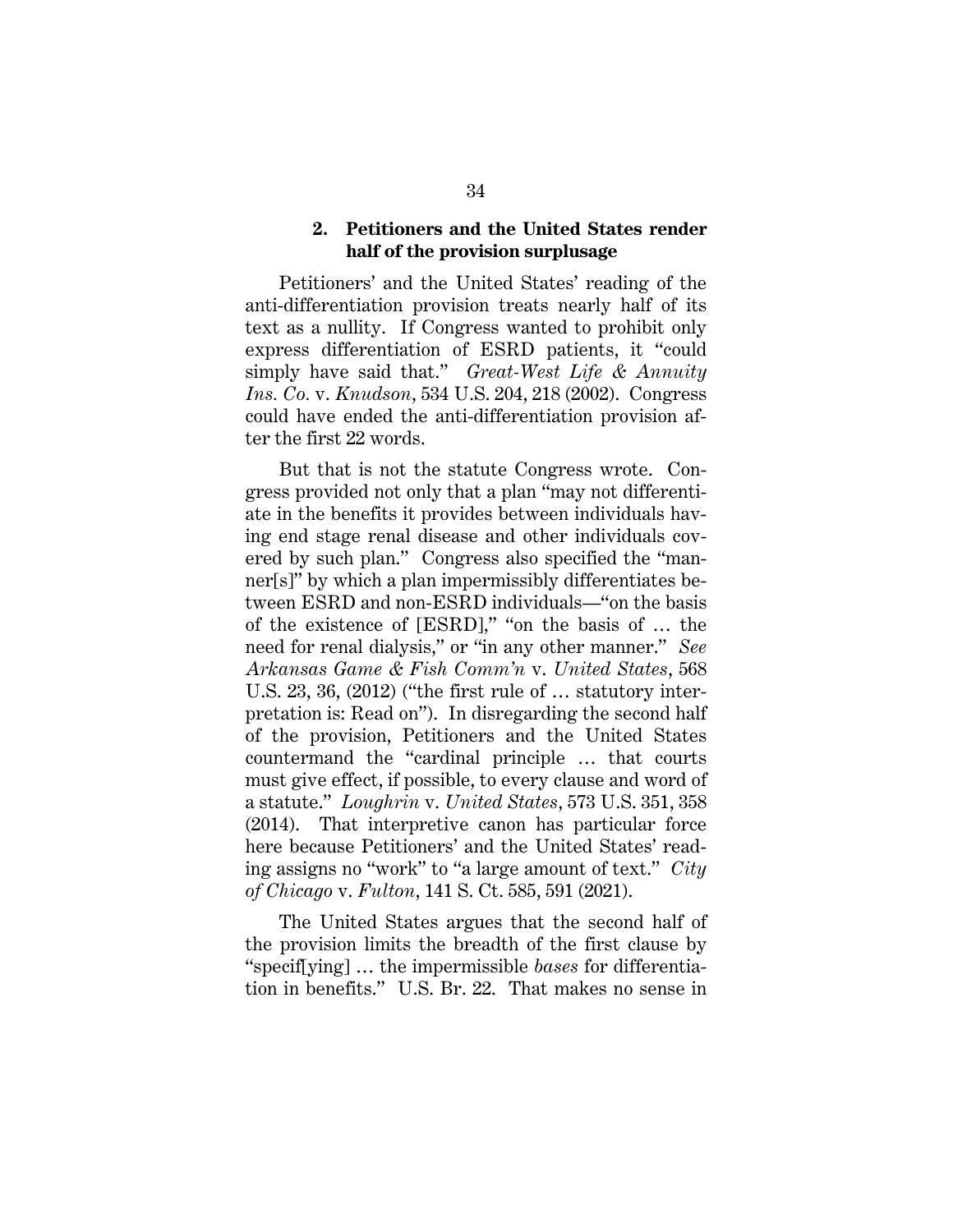this context because the second half of the provision performs no limiting function under the government's reading—after all, "any … manner" of differentiation is prohibited. The government suggests that the second half of the provision would do work in a scenario in which a plan differentiates "by providing more generous benefits to employees with longer tenures." U.S. Br. 22. But under the government's reading, that plan would not violate the first half of the provision because a distinction based on work tenure is not based on ESRD. The government's inability to identify a scenario in which the second half of the provision does any work confirms why its interpretation is unsound.<sup>8</sup>

By contrast, the reading advanced here gives effect to the second half of the provision: "on the basis of existence of ESRD," "on the basis of … the need for renal dialysis," and "any other manner" define *what it means* to provide differential benefits.

<sup>8</sup> Petitioners twist themselves in knots attempting without avail to give effect to "on the basis of … the need for renal dialysis." Pet. Br. 52-53. Petitioners acknowledge that a plan adopting different "dialysis reimbursement" for those who need 30 or more dialysis treatments annually than for enrollees who need "far fewer dialysis treatments" would violate the statute, Pet. Br. 53, but they assert that the statute permits a plan designed to produce the same result by providing one reimbursement rate for the first 30 treatments and a significantly reduced rate for additional treatments. Statutory construction does not turn on this sort of empty formalism. In any event, the Plan violates the statute under Petitioners' reading because it subjects outpatient dialysis (overwhelmingly used by ESRD patients) to disfavored reimbursement, while affording preferential reimbursement to inpatient dialysis (overwhelmingly used by individuals suffering temporary acute kidney injury). *See supra* pp.5-6.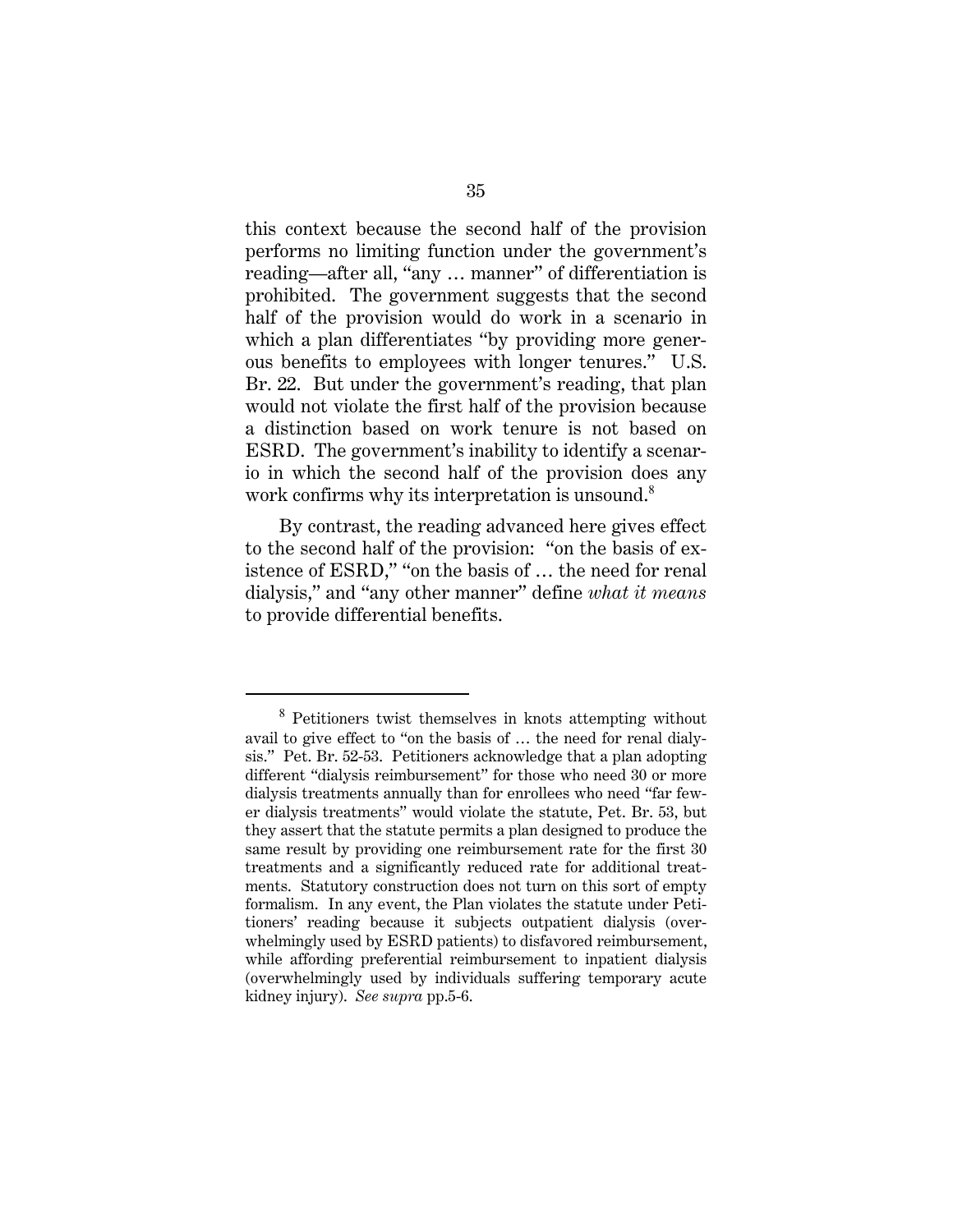## **3. The phrase "group health plan" does not support Petitioners' interpretation**

In support of their cramped reading, Petitioners insist "the subject" of the anti-differentiation provision is the "group health plan," which, they claim, refers to plan documents only, not to the "'entity that picks its terms.'" Pet. Br. 47 (emphasis omitted). This is both wrong and irrelevant.

It is wrong because a group health plan is more than a legal document: under 29 U.S.C. §1132(d), it is an "entity" that may "sue or be sued." Indeed, the Plan is a Petitioner here. JA9-10. Just as a corporation can discriminate, *e.g.*, *Heart of Atlanta Motel, Inc.* v. *United States*, 379 U.S. 241, 243 (1964), so too can a group health plan as an entity.

It is irrelevant because even if a group health plan were nothing more than a legal document, the plan could readily differentiate in the benefits it provides, just as a redistricting plan, voting restriction, or employment practice can be discriminatory if it is designed to disfavor a protected group. And in this case, as in other ERISA contexts, it is easy to look behind the Plan and plan documents to the actors (MedBen and Marietta) capable of making design decisions with the purpose and effect of disfavoring ESRD enrollees. *E.g., Slaughter* v. *AT&T Info. Sys., Inc.*, 905 F.2d 92, 94 (5th Cir. 1990) (unfunded plan administered by employer was "merely a nominal defendant" in suit against employer); *Acosta* v. *Pacific Enters.*, 950 F.2d 611, 617- 619 (9th Cir. 1991) (focusing on conduct of plan trustee in suit naming plan as defendant).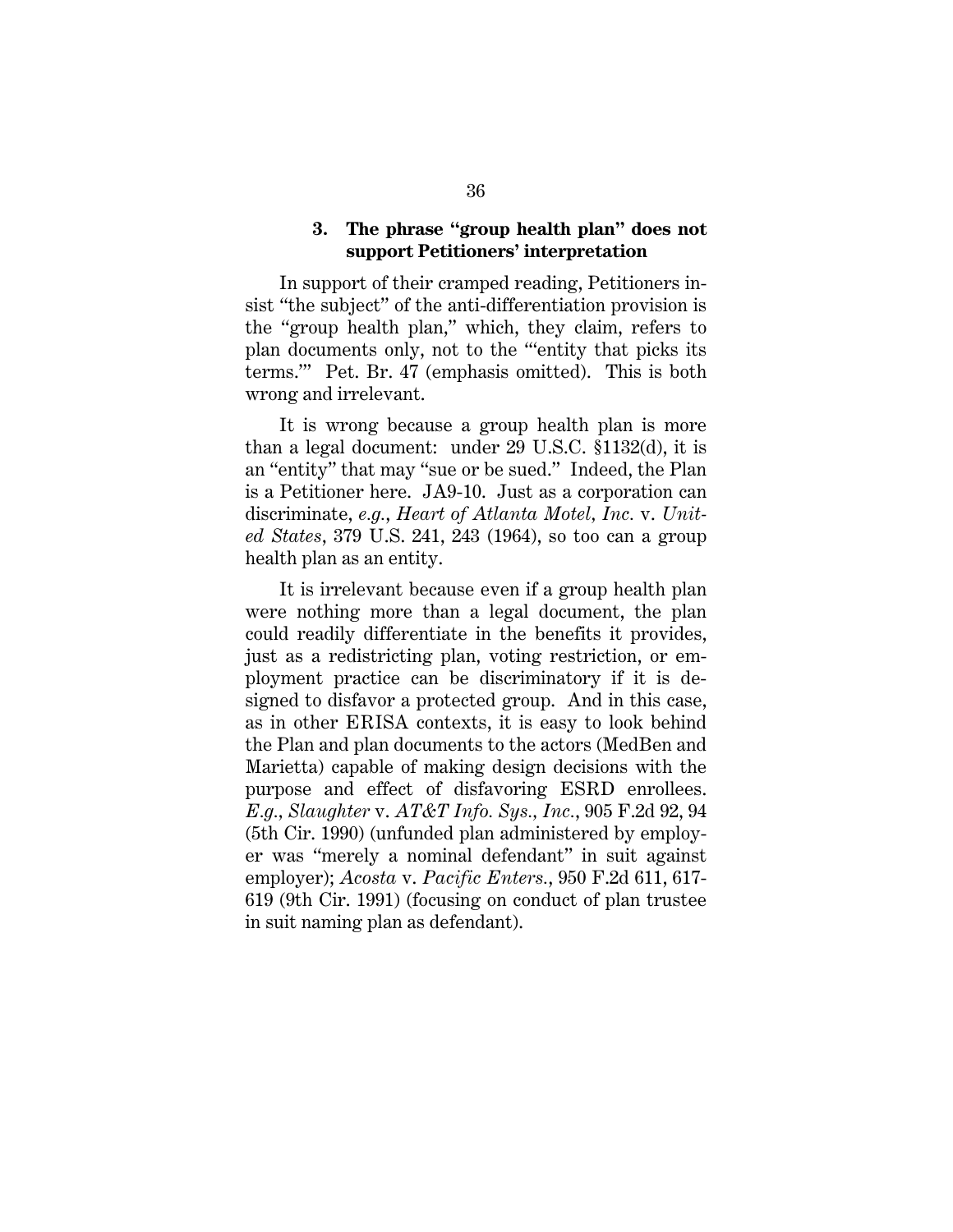#### **4. Dismissal of proxy discrimination principles is unpersuasive**

The United States acknowledges that proxy discrimination is an established disparate treatment theory, U.S. Br. 28, but contends that it has no purchase here because the MSPA "reaches only the provision of different benefits." U.S. Br. 29. That ignores the statute's text. Congress expressly *instructed* that dialysis should be treated as a proxy for ESRD by stating that differentiation "on the basis of … the need for renal dialysis" is a "manner" of differentiating benefits between ESRD patients and others. Differentiation targeted at dialysis *is* differentiation regarding ESRD patients. This is how proxy discrimination works. Courts (or, here, Congress) use proxies to identify when impermissible differentiation is occurring. If a statute said that a federal agency may not differentiate in providing benefits between individuals with cancer and those without, a regulation subjecting oncology treatment to extra penalties would contravene the statute.

Applying this established principle would not "alter the operation of the statutory scheme" by making "subjective intent" dispositive. U.S. Br. 29. Practices that "involve[] disparate treatment through explicit facial discrimination do[] not depend on why" an entity "discriminates but rather on the explicit terms of the discrimination." *International Union, United Auto., Aerospace & Agric. Implement Workers of Am., UAW* v. *Johnson Controls, Inc.*, 499 U.S. 187, 199 (1991). Again, proxy discrimination principles simply help identify *when* "facial discrimination" has occurred. No inquiry into subjective intent is necessary.

In any event, an intent inquiry would hardly be unworkable. "Differentiate" can include an intent to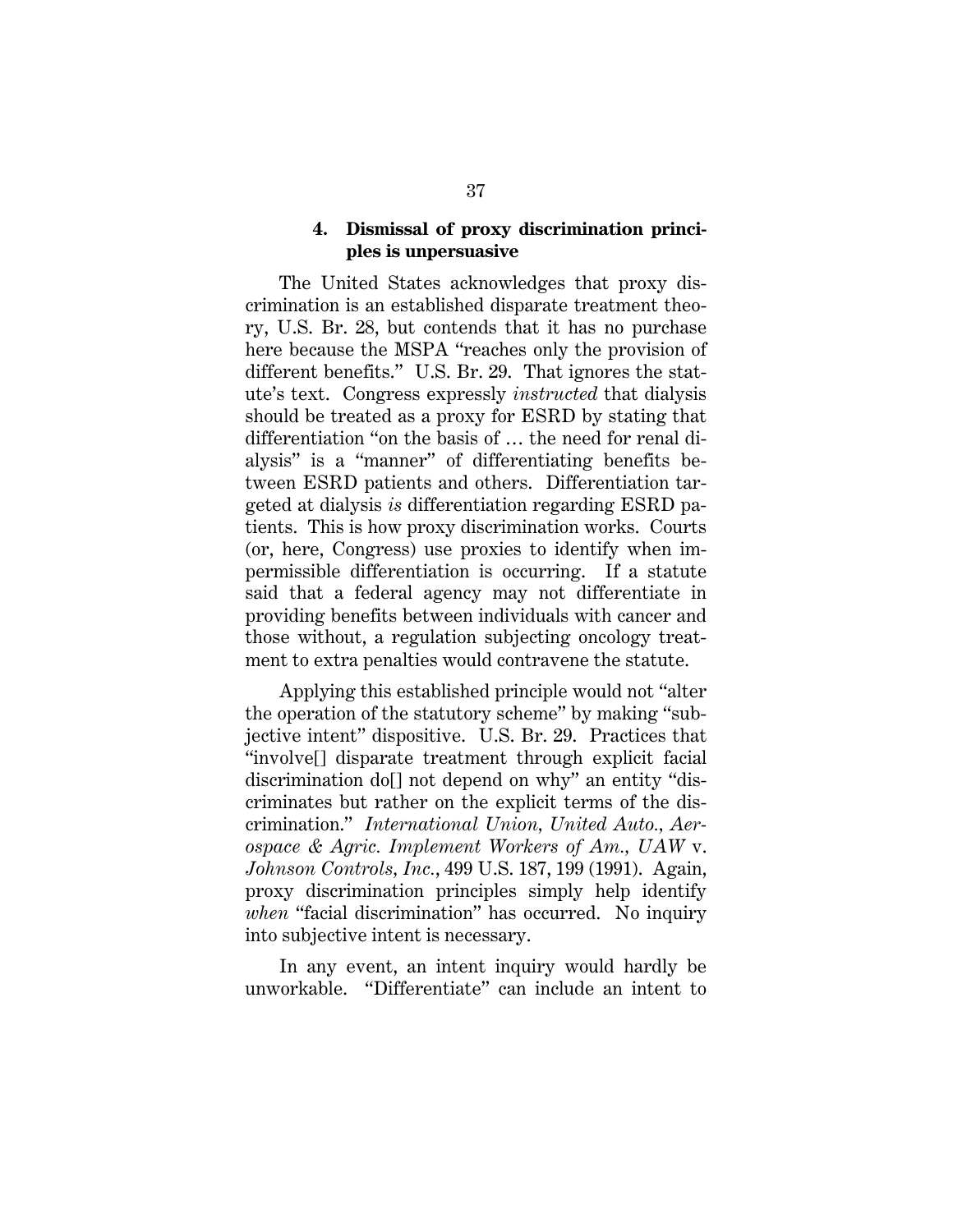cause differential treatment. *See* "differentiate," *Webster's Third New International Dictionary* 630 (1976) ("to effect a difference in as regards classification"). The question, then, would be whether Petitioners intentionally selected facially neutral provisions in order to target ESRD patients. *E.g., Personnel Adm'r of Mass.* v. *Feeney*, 442 U.S. 256, 279 (1979). There is every reason to believe that discovery in this and related cases would confirm just that. Petitioner MedBen promotes itself based on its ability to reduce "dialysis procedures provided to ESRD patients," including '"by implementing [its] proprietary dialysis health plan language.'" JA7. And in *Amy's Kitchen*, the plan singled out dialysis for disfavor only after one of its enrollees needed dialysis—at which point the plan enlisted a consultant specializing in "dialysis cost containment." Compl. ¶¶ 34, 39, 55-56, *DaVita, Inc.* v. *Amy's Kitchen, Inc.*, No. 18-6975, ECF No. 1 (N.D. Cal. Nov. 16, 2018). Evaluating whether these efforts were indeed intended to differentiate between ESRD patients and other enrollees would be straightforward. What is extraordinary is the United States' apparent position (Br. 14-15, 29) that the purposeful creation of a plan to disadvantage ESRD patients is entirely lawful so long as the drafters avoid proclaiming that purpose directly.

#### **5. Petitioners and the United States disregard the MSPA's structure and purposes**

Petitioners' effort to align their reading with the structure and purposes of the MSPA shows just how disconnected their interpretation is from Congress's design. According to Petitioners, if plans must "prioritize[]" outpatient dialysis, that will increase plan expenses and "necessarily" lead them to raise premiums or cut benefits—which will cause enrollees "to drop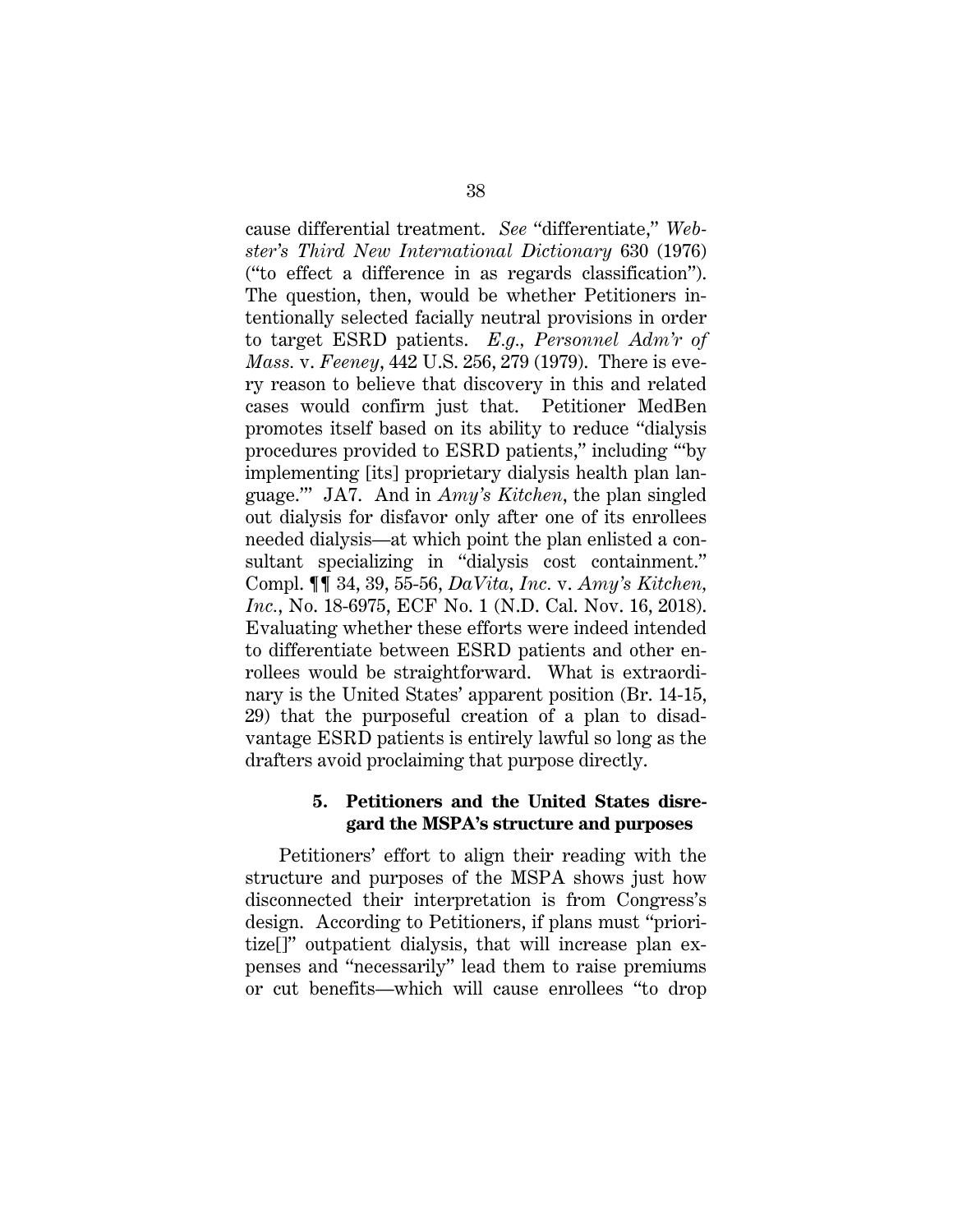plan coverage and enroll solely in Medicare, … increas[ing] … Medicare['s] expenditures." Pet. Br. 42.

That cascade of speculation bears no relationship to the real world—and Petitioners do not even attempt to substantiate it. The anti-differentiation provision requires only that dialysis be treated the same as, not "prioritized" above, other services. Pet. Br. 42. And conjecture that enforcing Congress's prohibition on ESRD differentiation will cause non-ESRD enrollees to drop coverage in favor of Medicare makes little sense. Non-ESRD enrollees under age 65 are not even eligible to shift to Medicare, and the vast majority of those on an employer group plan are working and under age 65. Fears that equal treatment of ESRD patients would cause enrollees to abandon private coverage are contradicted by the reality that almost all group health plans *do* treat dialysis on equal terms with other medical services; yet the disastrous scenario Petitioners hypothesize has not remotely materialized.

Although the United States does not embrace Petitioners' speculation, it contends (Br. 23-24) that its interpretation finds support in the "broader context and purpose of the [MSPA]," based on the premise that Congress did not intend to establish a substantive entitlement to dialysis coverage. That is a strawman. The provision requires *equal* treatment of persons with ESRD—including *equal* treatment of outpatient dialysis; it does not guarantee a substantive entitlement to any fixed level of dialysis benefits, nor does it require dialysis alone to be reimbursed at "'undiscounted'" rates. Pet. Br. 2. If a plan provided barebones coverage for treatment of all chronic conditions, including dialysis, or reimbursed outpatient dialysis under the same formula as other comparable services, that plan would not violate the anti-differentiation provision.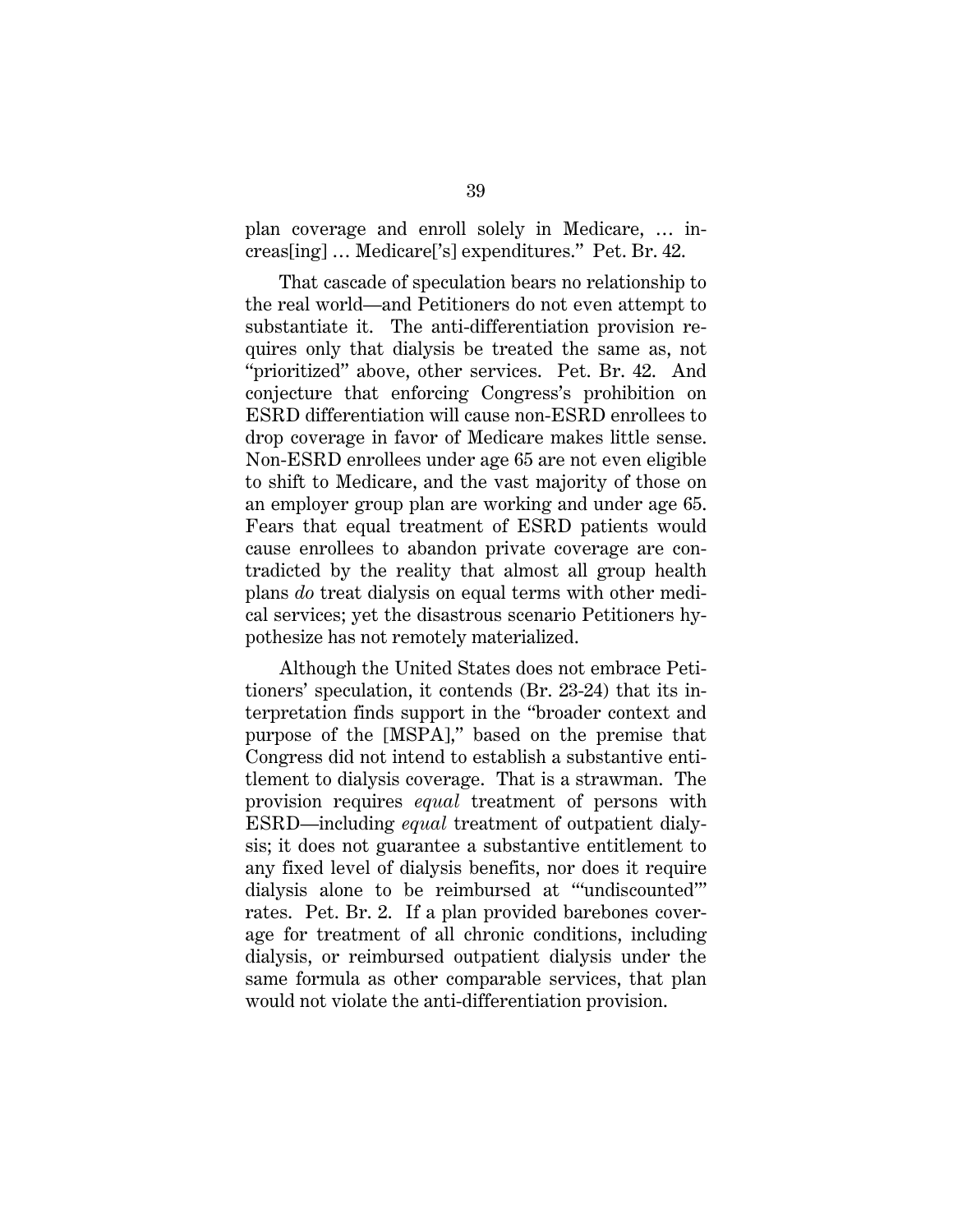A similar error infects the United States' argument that "[t]he statutory scheme … contemplates that some plans may lawfully provide benefits at levels that leave the Medicare program to cover gaps." U.S. Br. 24. Again, the anti-differentiation provision demands equal treatment of outpatient dialysis; it does not guarantee a fixed level of coverage. If a plan provided 70% coverage (with a 30% coinsurance obligation) for all medical services, including dialysis, that would not violate the provision, yet a patient might well choose to enroll in Medicare secondary "to cover gaps."

#### **6. Reliance on CMS regulations is misplaced**

The reliance Petitioners and the United States place on CMS regulations, *see* Pet. Br. 50-51, U.S. Br. 24-27, is completely unwarranted.

To begin with, where, as here, this Court can "discern Congress's meaning" by "employing traditional tools of statutory construction," it "owe[s the] agency's interpretation of the law no deference." *SAS Inst., Inc.* v. *Iancu*, 138 S. Ct. 1348, 1358 (2018) (quoting *Chevron, U.S.A., Inc.* v. *Natural Resources Defense Council, Inc.*, 467 U.S. 837, 843 n.9 (1984)). The government's failure to invoke deference is unsurprising—not only because the regulations were promulgated without notice and comment but also because CMS asserted that notice and comment was unnecessary because the statutory text is clear. *See* 60 Fed. Reg. at 45,359-45,360; *e.g., United States* v. *Mead Corp.*, 533 U.S. 218, 230 (2001).

The regulations are also internally inconsistent, as the United States concedes both expressly, U.S. Br. 27 n.4, and implicitly in a labored effort to reinterpret them, *id.* at 24-27. Both the Sixth and Ninth Circuits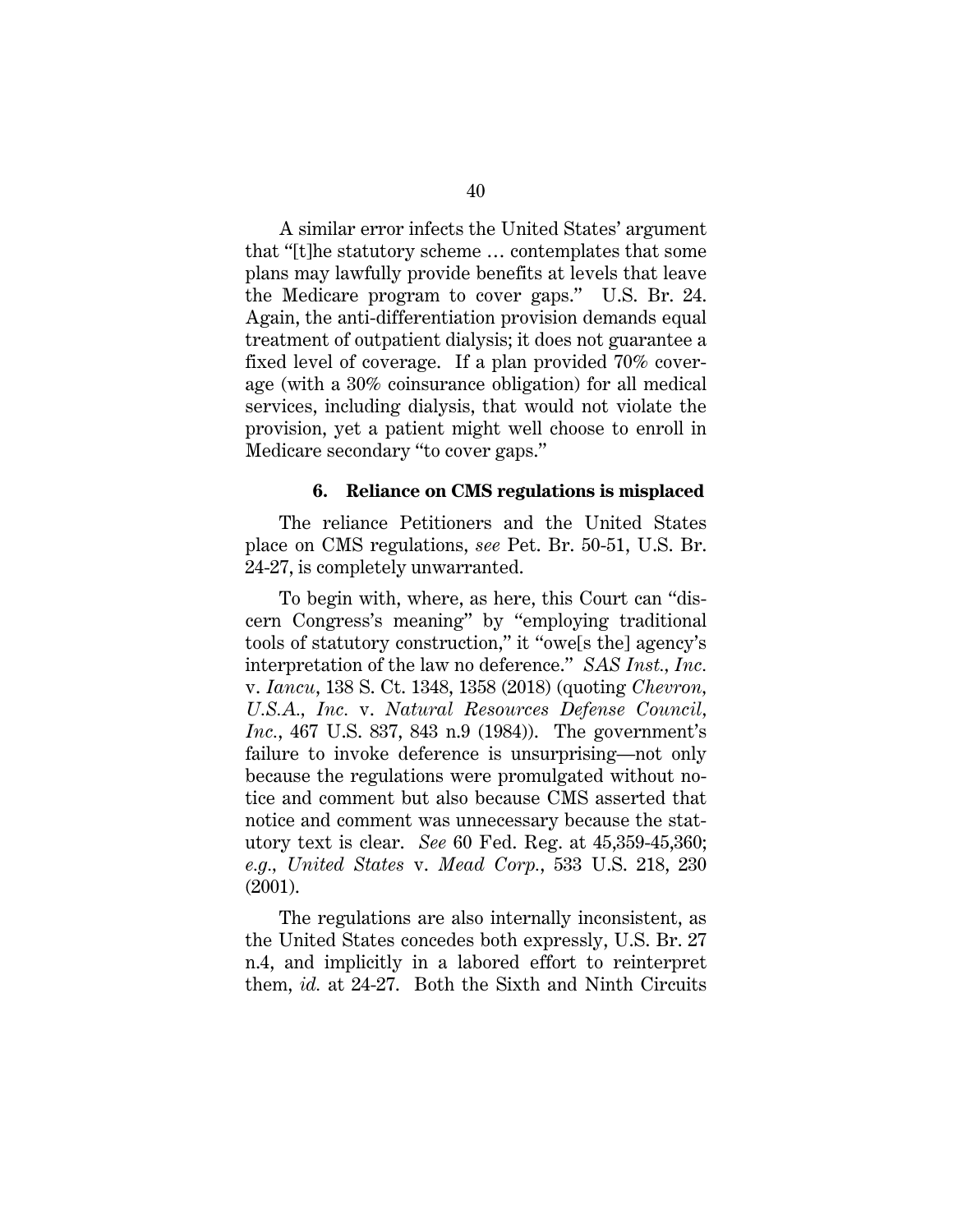found that the regulations "appear to conflict with one another" and "do more to confuse than to clarify." Pet App.49; *see also DaVita Inc.* v. *Amy's Kitchen*, 981 F.3d 664, 677 (9th Cir. 2020) (similar). Agency actions reflecting "unexplained inconsistency" "receive[] no *Chevron* deference," *Encino Motorcars, LLC* v. *Navarro*, 579 U.S. 211, 222 (2016) (alteration omitted), and have no claim to a "'power to persuade,'" *Mead Corp.*, 533 U.S. at 228 (quoting *Skidmore* v. *Swift & Co.*, 323 U.S. 134, 140 (1944)).

If anything, the most intelligible reading of the regulations supports DaVita's position, for they provide that a plan's "[f]ailure to cover routine maintenance dialysis … when a plan covers other dialysis services" constitutes prohibited differentiation. 42 C.F.R.  $$411.161(b)(2)(v)$ . That example rests on the premise that differential treatment of outpatient dialysis (the method by which ESRD patients receive "routine maintenance dialysis") as compared to inpatient dialysis (the method by which patients with acute kidney injury might receive "other dialysis") is prohibited. *See* U.S. Br. 26 (acknowledging this point). The Plan does just that. *See supra* pp.13-16.

By contrast, the provision on which Petitioners and the United States rely, 42 C.F.R. §411.161(c), facially conflicts with other regulations and the statute. It conflicts with §411.161(b) because if it is unlawful not to cover "routine maintenance dialysis"—as  $§411.161(b)(2)(v)$  provides—it cannot be lawful for a plan to "limit[] its coverage of renal dialysis … to 30 [sessions] per year"—as §411.161(c) suggests—because "routine maintenance dialysis" by definition requires 150 sessions per year. As noted above, routine maintenance dialysis must typically be performed three times a week, 52 weeks a year. The regulation also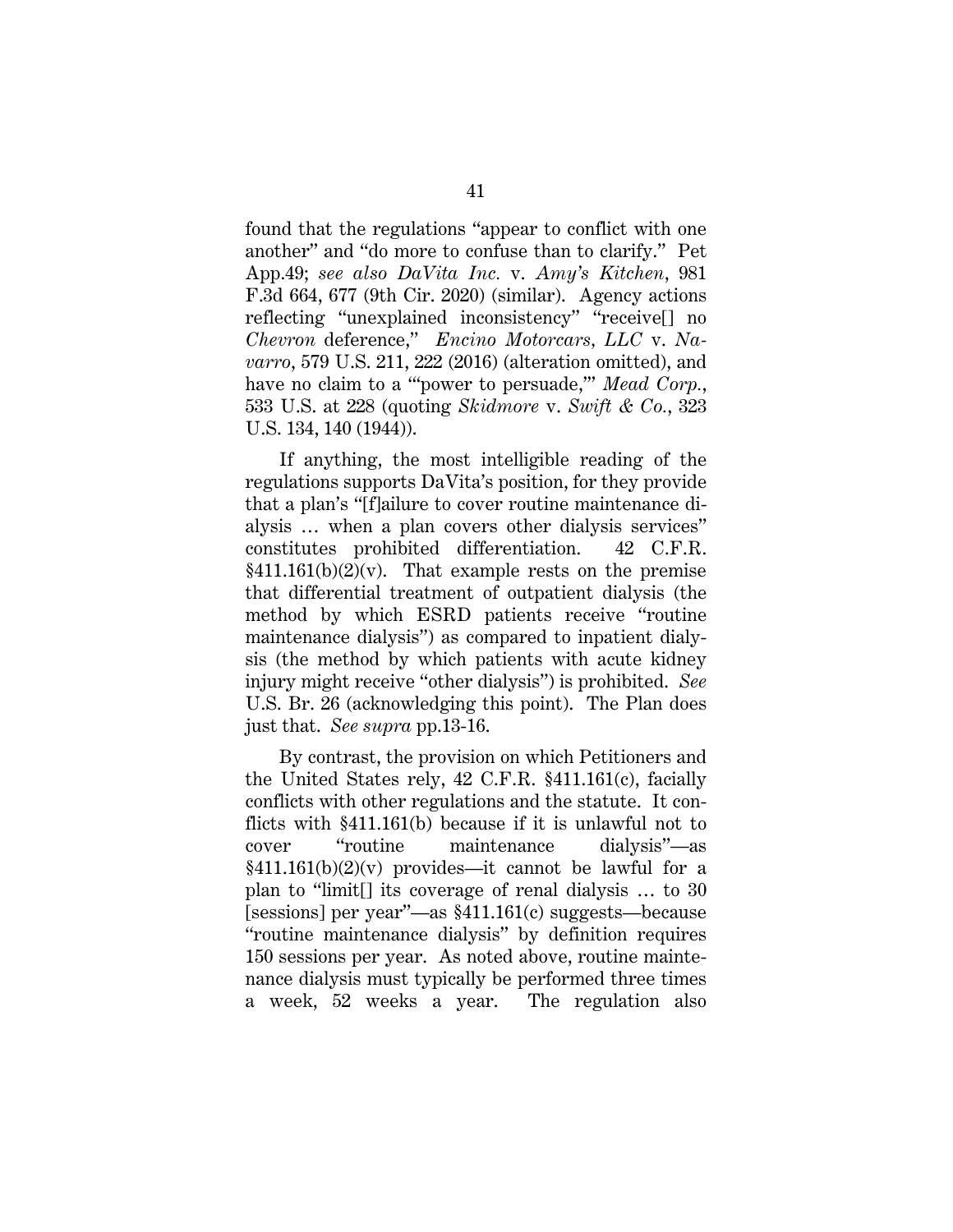countermands the statutory scheme, which establishes a *30*-*month* coordination period during which plans must remain primary payers. A plan that covers only 30 dialysis treatments would barely cover *two months* of dialysis, but most with ESRD are not even able to enroll in Medicare until three months after dialysis begins. Section 411.161(c) is thus "manifestly contrary to the [MSPA]," and unworthy of "controlling weight." *Chevron*, 467 U.S. at 844.

## **II. DAVITA HAS STATED A CLAIM FOR VIOLATION OF THE MSPA'S TAKE-INTO-ACCOUNT PROVISION**

Independently, DaVita has plausibly alleged that the Plan has impermissibly "take[n] into account that an individual is entitled to or eligible for benefits [based on ESRD] … during the [30]-month period … in which the individual becomes entitled to benefits under [Medicare]."  $42 \text{ U.S.C. } $1395y(b)(1)(C)(i)$ .

## **A. The Take-Into-Account Provision Prohibits Plans That Take Medicare Eligibility Into Consideration In Plan Design**

Ordinary tools of statutory interpretation establish that the take-into-account provision reaches plans that are designed with the Medicare eligibility of ESRD enrollees as a consideration, whether or not the plan documents expressly reference Medicare eligibility.

Because the MSPA does not define "take into account," the statutory inquiry begins with "the phrase's plain meaning at the time of enactment." *Tanzin*, 141 S. Ct. at 490. And here the statutory inquiry ends with the text because it is "unambiguous," meaning the "'judicial inquiry is complete.'" *Connecticut Nat'l Bank* v. *Germain*, 503 U.S. 249, 254 (1992) (internal quotation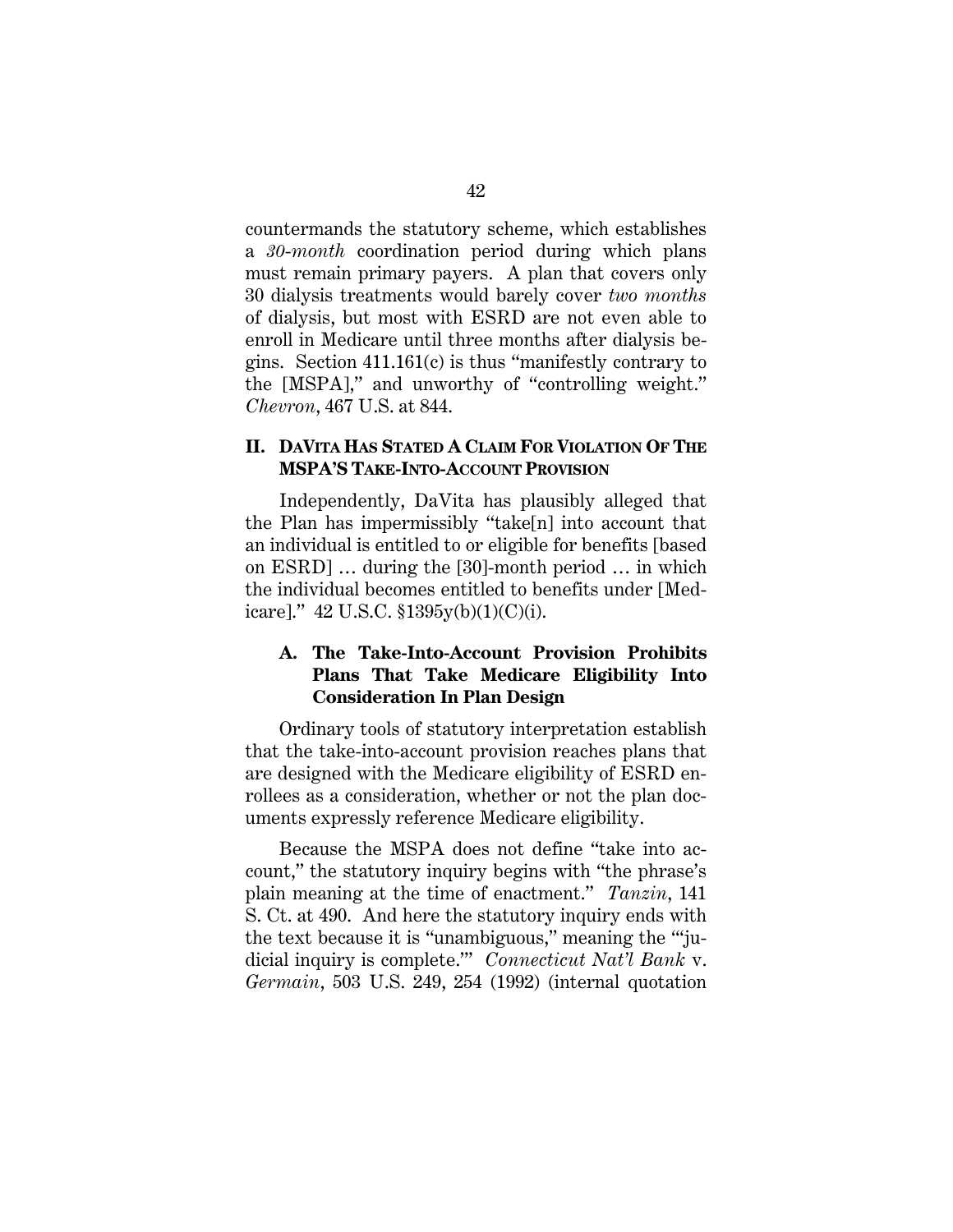omitted). As a matter of plain meaning, at the time the "take into account" provision was enacted, to "take [something] into account" meant to "take into consideration," as it does today. *Webster's Third New International Dictionary* 2331. "Consider," in turn, meant (and means) "to think of." *Webster's Third New International Dictionary* 483; *see id*. (listing "contemplate," "study," and "weigh" as synonyms for "consider").

### **B. DaVita Has Alleged A Violation Of The Take-Into-Account Provision**

DaVita has plausibly alleged that Petitioners impermissibly considered the Medicare eligibility of ESRD patients in designing the Plan. The complaint alleges (1) that "Plan provisions expressly target dialysis treatment and, in doing so, the Plan … takes into account an ESRD patient's Medicare eligible status," JA26, and (2) that Petitioners designed the documents "motivated by their desire to induce members of the Plan with ESRD to drop out of the Plan and instead enroll in Medicare," JA29. This entire scheme attempting to move ESRD enrollees prematurely onto Medicare—is made possible only because of the Medicare eligibility of ESRD enrollees. *See* JA31-32; *see also* JA195 (telling enrollees needing dialysis they "may be able to enroll Medicare").

These well-pled allegations "'state a claim to relief that is plausible on its face.'" *Ashcroft* v. *Iqbal*, 556 U.S. 662, 678 (2009). Indeed, Petitioners' brief confirms the allegations' plausibility. Acknowledging that the Plan's unfavorable coverage of dialysis exposes ESRD patients to out-of-pocket obligations, Petitioners suggest that no harm will come to ESRD patients because they can simply enroll in Medicare secondary to cover those obligations. Pet. Br. 17-18. If, as Petitioners'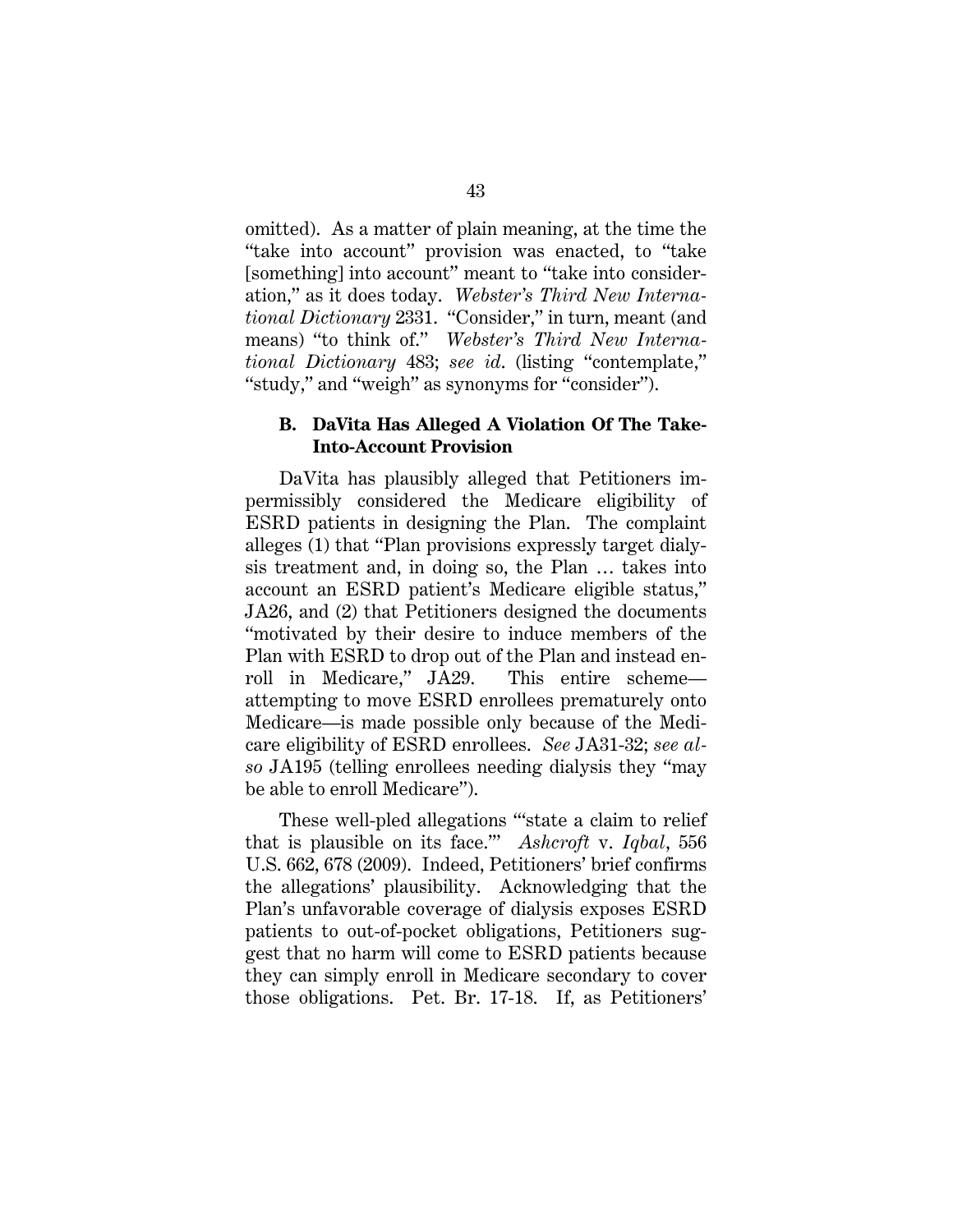brief strongly suggests, Petitioners designed the plan in consideration of the fact that ESRD enrollees can enroll in Medicare to obtain secondary coverage (thus paying a double set of premiums), that is obviously a way in which the Plan "takes into account" the Medicare eligibility of ESRD enrollees.

## **C. Petitioners' And The United States' Contrary Interpretation Is Unpersuasive**

1. Although acknowledging that "tak[ing] into account" means "'giving consideration to,'" Pet. Br. 33; U.S. Br. 17, Petitioners and the United States insist that the provision reaches "'only group health plans that contain terms *expressly targeting* Medicareeligible individuals who are eligible because of [ESRD],'" Pet. Br. 34; U.S. Br. 17. In support, they lean heavily on the claim that the subject of the provision is "group health plan," an "inanimate" entity supposedly incapable of motive. Pet. Br. 33; U.S. Br. 17.

This misses the mark. First, as explained, a plan is by law a juridical entity, *see supra* p.36, and it is perfectly common to say that an entity may take something into account. In any event, courts routinely look past the veneer of a plan document to the actors that design and administer a plan. *See id.*

Second, even if a "group health plan" were nothing more than the legal documents setting forth plan terms, the plain meaning of the provision would still require an inquiry into the intent of those drafting plan documents. In common parlance, to say that a document takes something into account means that the drafter took it into account. For instance, §5 of the Voting Rights Act spoke of a "qualification, prerequisite, standard, practice, or procedure" having the "purpose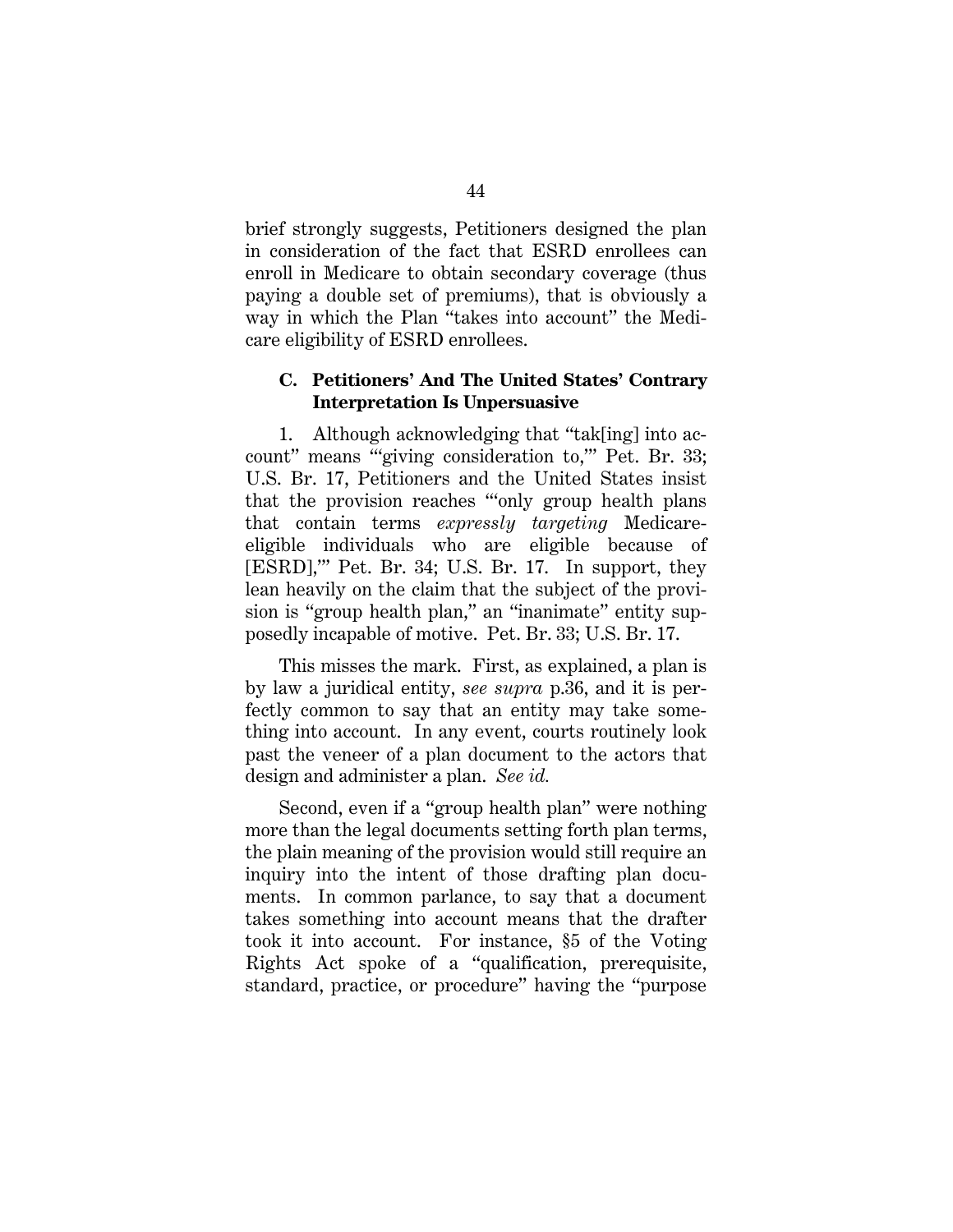… of denying or abridging the right to vote on account of race or color." 52 U.S.C. §10304(a). This Court had no trouble understanding the relevant "purpose" was that of the policy drafter. *See Reno* v. *Bossier Parish Sch. Bd.*, 528 U.S. 320, 330 (2000) (§5 violated where "jurisdiction" "act[ed]" with impermissible "purpose").

That reflects the point that when "take into account" is used in connection with a document, nothing in plain meaning requires that a consideration be discussed expressly on the face of a document. If one asked: "Does the Constitution take into account that States were pre-existing sovereigns prior to ratification?," the answer would be yes, even though no express provision of the Constitution says as much. *E.g.*, *Seminole Tribe of Fla.* v. *Florida*, 517 U.S. 44, 54 (1996). Similarly, if a seller of commercial goods drafted a contract that, the seller explained, takes into account the purchaser's ability to pay, one would expect the contract to be designed with that in mind—not that there would be a specific reference to the purchaser's ability to pay in the contract.

Moreover, reading the take-into-account provision to prohibit only those plans careless enough to expressly reference Medicare eligibility would allow plans effortlessly to evade this prohibition. Sensibly, courts "cannot interpret federal statutes to negate their own stated purposes." *New York State Dep't of Social Servs.* v. *Dublino*, 413 U.S. 405, 419-420 (1973).

2. Petitioners contend (Br. 37-39) that it would be "inconsistent with ERISA to apply an implicit requirement of priority dialysis benefits over all other potential benefits." But enforcing Congress's requirement that a plan may not take into account Medicare eligibility does not mandate a "fixed level of [dialysis]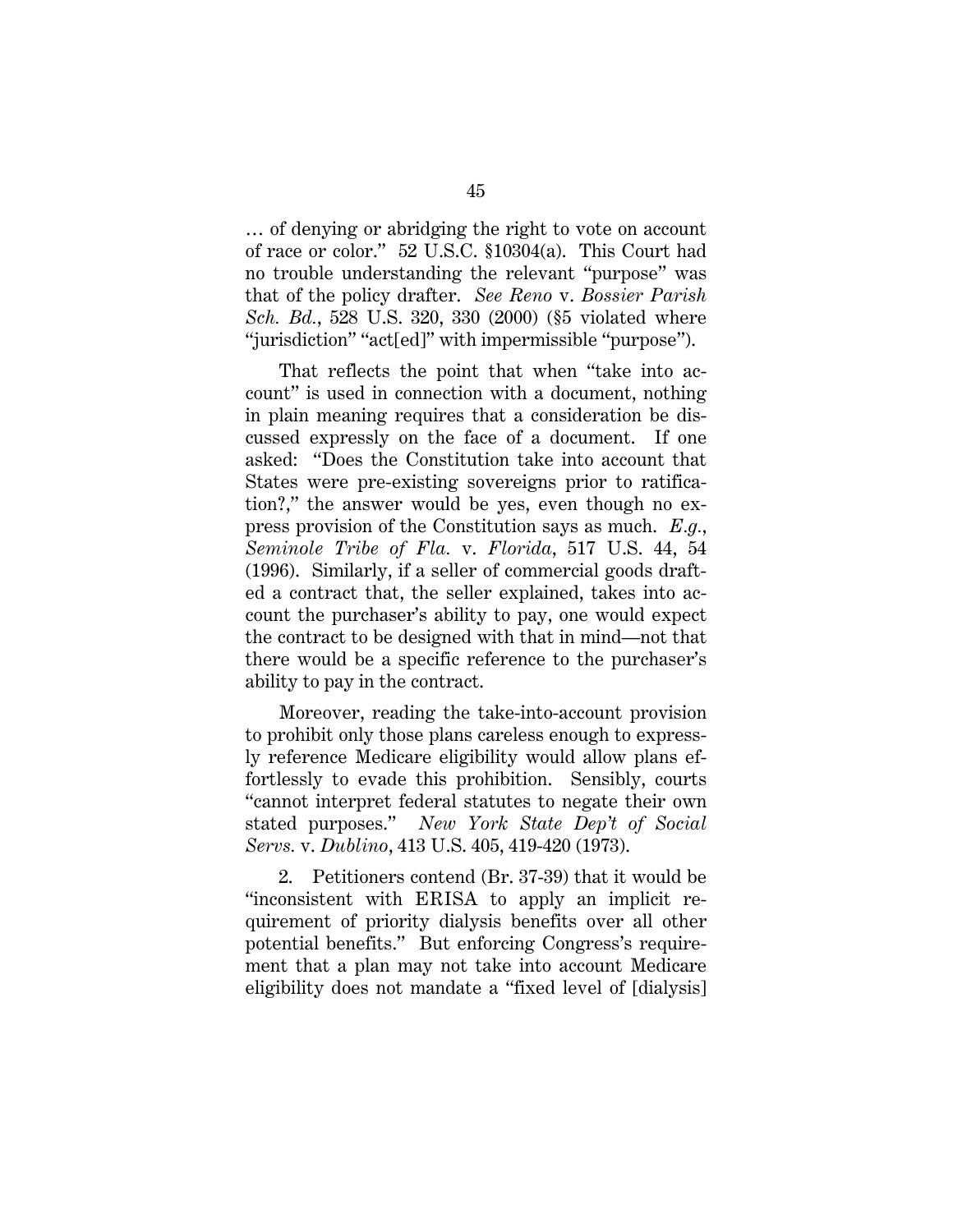benefits," much less require "priority" treatment. *Id*. at 37. It simply forbids plan designs based in part on ESRD enrollees' entitlement to Medicare.

In any event, in seeking to generate a conflict between a plain-meaning reading of the MSPA and ERISA, Petitioners "face[] a stout uphill climb." *Epic Sys. Corp.* v. *Lewis*, 138 S. Ct. 1612, 1624 (2018). This Court's obligation is to "'to give effect to both'" statutes, *id*., which is easy to do: although plan sponsors are "generally free" under ERISA to adopt or modify plans, Pet. Br. 37, they may not contravene the MSPA's more specific statutory protection for ESRD patients.

The same point responds to Petitioners' contention that a plain-text reading is unworkable because the same meaning will apply to other MSPA provisions that use the phrase "take into account." Pet. Br. 39-41. Again, the take-into-account prohibition does not require plans to "reimburse on a priority basis" services used more frequently by seniors, the disabled, or ESRD patients. Pet. Br. 40. It forbids plans only from taking Medicare eligibility into account in plan design.

3. Nor can CMS regulations save Petitioners' and the United States' atextual interpretation. *See* Pet. Br. 43-45; U.S. Br. 18-19. As explained, *see supra* pp.40-42, those regulations deserve no deference. Even setting that aside, the regulations—which identify nonexclusive "[e]xamples" of prohibited conduct, 42 C.F.R. §411.108(a)—clearly proscribe acts that go beyond singling out Medicare eligibility on the face of plan documents. For example, the regulations prohibit "[p]roviding misleading … information that would have the effect of inducing a Medicare entitled individual to reject the employer plan," *id*. §411.108(a)(9), which has nothing to do with plan terms. And several of the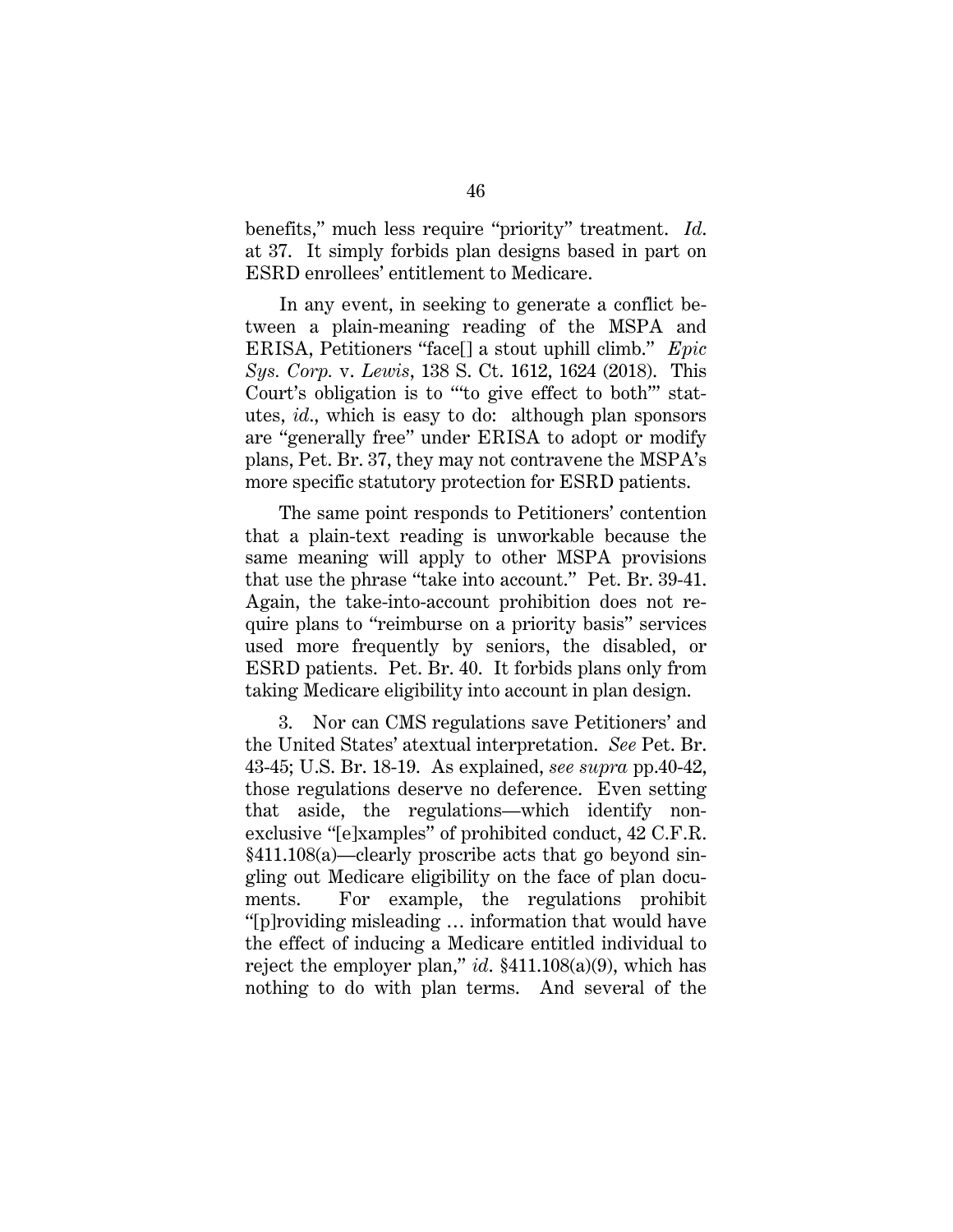examples prohibit conduct without specifying whether Medicare eligibility is singled out on the face of the plan documents. *See id*. §411.108(a)(4), (a)(5), (a)(11). The regulations thus support the text's plain meaning, as the Sixth Circuit held. Pet.App.52-53.

## **III. DAVITA HAS PLAUSIBLY ALLEGED THAT THE PLAN HAS A PROHIBITED DISPARATE IMPACT**

Finally, this Court may affirm on the "[a]lternative[]" ground, Pet.App.45, that the statutory prohibition against "differentiat[ion]" "in any other manner" bars facially neutral policies that, like the Plan, have a disparate impact on ESRD patients.

## **A. The MSPA Includes Disparate-Impact Liability**

"[A]ntidiscrimination laws must be construed to encompass disparate-impact claims when their text refers to the consequences of actions and not just to the mindset of actors, and where that interpretation is consistent with statutory purpose." *Texas Dep't of Housing & Cmty. Affairs* v. *Inclusive Cmtys. Project, Inc.*, 576 U.S. 519, 533 (2015). The anti-differentiation provision satisfies both conditions.

To "differentiate" can mean "to make different" or "to effect a difference in as regards classification." *Webster's Third New International Dictionary* 630. Thus, "differentiate" is a verb that encompasses consequences, as the Court recognized in construing the Age Discrimination in Employment Act (ADEA). That statute includes an exemption from liability where otherwise prohibited "*differentiation* is based on reasonable factors other than age," 29 U.S.C. §623(f)(1) (emphasis added)—a provision that "plays its principal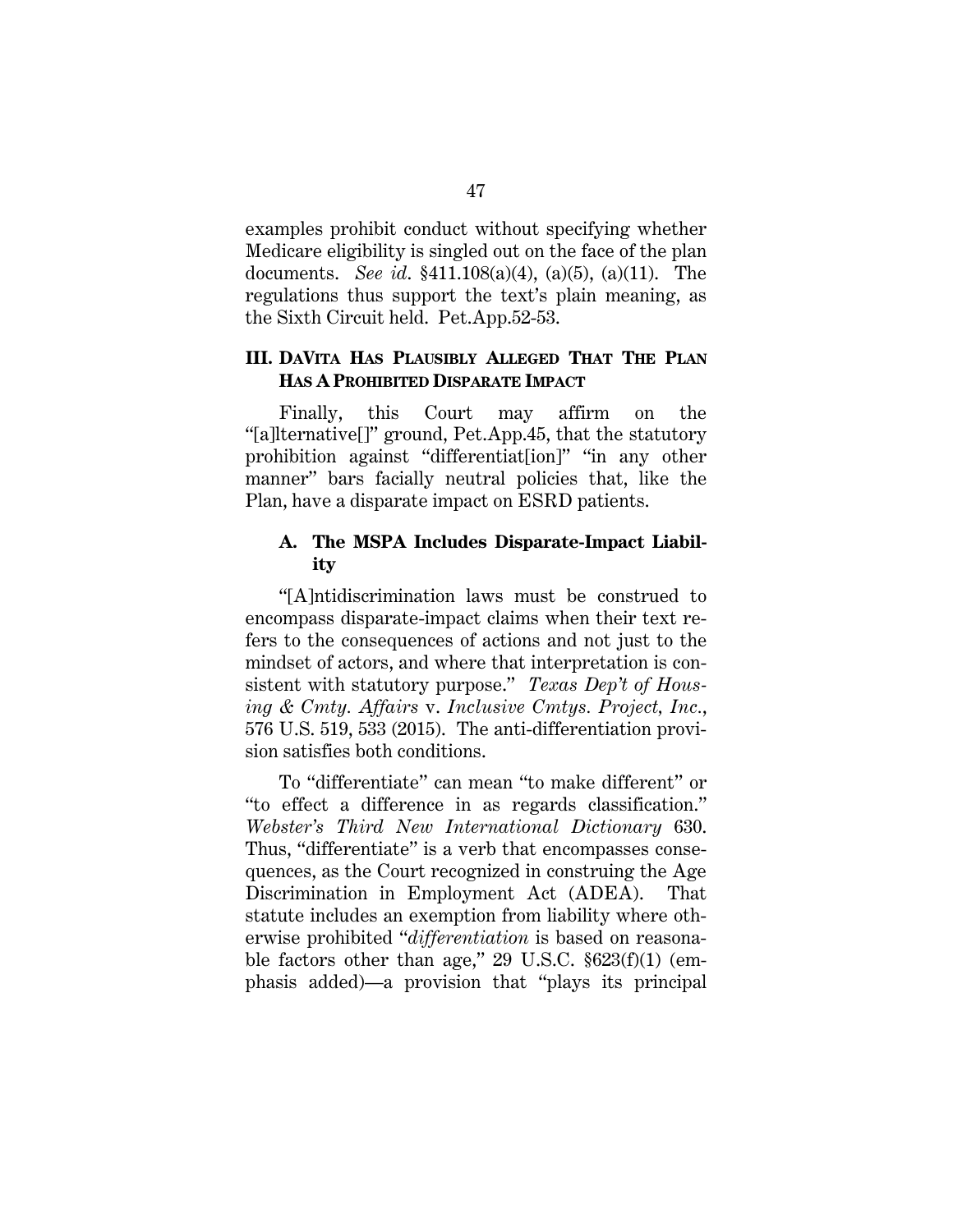role" "in cases involving disparate-impact claims," *Smith* v. *City of Jackson*, 544 U.S. 228, 239 (2005) (plurality op.); *accord id*. at 246 & n.3 (Scalia, J., concurring in the judgment).

The phrase "in any other manner" particularly embraces differential effects. As explained, "any" makes this phrase exceedingly broad. *See supra* p.24. Where, as here, "Congress did not add any language limiting the breadth of that word," it must be read "as referring to all" manners of differentiation, *United States* v. *Gonzales*, 520 U.S. 1, 5 (1997)—including in a plan's impact on ESRD patients.

Moreover, "in any other manner" plays an identical role in the MSPA's structure as the key language in other disparate impact provisions: It is a "catchall phrase looking to consequences, not intent" that is "[l]ocated at the end of" a "lengthy sentence[] that begin[s] with prohibitions on disparate treatment." *Inclusive Cmtys.*, 576 U.S. at 534-35 (comparing the Fair Housing Act to the ADEA and Title VII). Those other statutes "use the word 'otherwise'"—meaning "in a different way or manner'"—to "signal[] a shift in emphasis from an actor's intent to the consequences of his actions." *Id*. The MSPA uses nearly identical language— "in any other manner"—to do the same.

Construing the MSPA to encompass disparateimpact claims is also "consistent with statutory purpose." *Inclusive Cmtys.*, 576 U.S. at 533. Just as under the Fair Housing Act, "disparate-impact liability" under the MSPA ensures that Congress's objectives are not frustrated through "covert" strategies that could otherwise "escape easy classification as disparate treatment." *Id*. at 540; *see supra* pp.32-33.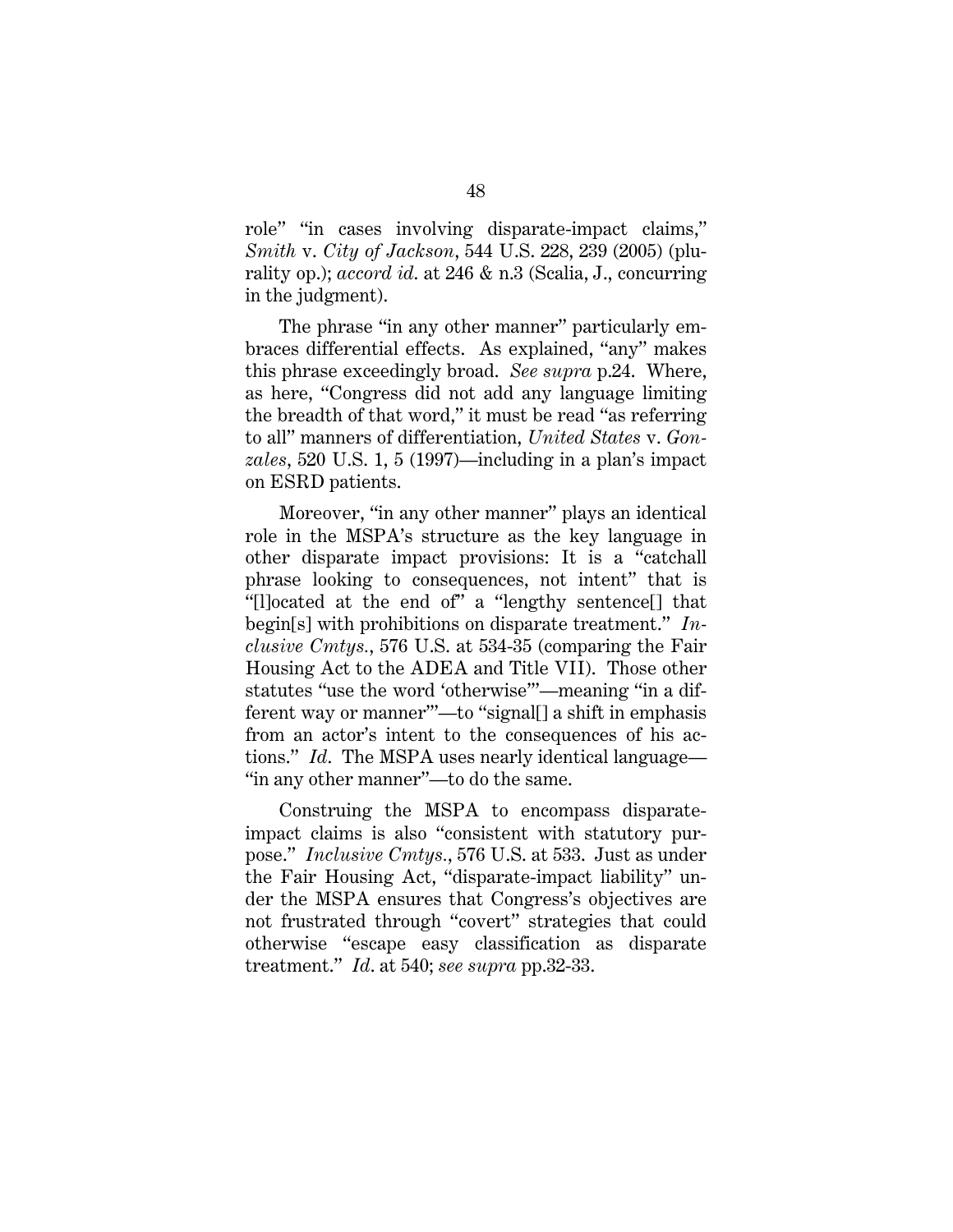#### **B. Petitioners' And The United States' Contrary Arguments Fail**

Petitioners and the United States contend that Congress would not have used "differentiate," rather than "discriminate," if it had intended to create disparate-impact liability. Pet. Br. 57; U.S. Br. 30. That ignores the breadth of the word "differentiate," which, as explained, encompasses conduct generating differential results—as Congress recognized in the ADEA by using "differentiation" to refer to employment practices that produce a disparate impact. *See supra* p.47. One could say, for example, that the employer in *Smith* differentiated between older and younger workers in compensation by giving proportionately higher raises to employees with fewer than five years of experience. *See* 544 U.S. at 235 (plurality). By the same token, the Plan here differentiates between ESRD patients and others by uniquely limiting coverage for a treatment (outpatient dialysis) that is paradigmatically and almost exclusively needed by ESRD patients.

Petitioners likewise err in comparing the MSPA to various statutes that bar only intentional discrimination or retaliation. *See* Pet. Br. 55-56. Titles VI and IX of the Civil Rights Act prohibit intentional discrimination alone because they refer to discrimination "on the ground of," 42 U.S.C. §2000d (Title VI), or "on the basis of," 20 U.S.C. §1681(a) (Title IX), protected characteristics, *see Gross* v. *FBL Fin. Servs., Inc.*, 557 U.S. 167, 176 (2009). By contrast, the corresponding phrase in the MSPA ("on the basis of") does not extend to the catch-all phrase ("in any other manner") that creates disparate-impact liability. *See supra* p.22 n.6. And the provision Petitioners cite (Br. 56) from the Family and Medical Leave Act is limited to retaliatory conduct.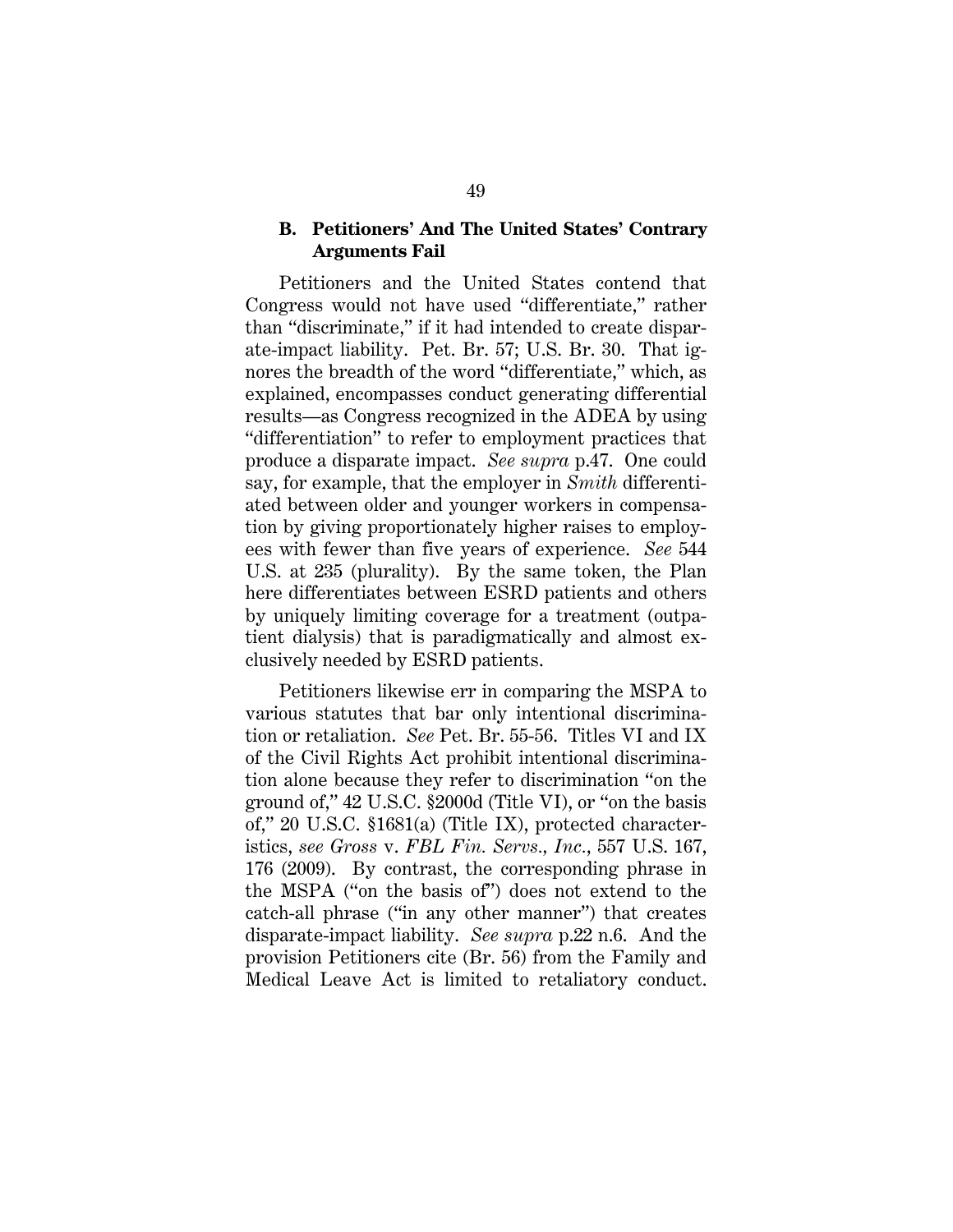*See* 29 U.S.C. §2615(a)(2). The anti-differentiation provision contains no comparably limiting text.

The United States' contention that disparateimpact liability is unworkable, *see* U.S. Br. 30-32, ignores that "policies are not contrary to the disparateimpact requirement unless they are 'artificial, arbitrary, and unnecessary barriers,'" *Inclusive Cmtys.*, 576 U.S. at 543. Unlike the Plan's scheme to target outpatient dialysis here, not every provision that disproportionately disfavors ESRD patients will impose an "'artificial, arbitrary, and unnecessary barrier[].'" *Id*. For example, a plan's coverage levels for cardiovascular diseases, *cf*. U.S. Br. 31-32, without more would not be an artificial or arbitrary barrier. Courts have experience applying this contextual inquiry.

Finally, the United States' extended discussion (Br. 24-27) of CMS's regulations is unpersuasive—not only for the reasons previously given, but also because 42 C.F.R.  $$411.161(b)(2)(v)$  certainly contemplates disparate-impact liability. As the United States concedes, that provision focuses not on whether plan limits are "imposed uniformly" (U.S. Br. 27 n.4), but instead states that a plan impermissibly "differentiat[es]" if it covers medical procedures needed by other enrollees ("other organ transplants"), while excluding a medical procedure that is disproportionately but not exclusively needed by ESRD enrollees (a "kidney transplant[]").

#### **IV. ERISA CLAIMS ARE NOT BEFORE THIS COURT**

Petitioners spend less than a page inviting reversal of the Sixth Circuit's holding that two of DaVita's ERISA claims (Counts II and VII) can proceed. Pet. Br. 58-59. But "those claims … are not before this Court." U.S. Br. 10 n.2. Each Question Presented is